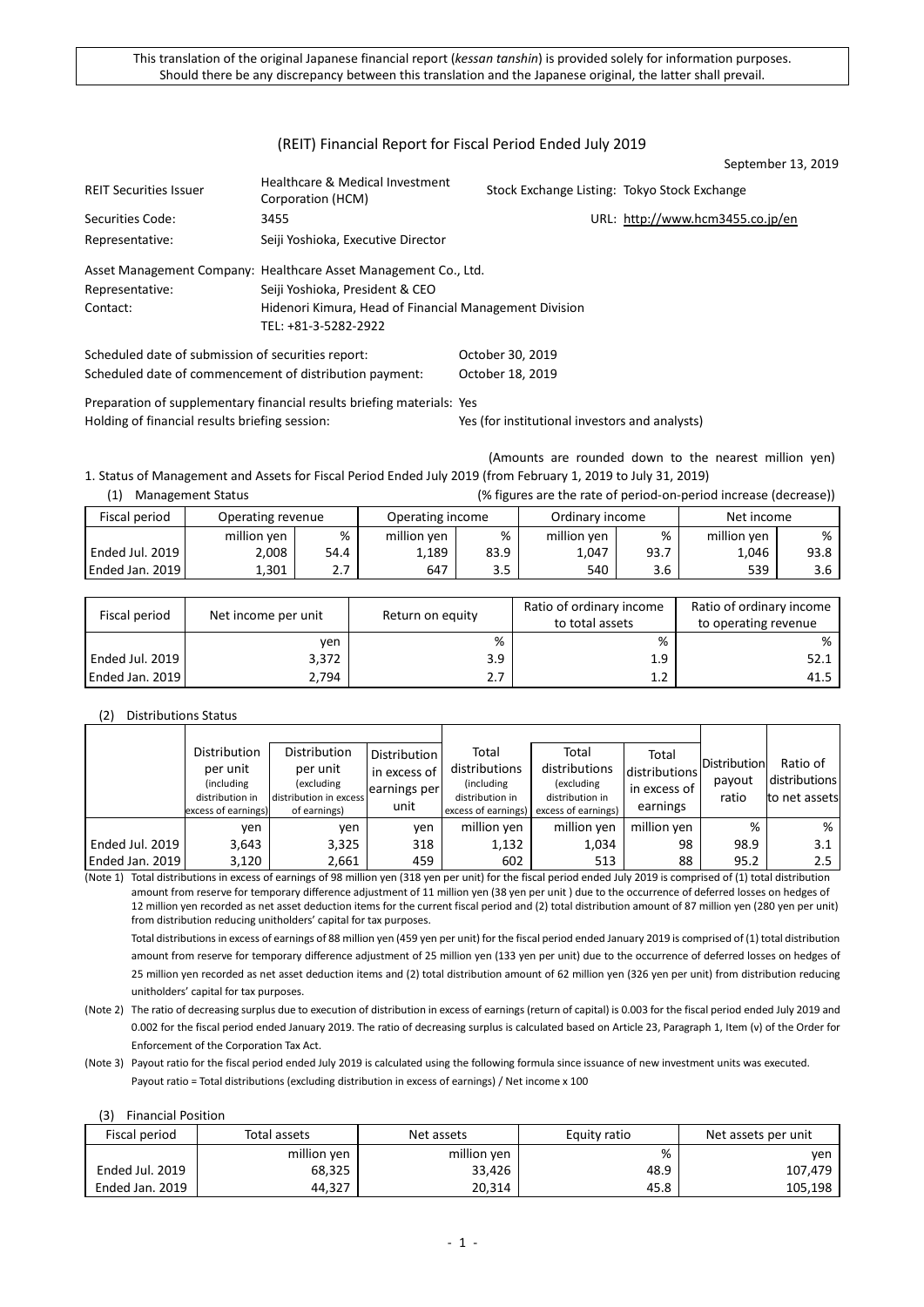|  | (4)             | Status of Cash Flows                        |                                             |                                             |                                               |  |
|--|-----------------|---------------------------------------------|---------------------------------------------|---------------------------------------------|-----------------------------------------------|--|
|  | Fiscal period   | Net cash<br>provided by (used in) operating | Net cash<br>provided by (used in) investing | Net cash<br>provided by (used in) financing | Cash and cash equivalents at end<br>of period |  |
|  |                 | activities                                  | activities                                  | activities                                  |                                               |  |
|  |                 | million yen                                 | million yen                                 | million yen                                 | million yen                                   |  |
|  | Ended Jul. 2019 | 1.476                                       | (22, 728)                                   | 21,812                                      | 1,962                                         |  |
|  | Ended Jan. 2019 | 930                                         | (1,788)                                     | 1,196                                       | 1,401                                         |  |

## 2. Earnings Forecast for Fiscal Period Ending January 2020 (from August 1, 2019 to January 31, 2020) and Earnings Forecast for Fiscal Period Ending July 2020 (from February 1, 2020 to July 31, 2020)

(% figures are the rate of period-on-period increase (decrease))

| Fiscal period    | Operating revenue |         | Operating income |       |               | Ordinary income |             | Distribution per<br>unit (excluding<br>Net income |       | Distribution in<br>excess of<br>earnings per<br>unit | Distribution<br>per unit<br>(including)<br>distribution<br>in excess of<br>earnings) |
|------------------|-------------------|---------|------------------|-------|---------------|-----------------|-------------|---------------------------------------------------|-------|------------------------------------------------------|--------------------------------------------------------------------------------------|
|                  | million yen       | %       | million yen      |       | % million yen | %               | million yen | %                                                 | ven   | yen                                                  | ven                                                                                  |
| Ending Jan. 2020 | 2,012             | 0.2     | 1,101            | (7.4) | 940           | (10.2)          | 939         | (10.2)                                            | 3,020 | 284                                                  | 3,304                                                                                |
| Ending Jul. 2020 | 2,012             | $0.0\,$ | 1,046            | (5.0) | 891           | (5.2)           | 890         | (5.2)                                             | 2,864 | 286                                                  | 3,150                                                                                |

(Reference) Forecast net income per unit (fiscal period ending January 2020) 3,020 yen Forecast net income per unit (fiscal period ending July 2020) 2,864 yen

## \* Other

(1) Changes in Accounting Policies, Changes in Accounting Estimates, and Retrospective Restatement

| $\Omega$ Changes in accounting policies accompanying amendments to accounting standards, etc.: No |    |
|---------------------------------------------------------------------------------------------------|----|
| (2) Changes in accounting policies other than $(1)$ :                                             | N٥ |
| (3) Changes in accounting estimates:                                                              | N٥ |

④ Retrospective restatement: No

## (2) Total Number of Investment Units Issued and Outstanding

|                               |               | $(1)$ Total number of investment units issued and outstanding (including own investment units) at end of period |               |
|-------------------------------|---------------|-----------------------------------------------------------------------------------------------------------------|---------------|
| Fiscal period ended July 2019 | 311,001 units | Fiscal period ended January 2019                                                                                | 193,107 units |

② Number of own investment units at end of period

Fiscal period ended July 2019 - units Fiscal period ended January 2019 - units

(Note) For the number of investment units serving as the basis for calculation of net income per unit, please see "Notes on Per Unit Information" on page 29.

- \* Financial reports are exempt from the audit by a certified public accountant or an auditing firm.
- \* Special note

The forecast is a future prospect judged by HCM based on information currently available and includes many uncertain factors. Actual operating revenue, operating income, ordinary income, net income, distribution per unit (excluding distribution in excess of earnings), distribution in excess of earnings per unit and distribution per unit (including distribution in excess of earnings) are subject to change due to changes in circumstances. In addition, the forecast is not a guarantee of the amount of distribution and distribution in excess of earnings. For the assumptions underlying the above forecast, please see "Assumptions Underlying Earnings Forecast for Fiscal Period Ending January 2020 and Fiscal Period Ending July 2020" on pages 9 and 10.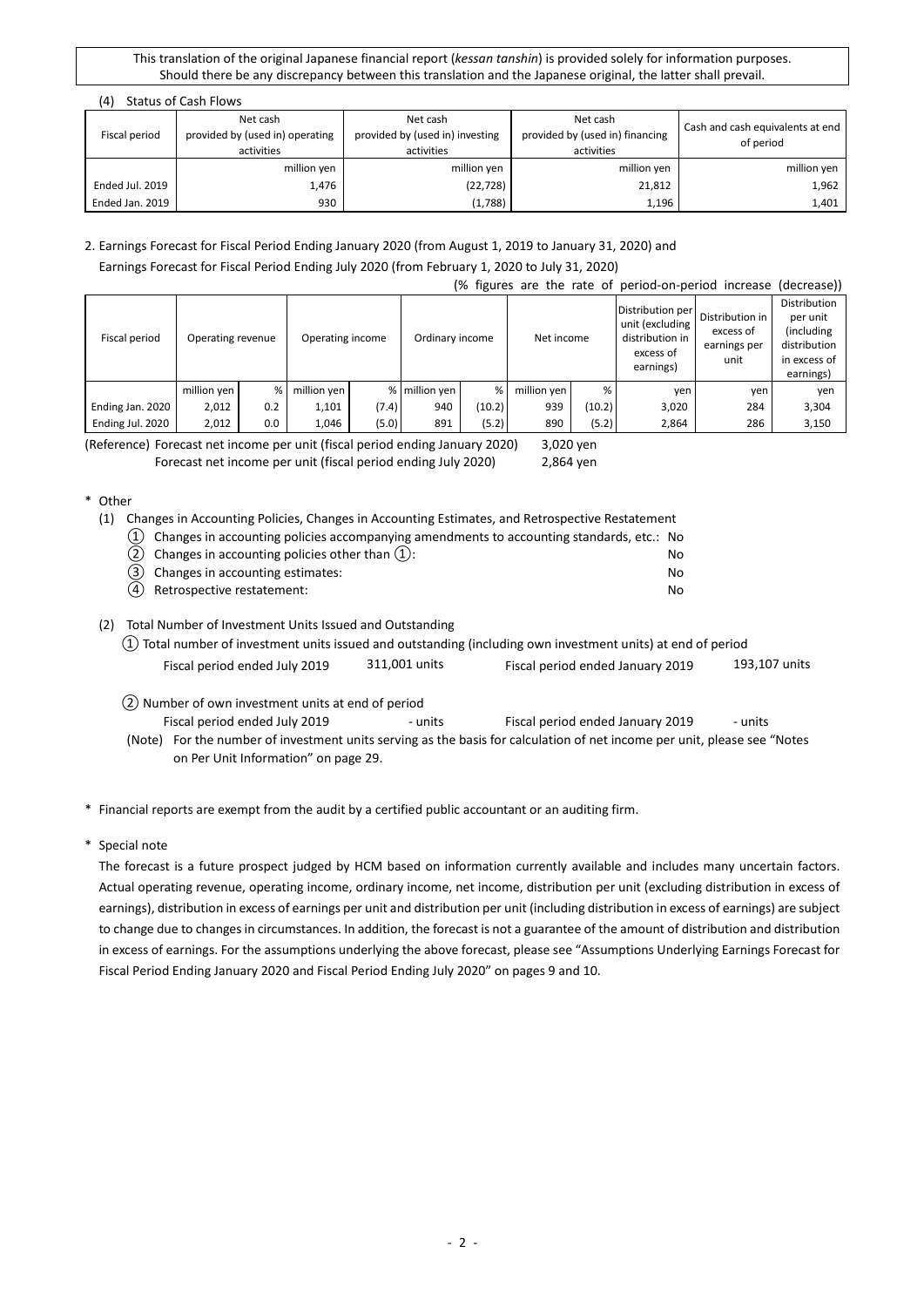### Table of Contents

| (1) |  |
|-----|--|
|     |  |
| (1) |  |
| (2) |  |
| (3) |  |
| (4) |  |
| (5) |  |
| (6) |  |
| (7) |  |
| (8) |  |
| (9) |  |
|     |  |
| (1) |  |
| (2) |  |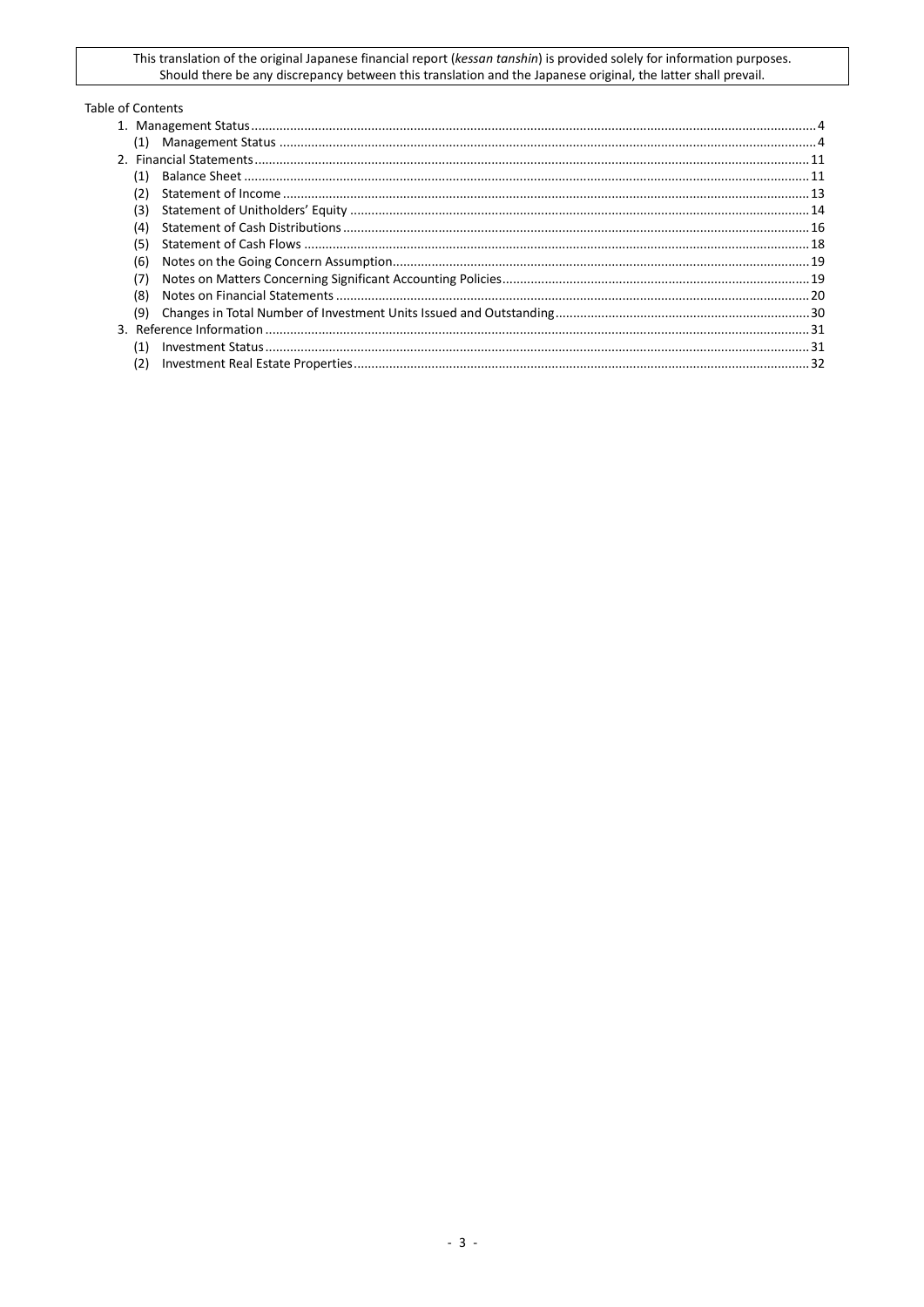#### <span id="page-3-0"></span>1. Management Status

#### <span id="page-3-1"></span>(1) Management Status

- ① Overview of the Current Fiscal Period
	- (a) Brief History of HCM

Healthcare & Medical Investment Corporation (hereinafter, "HCM") was established under the Act on Investment Trusts and Investment Corporations (Act No. 198 of 1951, as amended; hereinafter, the "Investment Trusts Act") with Healthcare Asset Management Co., Ltd. (hereinafter, the "Asset Management Company" or "HAM") as the organizer on December 9, 2014. HCM was listed on the Real Estate Investment Trust Securities Market of Tokyo Stock Exchange, Inc. (hereinafter, the "Tokyo Stock Exchange") on March 19, 2015 (securities code: 3455).

During the fiscal period ended July 2019 (February 1, 2019 to July 31, 2019) (hereinafter, the "9th fiscal period" or the "current fiscal period"), HCM implemented public offering (117,894 units, including third-party allotment in line with the secondary offering by over-allotment). As a result, the total number of investment units issued and outstanding stands at 311,001 units as of the end of the current fiscal period.

(b) Investment Environment and Performance

#### a. Investment Environment

HCM was established on the background of the social situation in which expansion and enhancement of nursing care services and medical services by healthcare facilities has become an urgent issue, at the time when the population which bears nursing care continues to shrink while aging advances the fastest in developed nations and the number and percentage of the elderly among the total population is expected to remain on the rise for the time being.

The government has also set a target in "Housing Life Basic Plan (nationwide plan)" to increase the ratio of housing supply for the elderly to 4% in 2025 from 2.1% in 2014.

HCM seeks to realize a society where all people can live vibrantly and with peace of mind as well as to secure stable income and to achieve steady growth of the portfolio. HCM will make a stable investment in healthcare facilities, for which social demand is growing, to promote appropriate maintenance/management and new supply.

#### b. Performance

During the current fiscal period, HCM acquired 8 properties (SOMPO CARE La vie Re Hama-Kawasaki, Hanakotoba Shin-Yokohama, Hanakotoba Shin-Yokohama II, Hanakotoba Odawara, Verde Minowa, Verde Hotaka, Sunny Life Kita-Shinagawa, SHIP Senri Building) on February 1, 2019 with a total acquisition price of 22,691 million yen.

As a result, HCM owns 35 properties with a total leasable area of 182,540.84 m<sup>2</sup>, and the occupancy rate stands at 99.9% at the end of the current fiscal period.

#### (c) Overview of Financing

HCM upholds stable financial management as its basic policy for securing stable income and maintaining and enhancing asset value over the medium to long term.

In the current fiscal period, in line with the acquisition of the above 8 properties, HCM implemented issuance of new investment units through public offering (112,280 units) with February 1, 2019, as the payment date, and issuance of new investment units through third-party allotment (5,614 units) on February 27, 2019, in line with the public offering.

In addition, HCM borrowed 11,750 million yen on February 1, 2019, to cover part of the acquisition and costs for the above 8 properties, as well as to carry out early repayment of existing loans. Furthermore, HCM conducted early repayment of 1,750 million yen of existing loans on February 1, 2019.

As a result, unitholders' capital (net) (Note) at the end of the current fiscal period stands at 32,417 million yen, the total number of investment units issued and outstanding at 311,001 units, and the total interest-bearing liabilities at 32,450 million yen.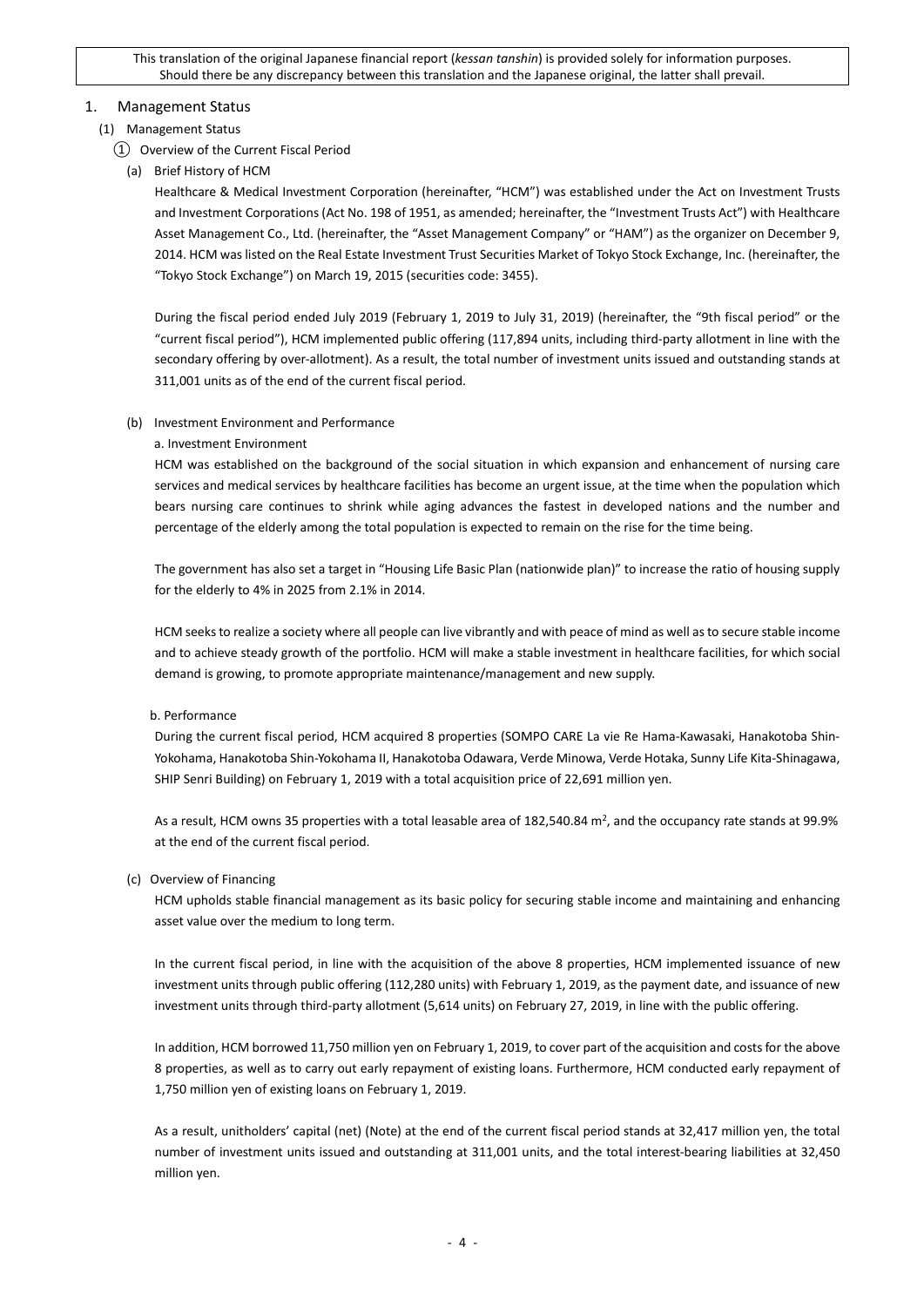(Note) The amount obtained by subtracting deduction from unitholders' capital from unitholders' capital is shown. The amount does not take into account the change in unitholders' capital in line with the implementation of distributions in excess of earnings of reserve for temporary difference adjustments.

As of the end of the current fiscal period, the ratio of interest-bearing liabilities (loan amount) to total assets (hereinafter, "LTV") is 47.5%.

#### HCM's rating as of July 31, 2019 is as follows.

| Rating Agency                             | Rating category         | Rating       | Outlook |
|-------------------------------------------|-------------------------|--------------|---------|
| Japan Credit Rating<br>Agency, Ltd. (JCR) | Long-term issuer rating | A (single-A) | Stable  |

HCM submitted a shelf registration statement of investment corporation bonds (excluding short-term investment corporation bonds) to the commissioner of the Kanto Local Finance Bureau on December 21, 2017. The following is the outline of the statement.

| Planned amount of issuance | 100 billion yen or less                                                                 |
|----------------------------|-----------------------------------------------------------------------------------------|
| Planned period of issuance | From December 29, 2017 to December 28, 2019                                             |
|                            | Acquisition of specified assets (as defined in Article 2, Paragraph 1 of the Investment |
| Use of fund                | Trusts Act), repayment of borrowings, redemption of investment corporation bonds        |
|                            | (including short-term investment corporation bonds), return of tenant leasehold and     |
|                            | security deposits, payment for repair expenses, etc., operating fund, etc.              |

### (d) Overview of Business Performance and Distributions

As a result of the management described above, for the current fiscal period, operating revenue stood at 2,008 million yen, operating income at 1,189 million yen, ordinary income at 1,047 million yen and net income at 1,046 million yen.

With respect to cash distributions, in accordance with the cash distribution policy described in Article 36, Paragraph 1 of its Articles of Incorporation, HCM determines that the amount of distribution shall exceed the amount equivalent to 90% of its distributable profit as stipulated in Article 67-15 of the Act on Special Measures Concerning Taxation, and shall be up to its profits as defined in Article 136, Paragraph 1 of the Investment Trusts Act. Following this policy, HCM has decided that, of profits as defined in Article 136, Paragraph 1 of the Investment Trusts Act, it shall distribute 1,034,078,325 yen, which is the maximum integral multiple to the 311,001 units issued and outstanding as distribution of earnings. Accordingly, distribution of earning per unit was 3,325 yen.

In addition, HCM is to make distribution in excess of earnings, of which the amount is to be determined by HCM as an amount equivalent to net asset deduction items (as defined in Article 2, Paragraph 2, Item (30) (b) of the Ordinance on Accountings of Investment Corporations), considering the impact of net asset deduction items on distribution, pursuant to the policy for cash distribution in excess of earnings provided in Article 36, Paragraph 2 of its Articles of Incorporation. In the current fiscal period, since the change in the current fiscal period in deferred losses on hedges of 12 million yen was recorded as net asset deduction items, HCM decided to make distribution of reserve for temporary difference adjustments in the amount of 11,818,038 yen. As a result, distribution in excess of earnings per unit (of reserve for temporary difference adjustments) came to 38 yen.

Furthermore, in accordance with the policy for cash distribution in excess of earnings provided in Article 36, Paragraph 2 of its Articles of Incorporation, HCM is to conduct distribution in excess of earnings (return of capital that falls under the category of distribution reducing unitholders' capital for tax purposes) in each period on a continuous basis. In the current fiscal period, HCM has decided to distribute 87,080,280 yen, an amount roughly equivalent to 20% of depreciation recorded in the current fiscal period, as distribution in excess of earnings. As a result, distribution in excess of earnings per unit (of other distribution in excess of earnings) came to 280 yen.

As a result, distribution per unit came to 3,643 yen.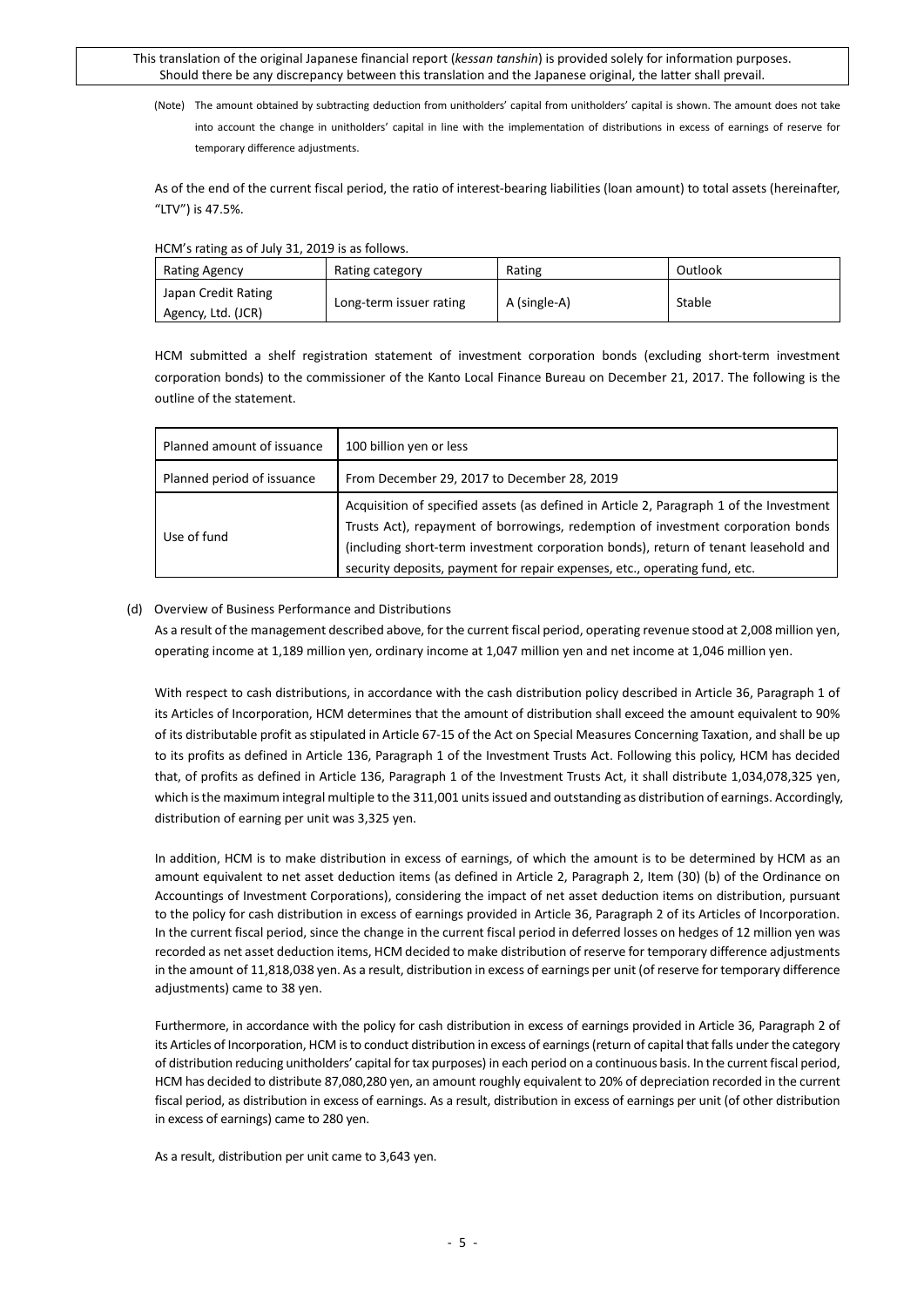- (Note 1) Distribution in excess of earnings is distributed up to the amount equivalent to 20/100 of the depreciation recorded in the accounting period immediately before the accounting period when HCM will pay the said distribution, sufficiently taking into consideration the amount of capital expenditure necessary for maintaining and improving the competitiveness of HCM's Assets Under Management, the financial position of HCM and other factors. However, distribution in excess of earnings may be conducted up to an amount lower than the above amount or may not be conducted when the implementation of distribution in excess of earnings up to the said amount is judged to be inappropriate based on the economic environment surrounding HCM, trends of the real estate market and leasing market, status of HCM's Assets Under Management and financial conditions.
- (Note 2) Under the rules of The Investment Trusts Association, Japan (hereinafter, "The Investment Trusts Association"), closed-end type investment corporations are allowed to conduct distribution in excess of earnings up to an amount equivalent to 60/100 of the depreciation recorded on the last day of the accounting period.

#### ② Outlook for the Next Fiscal Period

(a) Investment Environment

In Japan, while the number of elderly households is increasing, the population which bears nursing care is on the decline, providing of nursing care services and medical services for a certain percentage of elderly households is inevitably needed. The expansion of the supply of healthcare facilities especially facilities and housing for the elderly is required in response to the expanding demand for nursing care and medical services.

While nursing care in the same household is forecasted to be difficult due to aging and change of family structure, new development and expansion of healthcare facilities is required to respond to the growing demand for nursing care and medical services, and measures to achieve them are being promoted.

The Headquarters for Japan's Economic Revitalization announced a policy to "enact a guideline concerning acquisition and management of housing for the elderly, etc. for the utilization of healthcare REITs with an aim to utilize private fund" as part of urban development to enable the elderly, etc. to walk and live safely in the "Japan Revitalization Strategy -JAPAN is BACK-" as of June 14, 2013.

Following this policy, the Ministry of Land, Infrastructure, Transport and Tourism announced the "Guideline related to the utilization of healthcare REITs targeting housing for the elderly, etc." on June 27, 2014 and the "Guideline related to REITs targeting hospital real estate" on June 26, 2015, as well as indicated the points to be noted in transactions of healthcare facilities such as the positioning of key executive with certain experience. With the enactment of these guidelines, it is considered that the opportunity for the operator to utilize healthcare REITs will increase.

In addition, "Housing Life Basic Plan (nationwide plan)" that was decided by the cabinet as of March 18, 2016 states a performance indicator of increasing the ratio of housing for the elderly to the elderly population to 4% in 2025 from 2.1% in 2014 based on the goal to "realize a housing life where the elderly can live independently."

As for the environment surrounding medical service-related facilities, etc., the government of Japan has promoted a "regional comprehensive care system," a future vision concerning the reorganization of medical service and nursing care functions for providing more effective and efficient medical and nursing care services through subdividing roles of the functions of hospitals and hospital beds for the needs of patients and enhancing cooperation in medical service and nursing care conceived in accordance with the increase of the elderly population in Japan. The government has further divided the functions of beds in medical institutions in line with the conditions of patients, aiming to provide appropriate medical service to all patients at an appropriate location in order to effectively utilize limited medical resources, and established guidelines (March 2015) for planning a community healthcare vision in prefectures. Prefectures have established a vision for community healthcare to adequately promote well-balanced, specialized medical functions and cooperation to suit the community, and will promote subdividing medical functions in accordance with medical needs by newly including such vision in medical planning.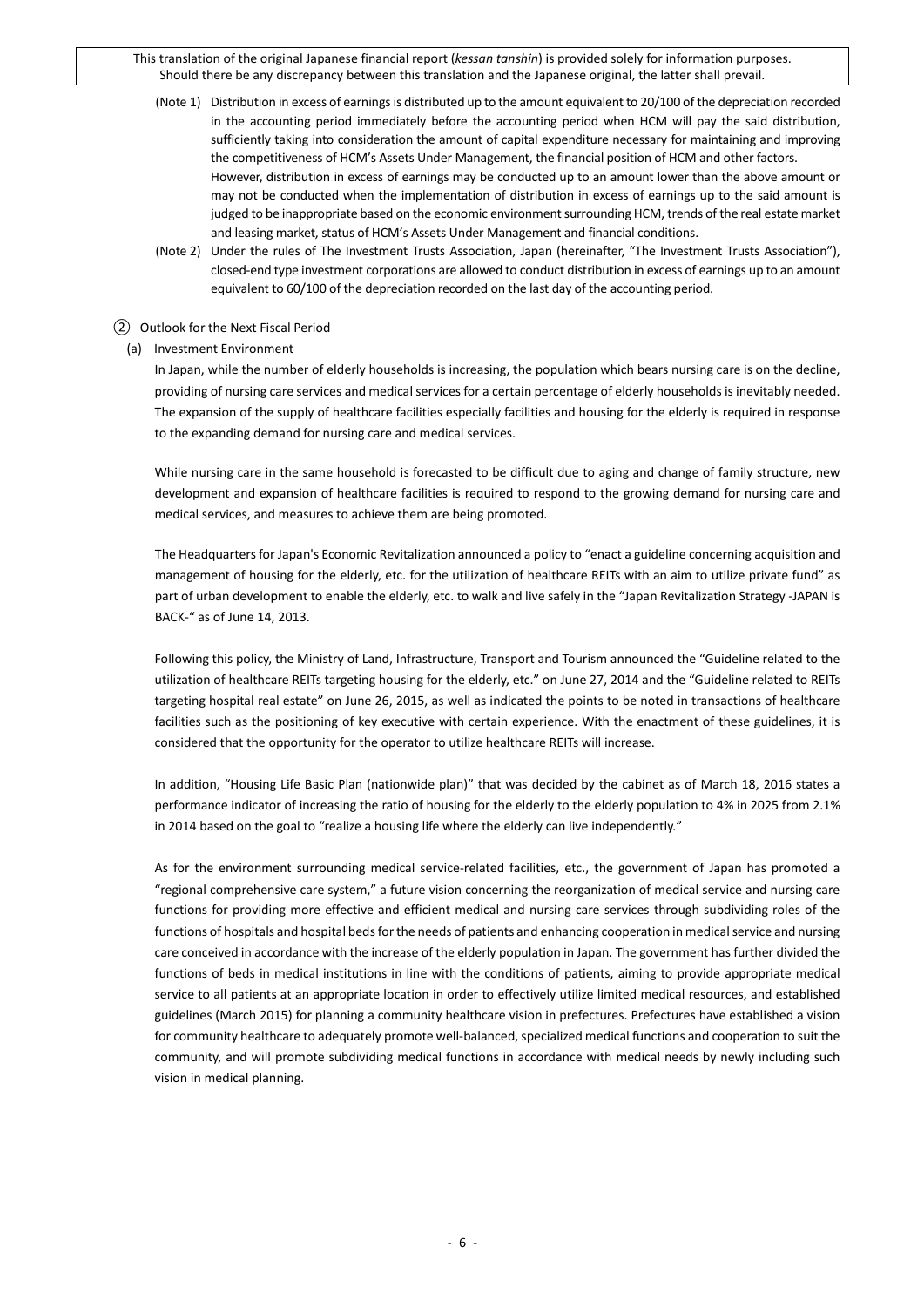Furthermore, it is said that there are approximately 8,400 hospitals (referring to "a facility for the hospitalization of not less than 20 patients, where physicians or dentists carry out medical practices or dental practices for the public or other specific groups of people" as defined in Article 1-5, Paragraph 1 of the Medical Care Act) in Japan but the ratio of earthquake-resistant hospitals in Japan remains at 74.5% according to a survey conducted in fiscal 2018. Hospitals are used by an unspecified large number of people every day and can also be used as a community base in case of a disaster. Earthquake resistance is an urgent issue even from the viewpoint of strengthening the country's infrastructure.

Therefore, hospitals have capital investment needs, such as newly building hospital wards to meet the division of functions and changing current wards to meet other needs, making buildings earthquake-resistant and reconstructing buildings, and capital needs surrounding hospitals are projected to increase going forward.

Therefore, the market for healthcare facilities with a particular emphasis on the keywords "nursing care," "medical service" and "health," which HCM sets as acquisition targets, is believed to further expand in the future.

#### (b) Future Management Policy and Challenges to Address

With recognition of the above investment environment, HCM aims to secure stable revenue and steady growth of the portfolio while seeking to realize a society where all people can live vibrantly and with peace of mind, and manages assets based on the following policies.

#### a. Asset management policy for properties owned

Healthcare facilities possess a unique property feature in which not only location or specifications of buildings, but also the operational capability of the operator and management stability have a large impact on their value as real estate. When HCM acquires a healthcare facility, we aim to secure stable revenue for the medium to long term by, in principle, concluding a long-term lease agreement with fixed rent with the operator that operates the healthcare facility.

HCM conducts due diligence on the business feasibility of facilities, including analyzing the management and financial conditions of operators, along with real estate due diligence, in order to secure stable revenue over the medium to long term; and also implements continuous monitoring even after the acquisition.

#### b. Property acquisition policy

HCM may utilize the comprehensive capabilities of its sponsors including professional know-how and customer base, first refusal rights provided in the support agreements, based on the support agreements which the Asset Management Company has concluded with sponsor companies and such.

Furthermore, the Asset Management Company may, for the purpose of making flexible property acquisition, request sponsors to temporarily own a property (warehousing) on the premise it be transferred to HCM.

HCM aims to maximize unitholder value over the medium to long term by best utilizing the extensive network and warehousing function of the sponsors and works for sustainable growth of the asset size as mentioned above.

#### c. Financing policy

HCM intends to build a stable financial base, to consider market condition upon financing, with aim to secure stable revenue over the medium to long term and maximize unitholder value.

With stable growth of HCM over the long term in mind, equity financing will be carried out flexibly, taking into consideration a multitude of factors including the timing of the acquisition of newly-acquired real estate-related assets and the possibility of utilizing the sponsor's warehousing capabilities, LTV, the timing for the repayment of interest-bearing liabilities and the period remaining until repayment, as well as market conditions, while also considering the dilution of the rights of existing unitholders and the resulting decline, etc. in the trading price of investment units.

As to debt financing, stable and flexible leverage control will be implemented by diversifying repayment due dates and setting upper limit of LTV at 65% (may, however, exceed 65% temporarily). In addition, stable bank formation will be established by receiving financial advice from Sumitomo Mitsui Banking Corporation, one of the sponsors, based on the sponsor support agreement concluded between the bank and the Asset Management Company.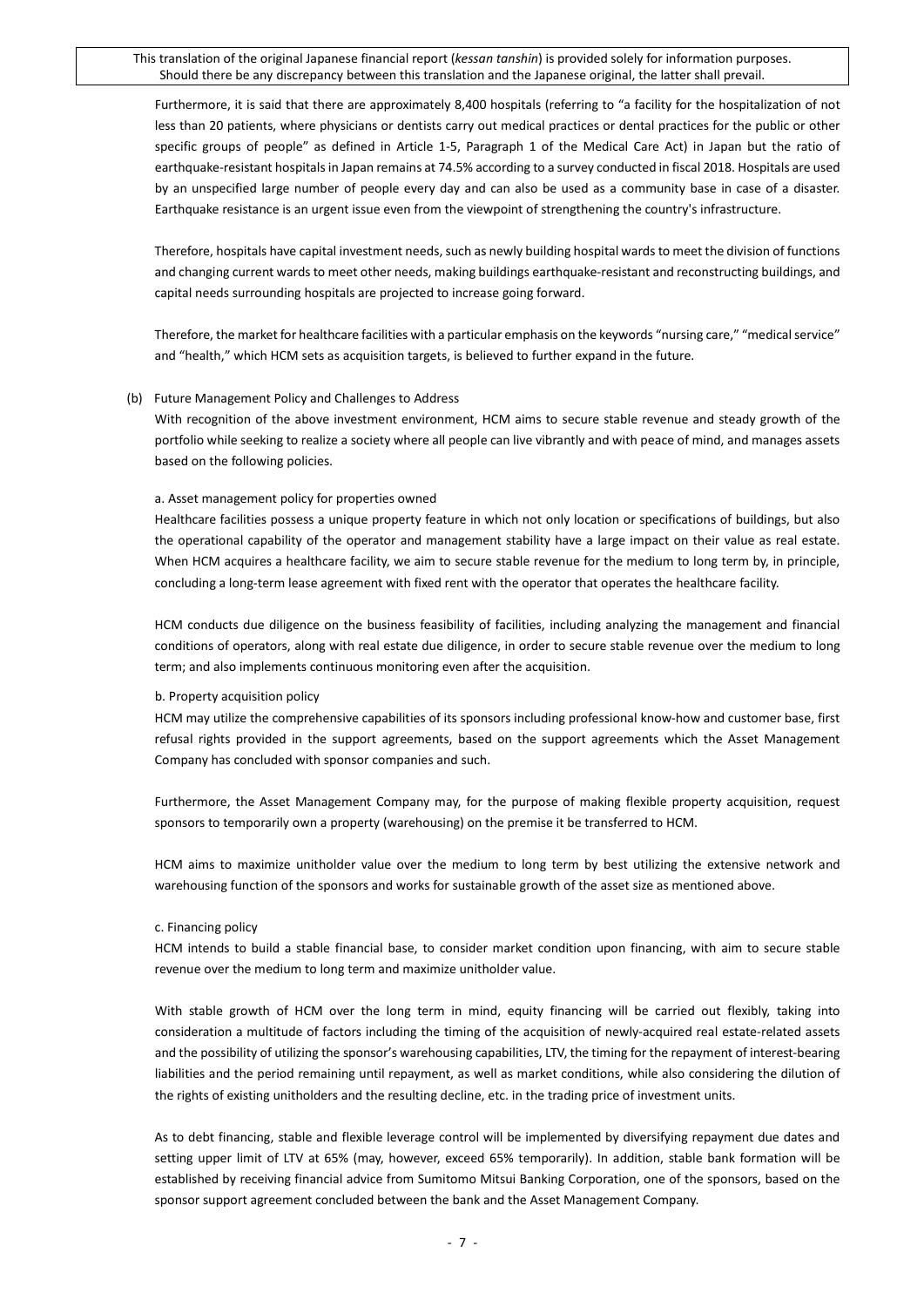## (c) Significant Subsequent Events Not applicable.

## (d) Earnings Forecast Outlook

The following earnings forecast is expected for the fiscal period ending January 2020 (from August 1, 2019 to January 31, 2020) and the fiscal period ending July 2020 (from February 1, 2020 to July 31, 2020). For the assumptions underlying this outlook, please see "Assumptions Underlying Earnings Forecast for Fiscal Period Ending January 2020 and Fiscal Period Ending July 2020" below.

For the fiscal period ending January 2020 (from August 1, 2019 to January 31, 2020) and the fiscal period ending July 2020 (from February 1, 2020 to July 31, 2020), it is assumed that there is no change in the fair value of interest rate swaps, and of distribution in excess of earnings, that from reserve for temporary difference adjustments is not expected.

Fiscal period ending January 2020 (from August 1, 2019 to January 31, 2020)

| Operating revenue                              | 2,012 million yen |
|------------------------------------------------|-------------------|
| Operating income                               | 1,101 million yen |
| Ordinary income                                | 940 million yen   |
| Net income                                     | 939 million yen   |
| Distribution per unit                          | 3,020 yen         |
| (excluding distribution in excess of           |                   |
| earnings)                                      |                   |
| Distribution in excess of earnings per unit    | 284 yen           |
| Distribution per unit                          | 3,304 yen         |
| (including distribution in excess of earnings) |                   |

Fiscal period ending July 2020 (from February 1, 2020 to July 31, 2020)

| Operating revenue                              | 2,012 million yen |
|------------------------------------------------|-------------------|
| Operating income                               | 1,046 million yen |
| Ordinary income                                | 891 million yen   |
| Net income                                     | 890 million yen   |
| Distribution per unit                          | 2,864 yen         |
| (excluding distribution in excess of           |                   |
| earnings)                                      |                   |
| Distribution in excess of earnings per unit    | 286 yen           |
| Distribution per unit                          | 3,150 yen         |
| (including distribution in excess of earnings) |                   |

(Note) Please note that actual operating revenue, operating income, ordinary income, net income, distribution per unit (excluding distribution in excess of earnings), distribution in excess of earnings per unit and distribution per unit (including distribution in excess of earnings) may differ from the forecast figures above as a result of discrepancies from assumptions arising due to additional real estate acquisition or sale in the future, trends in the real estate market, fluctuation of interest rates and changes in other situations surrounding HCM, among other factors. In addition, the forecast is not a guarantee of the amount of distribution or distribution in excess of earnings.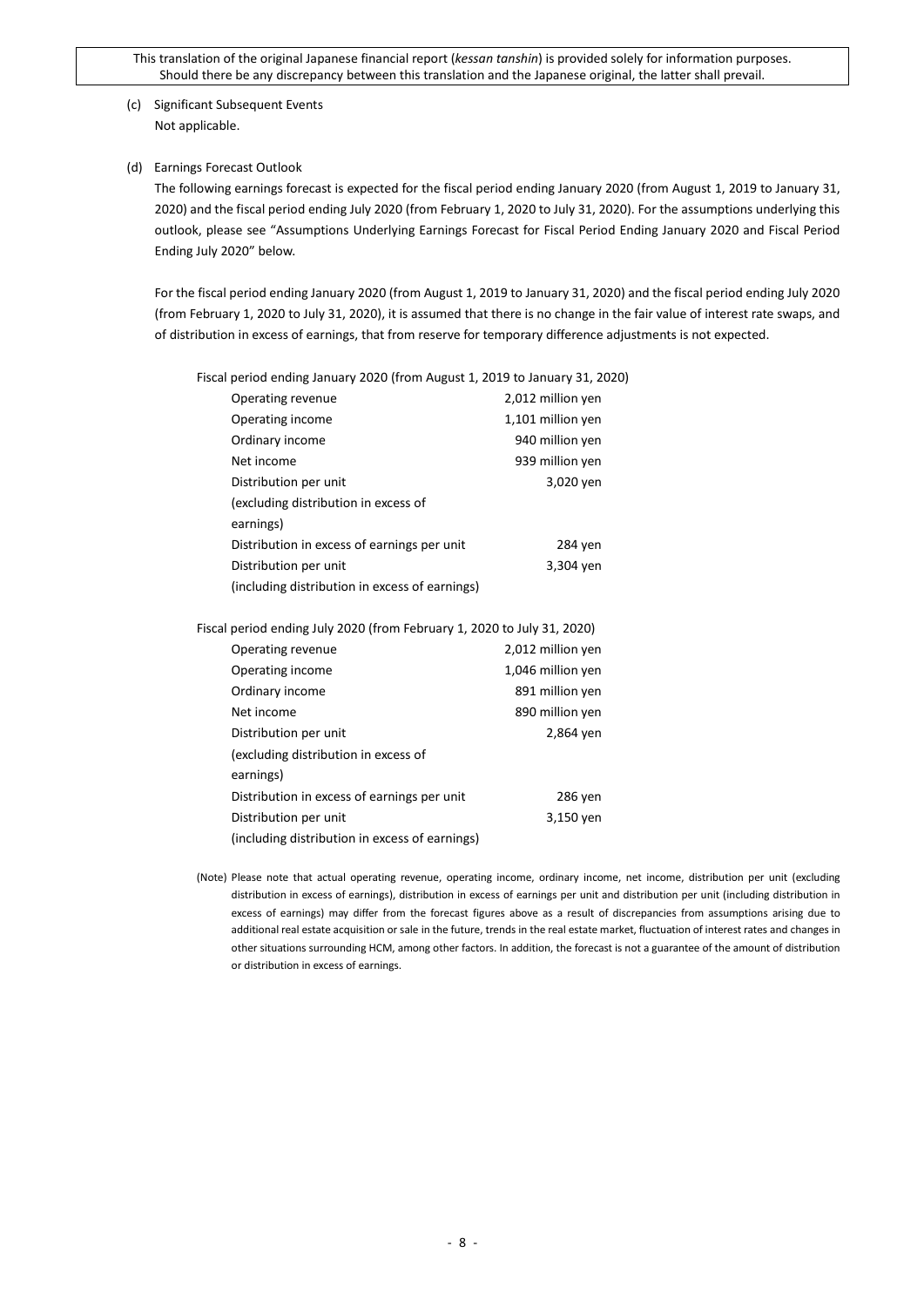|                                                                                                                           |                                                                                                                                                                                                                                                                                                                                                                                                                                                                                                                  |                                                                                                      | Assumptions Underlying Earnings Forecast for Fiscal Period Ending January 2020 and Fiscal Period Ending July 2020 |  |  |  |
|---------------------------------------------------------------------------------------------------------------------------|------------------------------------------------------------------------------------------------------------------------------------------------------------------------------------------------------------------------------------------------------------------------------------------------------------------------------------------------------------------------------------------------------------------------------------------------------------------------------------------------------------------|------------------------------------------------------------------------------------------------------|-------------------------------------------------------------------------------------------------------------------|--|--|--|
| Item                                                                                                                      |                                                                                                                                                                                                                                                                                                                                                                                                                                                                                                                  | Assumptions                                                                                          |                                                                                                                   |  |  |  |
|                                                                                                                           | · Fiscal period ending January 2020 (10th fiscal period): from August 1, 2019 to January 31, 2020 (184 days)                                                                                                                                                                                                                                                                                                                                                                                                     |                                                                                                      |                                                                                                                   |  |  |  |
| Accounting period                                                                                                         | · Fiscal period ending July 2020 (11th fiscal period): from February 1, 2020 to July 31, 2020 (182 days)                                                                                                                                                                                                                                                                                                                                                                                                         |                                                                                                      |                                                                                                                   |  |  |  |
|                                                                                                                           |                                                                                                                                                                                                                                                                                                                                                                                                                                                                                                                  | It is assumed that there will be no changes (acquisition of new properties, sale of the assets under |                                                                                                                   |  |  |  |
|                                                                                                                           | management, etc.) in the trust beneficiary interests in real estate (35 properties in total) owned by HCM                                                                                                                                                                                                                                                                                                                                                                                                        |                                                                                                      |                                                                                                                   |  |  |  |
| Assets under                                                                                                              |                                                                                                                                                                                                                                                                                                                                                                                                                                                                                                                  |                                                                                                      | as of the date of this document (hereinafter, the "Assets Under Management") through to the end of                |  |  |  |
|                                                                                                                           |                                                                                                                                                                                                                                                                                                                                                                                                                                                                                                                  |                                                                                                      |                                                                                                                   |  |  |  |
|                                                                                                                           | the fiscal period ending July 2020.<br>management<br>• There may actually be changes due to acquisition of new properties, or sale of the Assets Under                                                                                                                                                                                                                                                                                                                                                           |                                                                                                      |                                                                                                                   |  |  |  |
|                                                                                                                           | Management, etc. in the future.                                                                                                                                                                                                                                                                                                                                                                                                                                                                                  |                                                                                                      |                                                                                                                   |  |  |  |
|                                                                                                                           |                                                                                                                                                                                                                                                                                                                                                                                                                                                                                                                  |                                                                                                      |                                                                                                                   |  |  |  |
|                                                                                                                           |                                                                                                                                                                                                                                                                                                                                                                                                                                                                                                                  |                                                                                                      | . Lease business revenue from the Assets Under Management is calculated by considering and analyzing              |  |  |  |
| Operating                                                                                                                 |                                                                                                                                                                                                                                                                                                                                                                                                                                                                                                                  |                                                                                                      | the lease agreement of each Asset Under Management effective as of the date of this document, tenants             |  |  |  |
| revenue                                                                                                                   | and market condition, etc.                                                                                                                                                                                                                                                                                                                                                                                                                                                                                       |                                                                                                      |                                                                                                                   |  |  |  |
|                                                                                                                           |                                                                                                                                                                                                                                                                                                                                                                                                                                                                                                                  |                                                                                                      | · For operating revenue, it is assumed that there will be no default or non-payment of rents by tenants.          |  |  |  |
|                                                                                                                           |                                                                                                                                                                                                                                                                                                                                                                                                                                                                                                                  |                                                                                                      | · The main breakdown of rental business expenses, the major component of operating expense, is as follows.        |  |  |  |
|                                                                                                                           |                                                                                                                                                                                                                                                                                                                                                                                                                                                                                                                  | Fiscal period ending                                                                                 | Fiscal period ending                                                                                              |  |  |  |
|                                                                                                                           |                                                                                                                                                                                                                                                                                                                                                                                                                                                                                                                  | January 2020                                                                                         | <b>July 2020</b>                                                                                                  |  |  |  |
|                                                                                                                           | Property tax                                                                                                                                                                                                                                                                                                                                                                                                                                                                                                     | 90 million yen                                                                                       | 139 million yen                                                                                                   |  |  |  |
|                                                                                                                           | Repair expenses                                                                                                                                                                                                                                                                                                                                                                                                                                                                                                  | 19 million yen                                                                                       | 22 million yen                                                                                                    |  |  |  |
|                                                                                                                           | Depreciation                                                                                                                                                                                                                                                                                                                                                                                                                                                                                                     | 442 million yen                                                                                      | 445 million yen                                                                                                   |  |  |  |
|                                                                                                                           | Other expenses related                                                                                                                                                                                                                                                                                                                                                                                                                                                                                           | 49 million yen                                                                                       | 51 million yen                                                                                                    |  |  |  |
|                                                                                                                           | to rent business                                                                                                                                                                                                                                                                                                                                                                                                                                                                                                 |                                                                                                      |                                                                                                                   |  |  |  |
|                                                                                                                           |                                                                                                                                                                                                                                                                                                                                                                                                                                                                                                                  |                                                                                                      | . Out of rental business expenses, the major component of operating expense, expenses other than                  |  |  |  |
|                                                                                                                           |                                                                                                                                                                                                                                                                                                                                                                                                                                                                                                                  | depreciation is calculated based on the past figures reflecting factors for change in expenses.      |                                                                                                                   |  |  |  |
|                                                                                                                           |                                                                                                                                                                                                                                                                                                                                                                                                                                                                                                                  |                                                                                                      | · In purchasing and selling real estate in general, real property tax and urban planning tax are calculated by    |  |  |  |
|                                                                                                                           |                                                                                                                                                                                                                                                                                                                                                                                                                                                                                                                  |                                                                                                      | period distribution with previous owners and settled at the time of acquisition, but as HCM includes this         |  |  |  |
| Operating                                                                                                                 |                                                                                                                                                                                                                                                                                                                                                                                                                                                                                                                  |                                                                                                      | settlement money in acquisition cost, they are not recoded as expenses in the year of acquisition.                |  |  |  |
| expenses                                                                                                                  |                                                                                                                                                                                                                                                                                                                                                                                                                                                                                                                  |                                                                                                      | Accordingly, real property tax and urban planning tax of the assets acquired in the fiscal period ended           |  |  |  |
|                                                                                                                           |                                                                                                                                                                                                                                                                                                                                                                                                                                                                                                                  |                                                                                                      | July 2019 will not be recorded as expenses in the fiscal period ending January 2020, and such for fiscal          |  |  |  |
|                                                                                                                           |                                                                                                                                                                                                                                                                                                                                                                                                                                                                                                                  | 2020 will be recorded as expenses from the fiscal period ending July 2020.                           |                                                                                                                   |  |  |  |
|                                                                                                                           |                                                                                                                                                                                                                                                                                                                                                                                                                                                                                                                  |                                                                                                      | · For repair expenses, the Asset Management Company records the expenses , it deems necessary for each            |  |  |  |
|                                                                                                                           |                                                                                                                                                                                                                                                                                                                                                                                                                                                                                                                  |                                                                                                      |                                                                                                                   |  |  |  |
|                                                                                                                           | property in each period. However, as repair expenses may increase or additional repair may be required<br>due to unpredictable factors, actual expanses may differ significantly from the forecast.<br>• Depreciation is calculated by using the straight-line method including ancillary expenses.<br>· The asset management fee paid to the Asset Management Company is assumed to be 200 million yen<br>for the fiscal period ending January 2020 and 198 million yen for the fiscal period ending July 2020. |                                                                                                      |                                                                                                                   |  |  |  |
|                                                                                                                           |                                                                                                                                                                                                                                                                                                                                                                                                                                                                                                                  |                                                                                                      |                                                                                                                   |  |  |  |
|                                                                                                                           |                                                                                                                                                                                                                                                                                                                                                                                                                                                                                                                  |                                                                                                      |                                                                                                                   |  |  |  |
|                                                                                                                           |                                                                                                                                                                                                                                                                                                                                                                                                                                                                                                                  |                                                                                                      |                                                                                                                   |  |  |  |
|                                                                                                                           |                                                                                                                                                                                                                                                                                                                                                                                                                                                                                                                  |                                                                                                      |                                                                                                                   |  |  |  |
|                                                                                                                           | · Impact of the consumption tax hike scheduled in October 2019 is expected. (The amount of impact is 4<br>million yen for the fiscal period ending January 2020 and 6 million yen for the fiscal period ending July                                                                                                                                                                                                                                                                                              |                                                                                                      |                                                                                                                   |  |  |  |
|                                                                                                                           | 2020.                                                                                                                                                                                                                                                                                                                                                                                                                                                                                                            |                                                                                                      |                                                                                                                   |  |  |  |
|                                                                                                                           |                                                                                                                                                                                                                                                                                                                                                                                                                                                                                                                  | · Investment unit issuance expenses accompanying the issuance of new investment units are            |                                                                                                                   |  |  |  |
|                                                                                                                           |                                                                                                                                                                                                                                                                                                                                                                                                                                                                                                                  |                                                                                                      |                                                                                                                   |  |  |  |
| Non-operating                                                                                                             |                                                                                                                                                                                                                                                                                                                                                                                                                                                                                                                  |                                                                                                      | depreciated evenly over 3 years and are assumed to be 11 million yen for the fiscal period ending                 |  |  |  |
| expenses                                                                                                                  |                                                                                                                                                                                                                                                                                                                                                                                                                                                                                                                  | January 2020 and 6 million yen for the fiscal period ending July 2020.                               |                                                                                                                   |  |  |  |
|                                                                                                                           |                                                                                                                                                                                                                                                                                                                                                                                                                                                                                                                  |                                                                                                      | · Interest expenses and other borrowing related expenses are assumed to be 149 million yen for the                |  |  |  |
|                                                                                                                           |                                                                                                                                                                                                                                                                                                                                                                                                                                                                                                                  | fiscal period ending January 2020 and 147 million yen for the fiscal period ending July 2020.        |                                                                                                                   |  |  |  |
|                                                                                                                           |                                                                                                                                                                                                                                                                                                                                                                                                                                                                                                                  |                                                                                                      | . As of the date of the document, HCM has a balance of loans outstanding of 32,450 million yen. It is             |  |  |  |
| Loans                                                                                                                     |                                                                                                                                                                                                                                                                                                                                                                                                                                                                                                                  |                                                                                                      | assumed that there will be no change in the balance of loans outstanding at the end of the fiscal period          |  |  |  |
|                                                                                                                           |                                                                                                                                                                                                                                                                                                                                                                                                                                                                                                                  |                                                                                                      | ending January 2020 and the fiscal period ending July 2020 after the refinancing of 7,700 million yen of          |  |  |  |
|                                                                                                                           | loans due for repayment on January 31, 2020.                                                                                                                                                                                                                                                                                                                                                                                                                                                                     |                                                                                                      |                                                                                                                   |  |  |  |
|                                                                                                                           |                                                                                                                                                                                                                                                                                                                                                                                                                                                                                                                  |                                                                                                      | · The assumption is the total number of investment units issued and outstanding as of the date of this            |  |  |  |
|                                                                                                                           |                                                                                                                                                                                                                                                                                                                                                                                                                                                                                                                  |                                                                                                      | document, which is 311,001 units. And the assumption is that there will be no change in the number of             |  |  |  |
|                                                                                                                           |                                                                                                                                                                                                                                                                                                                                                                                                                                                                                                                  |                                                                                                      | investment units due to issuance of new investment units, etc. through to the end of the fiscal period            |  |  |  |
| Investment units                                                                                                          | ending July 2020.                                                                                                                                                                                                                                                                                                                                                                                                                                                                                                |                                                                                                      |                                                                                                                   |  |  |  |
|                                                                                                                           |                                                                                                                                                                                                                                                                                                                                                                                                                                                                                                                  |                                                                                                      | · Distribution per unit is calculated based on the forecasted number of units issued and outstanding at           |  |  |  |
|                                                                                                                           |                                                                                                                                                                                                                                                                                                                                                                                                                                                                                                                  |                                                                                                      | the end of period of 311,001 units for the fiscal period ending January 2020 and for the fiscal period            |  |  |  |
|                                                                                                                           | ending July 2020, respectfully.                                                                                                                                                                                                                                                                                                                                                                                                                                                                                  |                                                                                                      |                                                                                                                   |  |  |  |
|                                                                                                                           |                                                                                                                                                                                                                                                                                                                                                                                                                                                                                                                  |                                                                                                      | · Distribution per unit (excluding distribution in excess of earnings) is calculated with the assumption being    |  |  |  |
| Distribution per unit                                                                                                     |                                                                                                                                                                                                                                                                                                                                                                                                                                                                                                                  | the cash distribution policy provided in the Articles of Incorporation of HCM.                       |                                                                                                                   |  |  |  |
| (excluding distribution                                                                                                   |                                                                                                                                                                                                                                                                                                                                                                                                                                                                                                                  |                                                                                                      | · Distribution per unit (excluding distribution in excess of earnings) may vary due to various factors,           |  |  |  |
| in excess of earnings)<br>including fluctuation in rent revenue accompanying change in Assets Under Management, change in |                                                                                                                                                                                                                                                                                                                                                                                                                                                                                                                  |                                                                                                      |                                                                                                                   |  |  |  |
|                                                                                                                           | tenants, etc. or incurrence of unexpected repairs.                                                                                                                                                                                                                                                                                                                                                                                                                                                               |                                                                                                      |                                                                                                                   |  |  |  |

# Assumptions Underlying Earnings Forecast for Fiscal Period Ending January 2020 and Fiscal Period Ending July 2020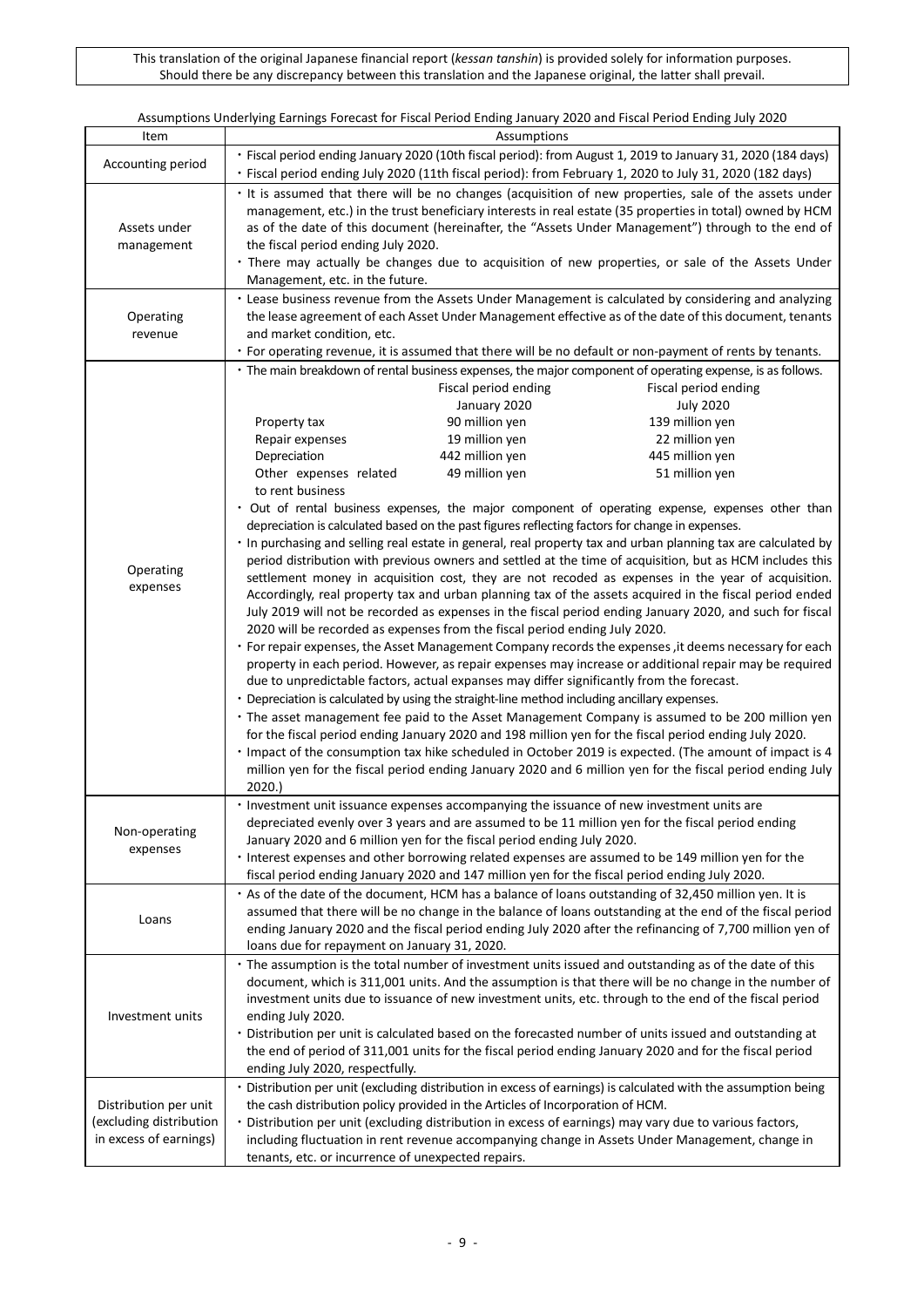| Item                                           | Assumptions                                                                                                                                                                                                                                                                                                                                                                                                                                                                                                                                                                                                                                                                                                                                                                                                                                                                                                                                                                                                                                                                                                                                                                                                                                                                                                                                                                                                                                                                                                                                                                                                                                                                                  |
|------------------------------------------------|----------------------------------------------------------------------------------------------------------------------------------------------------------------------------------------------------------------------------------------------------------------------------------------------------------------------------------------------------------------------------------------------------------------------------------------------------------------------------------------------------------------------------------------------------------------------------------------------------------------------------------------------------------------------------------------------------------------------------------------------------------------------------------------------------------------------------------------------------------------------------------------------------------------------------------------------------------------------------------------------------------------------------------------------------------------------------------------------------------------------------------------------------------------------------------------------------------------------------------------------------------------------------------------------------------------------------------------------------------------------------------------------------------------------------------------------------------------------------------------------------------------------------------------------------------------------------------------------------------------------------------------------------------------------------------------------|
| Distribution in excess of<br>earnings per unit | · Distribution in excess of earnings per unit is calculated pursuant to the policies provided in the Articles<br>of Incorporation of HCM, policies provided below, other applicable laws and regulations, rules of self-<br>regulatory organizations, etc. The total amount of distribution in excess of earnings is assumed to be 88<br>million yen for the fiscal period ending January 2020 and the fiscal period ending July 2020, respectively.<br>• The total amount of distribution in excess of earnings is distributed up to the amount equivalent to<br>20/100 of the depreciation recorded in the accounting period immediately before the accounting period<br>when HCM will pay the said distribution, sufficiently taking into consideration the amount of capital<br>expenditure necessary for maintaining and improving the competitiveness of HCM's Assets Under<br>Management and the financial position of HCM.<br>• However, distribution in excess of earnings may be conducted up to an amount lower than the above<br>amount or may not be conducted when the implementation of distribution in excess of earnings up to<br>the said amount is judged to be inappropriate based on the economic environment surrounding HCM,<br>trends of the real estate market and leasing market, status of HCM's Assets Under Management and<br>financial conditions.<br>• For the fiscal period ending January 2020 and the fiscal period ending July 2020, the assumption is that<br>there is no loss in the fair value of interest rate swaps, and of distribution in excess of earnings, that from<br>reserve for temporary difference adjustments is not currently expected. |
| Other                                          | • The assumption is that there will be no revision of laws and regulations, tax systems, accounting<br>standards, securities listing regulations set forth by the Tokyo Stock Exchange, rules of The Investment<br>Trusts Association, Japan, etc. that will impact the forecast figures above.<br>• The assumption is that there will be no unforeseen serious change in general economic trends, real<br>estate market conditions, etc.                                                                                                                                                                                                                                                                                                                                                                                                                                                                                                                                                                                                                                                                                                                                                                                                                                                                                                                                                                                                                                                                                                                                                                                                                                                    |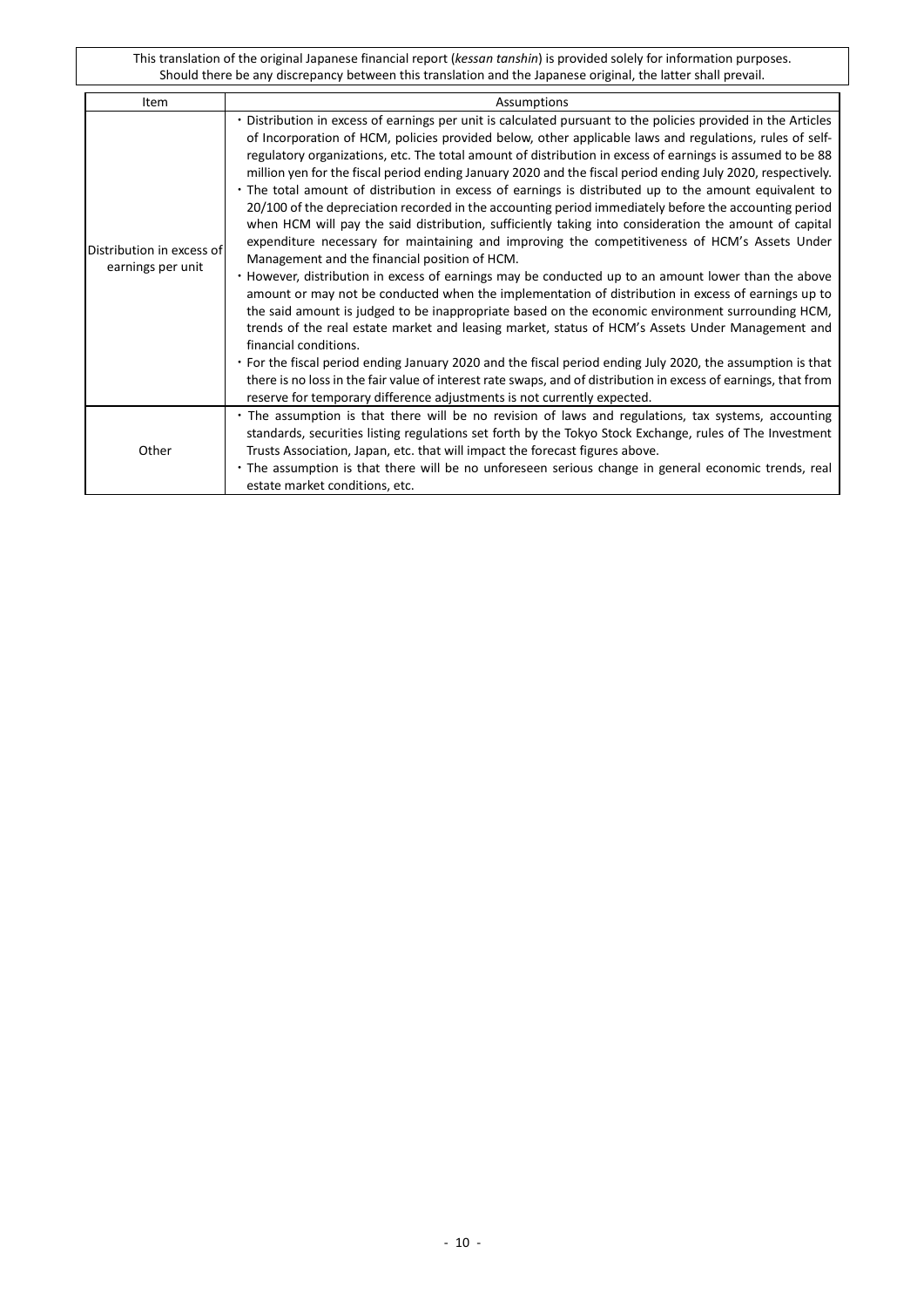## <span id="page-10-0"></span>2. Financial Statements

<span id="page-10-1"></span>(1) Balance Sheet

|                                             |                                                 | (Unit: thousands of yen)                       |
|---------------------------------------------|-------------------------------------------------|------------------------------------------------|
|                                             | Previous fiscal period<br>(As of Jan. 31, 2019) | Current fiscal period<br>(As of Jul. 31, 2019) |
| <b>Assets</b>                               |                                                 |                                                |
| Current assets                              |                                                 |                                                |
| Cash and deposits                           | 1,318,873                                       | 1,897,300                                      |
| Cash and deposits in trust                  | 108,051                                         | 142,524                                        |
| Operating accounts receivable               |                                                 | 16                                             |
| Prepaid expenses                            | 73,355                                          | 110,615                                        |
| Consumption taxes receivable                |                                                 | 179,416                                        |
| Total current assets                        | 1,500,281                                       | 2,329,873                                      |
| Non-current assets                          |                                                 |                                                |
| Property, plant and equipment               |                                                 |                                                |
| <b>Buildings in trust</b>                   | $*123,545,014$                                  | $*1$ 31,929,620                                |
| Accumulated depreciation                    | (1,960,490)                                     | (2,391,245)                                    |
| Buildings in trust, net                     | 21,584,524                                      | 29,538,375                                     |
| Structures in trust                         | 76,898                                          | 83,849                                         |
| Accumulated depreciation                    | (5, 927)                                        | (7, 147)                                       |
| Structures in trust, net                    | 70,970                                          | 76,701                                         |
| Machine and device in trust                 | 13,456                                          | 13,456                                         |
| Accumulated depreciation                    | (2,010)                                         | (2,683)                                        |
| Machine and device in trust, net            | 11,446                                          | 10,773                                         |
| Tools, furniture and fixtures in trust      | 40,623                                          | 68,856                                         |
| Accumulated depreciation                    | (6, 577)                                        | (10, 462)                                      |
| Tools, furniture and fixtures in trust, net | 34,046                                          | 58,393                                         |
| Land in trust                               | 21,009,170                                      | 36,044,949                                     |
| Construction in progress in trust           | 4,594                                           |                                                |
| Total property, plant and equipment         | 42,714,752                                      | 65,729,194                                     |
| Intangible assets                           |                                                 |                                                |
| Land leasehold interests in trust           |                                                 | 38,240                                         |
| Software                                    | 3,465                                           | 2,356                                          |
| Total intangible assets                     | 3,465                                           | 40,596                                         |
| Investments and other assets                |                                                 |                                                |
| Security deposits                           | 10,000                                          | 10,000                                         |
| Long-term prepaid expenses                  | 89,220                                          | 178,772                                        |
| Deferred tax assets                         | 16                                              | 17                                             |
| Total investments and other assets          | 99,237                                          | 188,790                                        |
| Total non-current assets                    | 42,817,455                                      | 65,958,581                                     |
| Deferred assets                             |                                                 |                                                |
| Investment unit issuance expenses           | 9,964                                           | 37,103                                         |
| <b>Total deferred assets</b>                | 9,964                                           | 37,103                                         |
| Total assets                                | 44,327,701                                      | 68,325,557                                     |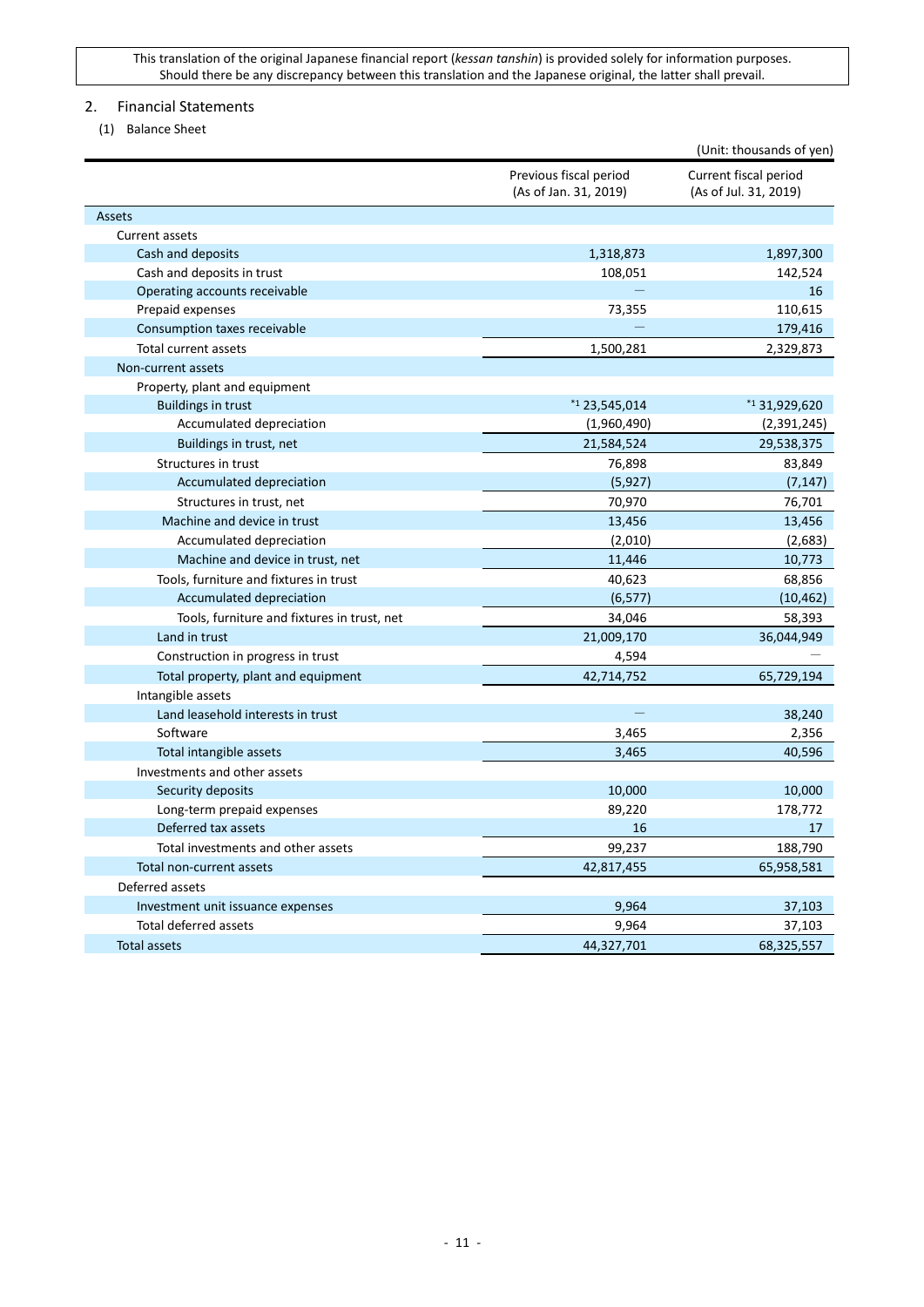|                                                    |                                                 | (Unit: thousands of yen)                       |
|----------------------------------------------------|-------------------------------------------------|------------------------------------------------|
|                                                    | Previous fiscal period<br>(As of Jan. 31, 2019) | Current fiscal period<br>(As of Jul. 31, 2019) |
| Liabilities                                        |                                                 |                                                |
| <b>Current liabilities</b>                         |                                                 |                                                |
| Operating accounts payable                         | 40,868                                          | 11,716                                         |
| Short-term loans payable                           | 2,750,000                                       | 1,000,000                                      |
| Current portion of long-term loans payable         | 6,700,000                                       | 6,700,000                                      |
| Accounts payable - other                           | 88,452                                          | 73,843                                         |
| <b>Accrued expenses</b>                            | 145,439                                         | 174,390                                        |
| Income taxes payable                               | 950                                             | 967                                            |
| Accrued consumption taxes                          | 5,243                                           |                                                |
| Advances received                                  | 211,457                                         | 329,191                                        |
| Deposits received                                  | 283                                             | 72                                             |
| <b>Total current liabilities</b>                   | 9,942,694                                       | 8,290,182                                      |
| Non-current liabilities                            |                                                 |                                                |
| Long-term loans payable                            | 13,000,000                                      | 24,750,000                                     |
| Tenant leasehold and security deposits             | 1,009,999                                       | 1,734,009                                      |
| Tenant leasehold and security deposits in trust    | 34,604                                          | 86,766                                         |
| <b>Derivatives liabilities</b>                     | 25,769                                          | 37,784                                         |
| Other                                              |                                                 | 520                                            |
| <b>Total non-current liabilities</b>               | 14,070,373                                      | 26,609,080                                     |
| <b>Total liabilities</b>                           | 24,013,068                                      | 34,899,262                                     |
| Net assets                                         |                                                 |                                                |
| Unitholders' equity                                |                                                 |                                                |
| Unitholders' capital                               | 19,800,696                                      | 32,480,785                                     |
| Deduction from unitholders' capital                |                                                 |                                                |
| Reserve for temporary difference adjustments       |                                                 | $*3(25,683)$                                   |
| Other deduction from unitholders' capital          |                                                 | (62, 952)                                      |
| Total deduction from unitholders' capital          |                                                 | (88, 636)                                      |
| Unitholders' capital, net                          | 19,800,696                                      | 32,392,149                                     |
| <b>Surplus</b>                                     |                                                 |                                                |
| Unappropriated retained earnings (undisposed loss) | 539,706                                         | 1,071,929                                      |
| <b>Total surplus</b>                               | 539,706                                         | 1,071,929                                      |
| Total unitholders' equity                          | 20,340,403                                      | 33,464,079                                     |
| Valuation and translation adjustments              |                                                 |                                                |
| Deferred gains or losses on hedges                 | (25, 769)                                       | (37, 784)                                      |
| Total valuation and translation adjustments        | (25, 769)                                       | (37, 784)                                      |
| Total net assets                                   | *2 20,314,633                                   | *233,426,294                                   |
| Total liabilities and net assets                   | 44,327,701                                      | 68,325,557                                     |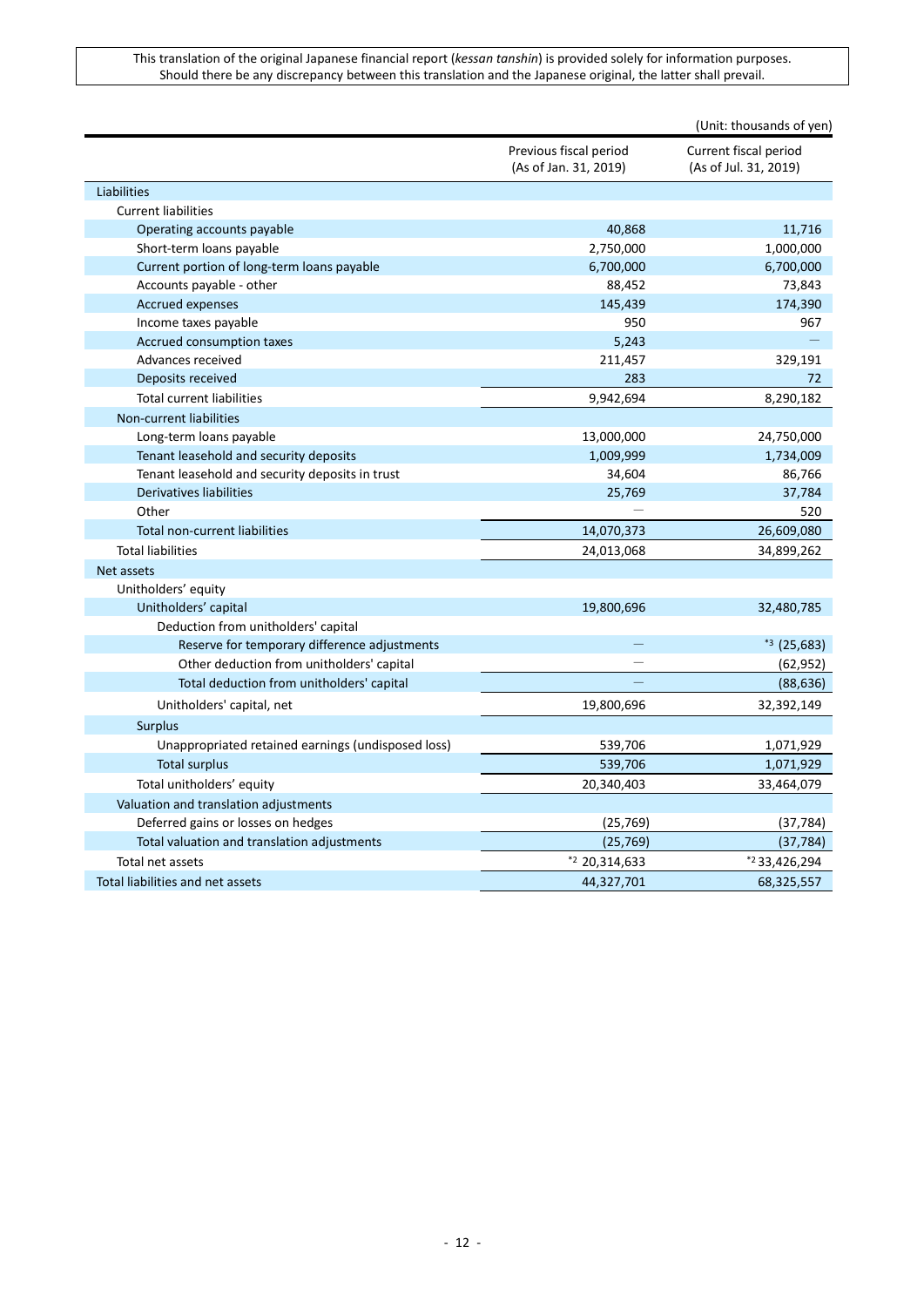## <span id="page-12-0"></span>(2) Statement of Income

|                                                           |                        | (Unit: thousands of yen) |
|-----------------------------------------------------------|------------------------|--------------------------|
|                                                           | Previous fiscal period | Current fiscal period    |
|                                                           | From: Aug. 1, 2018     | From: Feb. 1, 2019       |
|                                                           | To: Jan. 31, 2019      | To: Jul. 31, 2019        |
| Operating revenue                                         |                        |                          |
| Lease business revenue                                    | $*11,294,178$          | $*12,000,800$            |
| Other lease business revenue                              | $*17,031$              | $*17,874$                |
| Total operating revenue                                   | 1,301,210              | 2,008,674                |
| Operating expenses                                        |                        |                          |
| Expenses related to rent business                         | $*1448,967$            | $*1586,721$              |
| Asset management fee                                      | 122,274                | 144,071                  |
| Asset custody fee                                         | 2,164                  | 3,207                    |
| Administrative service fees                               | 15,482                 | 19,416                   |
| Directors' compensations                                  | 3,000                  | 3,000                    |
| Property tax                                              | 16,886                 | 17,685                   |
| Other operating expenses                                  | 45,433                 | 44,829                   |
| Total operating expenses                                  | 654,208                | 818,931                  |
| Operating income                                          | 647,002                | 1,189,743                |
| Non-operating income                                      |                        |                          |
| Interest income                                           | 3                      | 5                        |
| Insurance income                                          | $\equiv$               | 15,000                   |
| Reversal of distribution payable                          | 533                    | 1,608                    |
| Total non-operating income                                | 537                    | 16,614                   |
| Non-operating expenses                                    |                        |                          |
| Interest expenses                                         | 65,046                 | 90,543                   |
| Investment unit issuance expenses                         | 4,982                  | 11,406                   |
| Borrowing expenses                                        | 36,885                 | 57,359                   |
| Total non-operating expenses                              | 106,914                | 159,310                  |
| Ordinary income                                           | 540,625                | 1,047,048                |
| Extraordinary income                                      |                        |                          |
| Subsidy income                                            | $*26,489$              |                          |
| Total extraordinary income                                | 6,489                  |                          |
| <b>Extraordinary losses</b>                               |                        |                          |
| Loss on tax purpose reduction entry of non-current assets | $*36,489$              |                          |
| Total extraordinary losses                                | 6,489                  |                          |
| Income before income taxes                                | 540,625                | 1,047,048                |
| Income taxes - current                                    | 950                    | 968                      |
| Income taxes - deferred                                   | (4)                    | (0)                      |
| Total income taxes                                        | 946                    | 967                      |
| Net income                                                | 539,678                | 1,046,080                |
| Retained earnings brought forward                         | 27                     | 25,848                   |
| Unappropriated retained earnings (undisposed loss)        | 539,706                | 1,071,929                |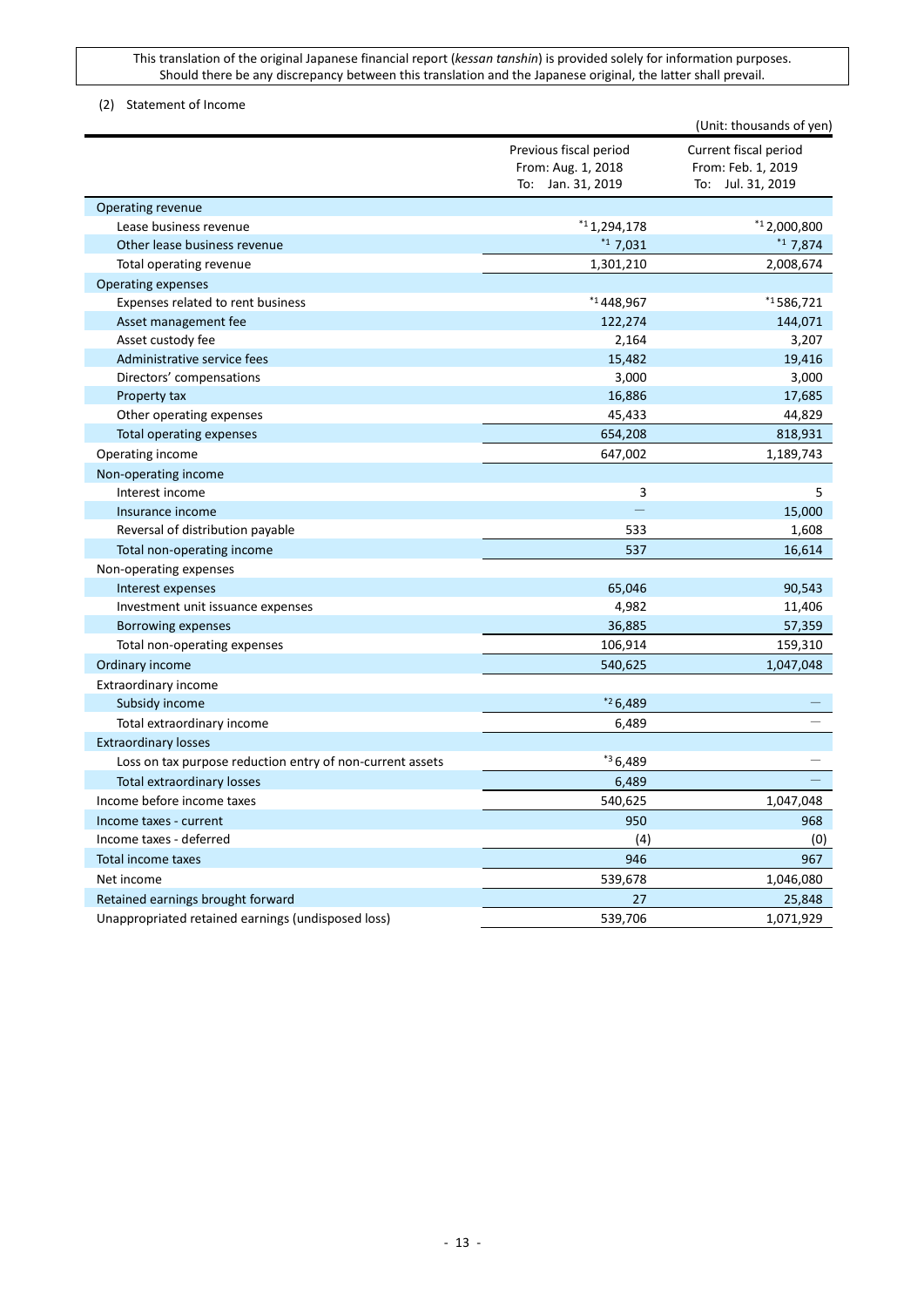## <span id="page-13-0"></span>(3) Statement of Unitholders' Equity

Previous fiscal period (from August 1, 2018 to January 31, 2019)

| (Unit: thousands of yen)                                                 |                         |                                                                |                  |                                 |                                          |                                                   |                     |
|--------------------------------------------------------------------------|-------------------------|----------------------------------------------------------------|------------------|---------------------------------|------------------------------------------|---------------------------------------------------|---------------------|
|                                                                          | Unitholders' equity     |                                                                |                  |                                 | Valuation and translation<br>adjustments |                                                   |                     |
|                                                                          |                         | Surplus                                                        |                  |                                 |                                          |                                                   |                     |
|                                                                          | Unitholders'<br>capital | Unappropriated<br>retained<br>earnings<br>(undisposed<br>loss) | Total<br>surplus | Total<br>unitholders'<br>equity | Deferred gains<br>or losses on<br>hedges | Total valuation<br>and translation<br>adjustments | Total<br>net assets |
| Balance at beginning of<br>current period                                | 19,800,696              | 521,223                                                        | 521,223          | 20,321,920                      | 312                                      | 312                                               | 20,322,232          |
| Changes of items during<br>period                                        |                         |                                                                |                  |                                 |                                          |                                                   |                     |
| Dividends of surplus                                                     |                         | (521, 195)                                                     | (521, 195)       | (521, 195)                      |                                          |                                                   | (521, 195)          |
| Net income                                                               |                         | 539,678                                                        | 539,678          | 539,678                         |                                          |                                                   | 539,678             |
| Changes of items other<br>than unitholders' equity<br>during period, net |                         |                                                                |                  |                                 | (26,081)                                 | (26,081)                                          | (26,081)            |
| Total changes of items<br>during the period                              |                         | 18,483                                                         | 18,483           | 18,483                          | (26,081)                                 | (26,081)                                          | (7, 598)            |
| Balance at end of current<br>the period                                  | $*_{1}$<br>19,800,696   | 539,706                                                        | 539,706          | 20,340,403                      | (25, 769)                                | (25, 769)                                         | 20,314,633          |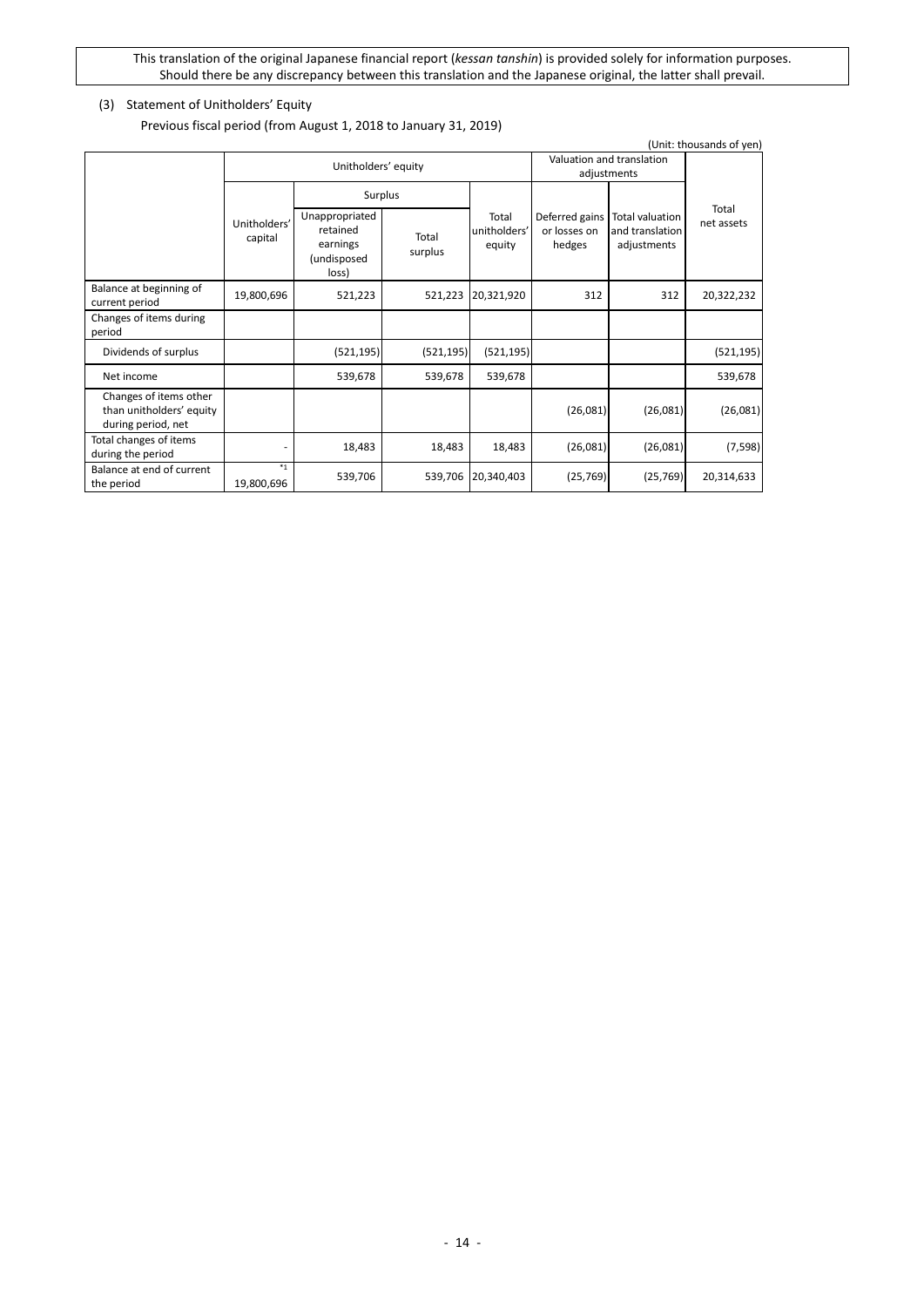## Current fiscal period (from February 1, 2019 to July 31, 2019)

(Unit: thousands of yen)

|                                                                                               | Unitholders' equity     |                                                       |                                                       |                                                       |                              |                                              |                  |                        |       |
|-----------------------------------------------------------------------------------------------|-------------------------|-------------------------------------------------------|-------------------------------------------------------|-------------------------------------------------------|------------------------------|----------------------------------------------|------------------|------------------------|-------|
|                                                                                               | Unitholders' capital    |                                                       |                                                       |                                                       |                              | Surplus                                      |                  |                        |       |
|                                                                                               |                         |                                                       | Deduction from unitholders' capital                   |                                                       |                              |                                              | Unappropriated   |                        | Total |
|                                                                                               | Unitholders'<br>capital | Reserve for<br>temporary<br>difference<br>adjustments | Other<br>deduction<br>from<br>unitholders'<br>capital | Total<br>deduction<br>from<br>unitholders'<br>capital | Unitholders'<br>capital, net | retained<br>earnings<br>(undisposed<br>loss) | Total<br>surplus | unitholders'<br>equity |       |
| Balance at beginning of<br>current period                                                     | 19,800,696              |                                                       |                                                       |                                                       | 19,800,696                   | 539,706                                      | 539,706          | 20,340,403             |       |
| Changes of items during<br>period                                                             |                         |                                                       |                                                       |                                                       |                              |                                              |                  |                        |       |
| Issuance of new<br>investment units                                                           | 12,680,089              |                                                       |                                                       |                                                       | 12,680,089                   |                                              |                  | 12,680,089             |       |
| Dividends of surplus                                                                          |                         |                                                       |                                                       |                                                       |                              | (513, 857)                                   | (513, 857)       | (513, 857)             |       |
| Distribution in excess of<br>earnings from reserve<br>for temporary<br>difference adjustments |                         | (25, 683)                                             |                                                       | (25, 683)                                             | (25, 683)                    |                                              |                  | (25, 683)              |       |
| Other distribution in<br>excess of earnings                                                   |                         |                                                       | (62, 952)                                             | (62, 952)                                             | (62, 952)                    |                                              |                  | (62, 952)              |       |
| Net income                                                                                    |                         |                                                       |                                                       |                                                       |                              | 1,046,080                                    | 1,046,080        | 1,046,080              |       |
| Changes of items other<br>than unitholders' equity<br>during the period, net                  |                         |                                                       |                                                       |                                                       |                              |                                              |                  |                        |       |
| Total changes of items<br>during the period                                                   | 12,680,089              | (25, 683)                                             | (62, 952)                                             | (88, 636)                                             | 12,591,453                   | 532,222                                      | 532,222          | 13,123,676             |       |
| Balance at the end of<br>current period                                                       | $*1$ 32,480,785         | (25, 683)                                             | (62, 952)                                             | (88, 636)                                             | 32,392,149                   | 1,071,929                                    | 1,071,929        | 33,464,079             |       |

| (Unit: thousands of yen)                                                                      |                                          |                                                          |                     |
|-----------------------------------------------------------------------------------------------|------------------------------------------|----------------------------------------------------------|---------------------|
|                                                                                               |                                          | Valuation and translation                                |                     |
|                                                                                               |                                          | adjustments                                              |                     |
|                                                                                               | Deferred gains<br>or losses on<br>hedges | <b>Total valuation</b><br>and translation<br>adjustments | Total<br>net assets |
| Balance at beginning of<br>current period                                                     | (25, 769)                                | (25, 769)                                                | 20,314,633          |
| Changes of items during<br>period                                                             |                                          |                                                          |                     |
| Issuance of new<br>investment units                                                           |                                          |                                                          | 12,680,089          |
| Dividends of surplus                                                                          |                                          |                                                          | (513, 857)          |
| Distribution in excess of<br>earnings from reserve<br>for temporary<br>difference adjustments |                                          |                                                          | (25, 683)           |
| Other distribution in<br>excess of earnings                                                   |                                          |                                                          | (62, 952)           |
| Net income                                                                                    |                                          |                                                          | 1,046,080           |
| Changes of items other<br>than unitholders' equity<br>during the period, net                  | (12,014)                                 | (12, 014)                                                | (12,014)            |
| Total changes of items<br>during the period                                                   | (12,014)                                 | (12,014)                                                 | 13,111,661          |
| Balance at the end of<br>current period                                                       | (37, 784)                                | (37, 784)                                                | 33,426,294          |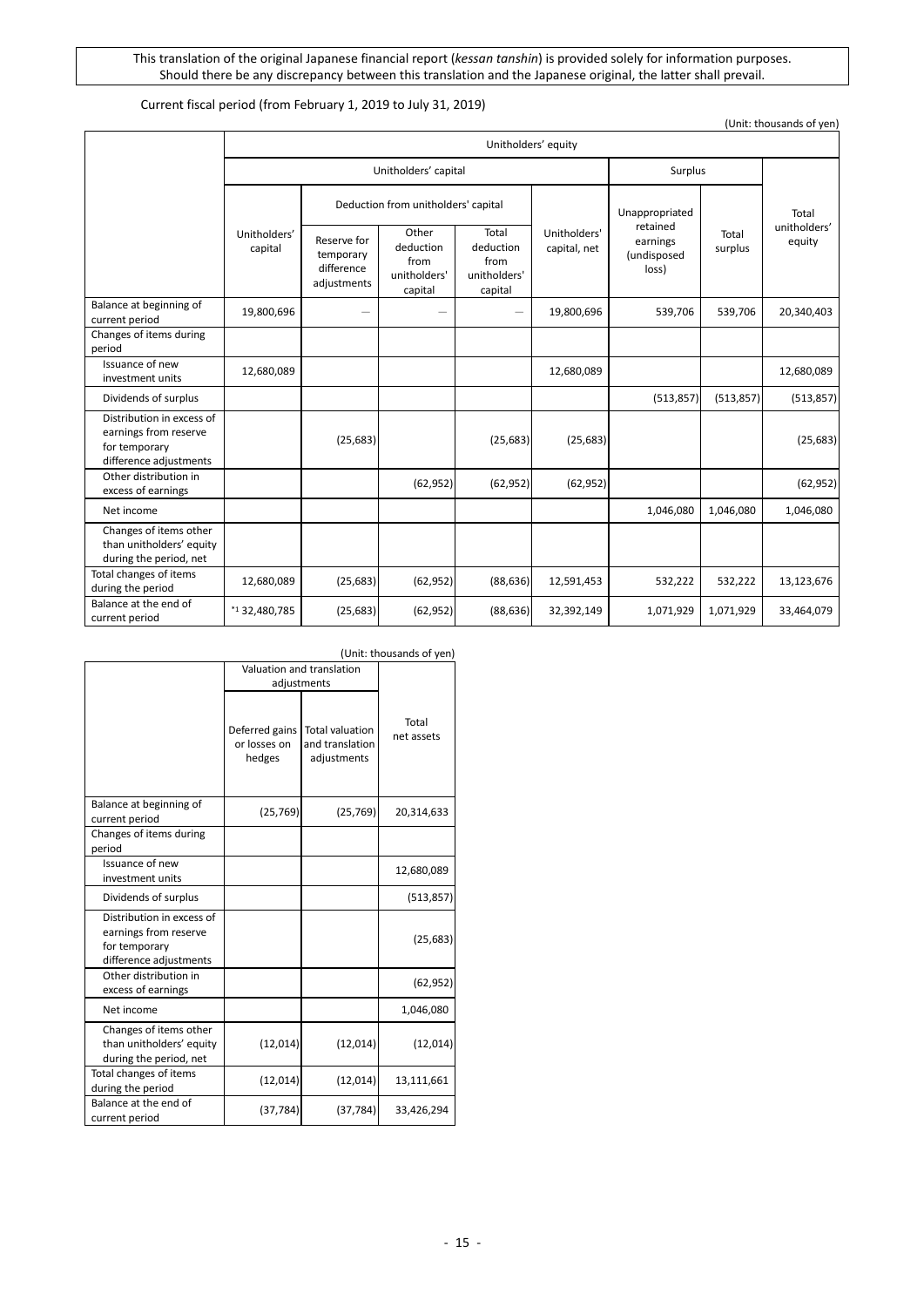## <span id="page-15-0"></span>(4) Statement of Cash Distributions

|                                                                                                                  |                                                                                                                                                                                                                                                                                                                                                                                                                                                                                                                                                                                                                                                                                                                                                                                                                                                                                                                                                                                                                                                                                                          | (Unit: yen)                                                                                                                                                                                                                                                                                                                                                                                                                                                                                                                                                                                                                                                                                                                                                                                                                                                                                                                                                                                                                                                                                                                     |
|------------------------------------------------------------------------------------------------------------------|----------------------------------------------------------------------------------------------------------------------------------------------------------------------------------------------------------------------------------------------------------------------------------------------------------------------------------------------------------------------------------------------------------------------------------------------------------------------------------------------------------------------------------------------------------------------------------------------------------------------------------------------------------------------------------------------------------------------------------------------------------------------------------------------------------------------------------------------------------------------------------------------------------------------------------------------------------------------------------------------------------------------------------------------------------------------------------------------------------|---------------------------------------------------------------------------------------------------------------------------------------------------------------------------------------------------------------------------------------------------------------------------------------------------------------------------------------------------------------------------------------------------------------------------------------------------------------------------------------------------------------------------------------------------------------------------------------------------------------------------------------------------------------------------------------------------------------------------------------------------------------------------------------------------------------------------------------------------------------------------------------------------------------------------------------------------------------------------------------------------------------------------------------------------------------------------------------------------------------------------------|
|                                                                                                                  | Previous fiscal period<br>From: Aug. 1, 2018<br>To: Jan. 31, 2019                                                                                                                                                                                                                                                                                                                                                                                                                                                                                                                                                                                                                                                                                                                                                                                                                                                                                                                                                                                                                                        | Current fiscal period<br>From: Feb. 1, 2019<br>To: Jul. 31, 2019                                                                                                                                                                                                                                                                                                                                                                                                                                                                                                                                                                                                                                                                                                                                                                                                                                                                                                                                                                                                                                                                |
| Unappropriated retained earnings<br>ı.                                                                           | 539,706,448                                                                                                                                                                                                                                                                                                                                                                                                                                                                                                                                                                                                                                                                                                                                                                                                                                                                                                                                                                                                                                                                                              | 1,071,929,408                                                                                                                                                                                                                                                                                                                                                                                                                                                                                                                                                                                                                                                                                                                                                                                                                                                                                                                                                                                                                                                                                                                   |
| II. Distribution in excess of earnings                                                                           | 88,636,113                                                                                                                                                                                                                                                                                                                                                                                                                                                                                                                                                                                                                                                                                                                                                                                                                                                                                                                                                                                                                                                                                               | 98,898,318                                                                                                                                                                                                                                                                                                                                                                                                                                                                                                                                                                                                                                                                                                                                                                                                                                                                                                                                                                                                                                                                                                                      |
| Of which, reserve for temporary difference<br>adjustments                                                        | 25,683,231                                                                                                                                                                                                                                                                                                                                                                                                                                                                                                                                                                                                                                                                                                                                                                                                                                                                                                                                                                                                                                                                                               | 11,818,038                                                                                                                                                                                                                                                                                                                                                                                                                                                                                                                                                                                                                                                                                                                                                                                                                                                                                                                                                                                                                                                                                                                      |
| Of which, other deduction from unitholders'<br>capital                                                           | 62,952,882                                                                                                                                                                                                                                                                                                                                                                                                                                                                                                                                                                                                                                                                                                                                                                                                                                                                                                                                                                                                                                                                                               | 87,080,280                                                                                                                                                                                                                                                                                                                                                                                                                                                                                                                                                                                                                                                                                                                                                                                                                                                                                                                                                                                                                                                                                                                      |
| III. Amount of distributions                                                                                     | 602,493,840                                                                                                                                                                                                                                                                                                                                                                                                                                                                                                                                                                                                                                                                                                                                                                                                                                                                                                                                                                                                                                                                                              | 1,132,976,643                                                                                                                                                                                                                                                                                                                                                                                                                                                                                                                                                                                                                                                                                                                                                                                                                                                                                                                                                                                                                                                                                                                   |
| [distributions per unit]                                                                                         | [3, 120]                                                                                                                                                                                                                                                                                                                                                                                                                                                                                                                                                                                                                                                                                                                                                                                                                                                                                                                                                                                                                                                                                                 | [3,643]                                                                                                                                                                                                                                                                                                                                                                                                                                                                                                                                                                                                                                                                                                                                                                                                                                                                                                                                                                                                                                                                                                                         |
| Of which, distributions of earnings                                                                              | 513,857,727                                                                                                                                                                                                                                                                                                                                                                                                                                                                                                                                                                                                                                                                                                                                                                                                                                                                                                                                                                                                                                                                                              | 1,034,078,325                                                                                                                                                                                                                                                                                                                                                                                                                                                                                                                                                                                                                                                                                                                                                                                                                                                                                                                                                                                                                                                                                                                   |
| (Of which, distributions of earnings per unit)                                                                   | [2,661]                                                                                                                                                                                                                                                                                                                                                                                                                                                                                                                                                                                                                                                                                                                                                                                                                                                                                                                                                                                                                                                                                                  | [3, 325]                                                                                                                                                                                                                                                                                                                                                                                                                                                                                                                                                                                                                                                                                                                                                                                                                                                                                                                                                                                                                                                                                                                        |
| Of which, reserve for temporary difference<br>adjustments                                                        | 25,683,231                                                                                                                                                                                                                                                                                                                                                                                                                                                                                                                                                                                                                                                                                                                                                                                                                                                                                                                                                                                                                                                                                               | 11,818,038                                                                                                                                                                                                                                                                                                                                                                                                                                                                                                                                                                                                                                                                                                                                                                                                                                                                                                                                                                                                                                                                                                                      |
| (Of which, distributions in excess of earnings<br>per unit (of reserve for temporary difference<br>adjustments)) | $[133]$                                                                                                                                                                                                                                                                                                                                                                                                                                                                                                                                                                                                                                                                                                                                                                                                                                                                                                                                                                                                                                                                                                  | $[38]$                                                                                                                                                                                                                                                                                                                                                                                                                                                                                                                                                                                                                                                                                                                                                                                                                                                                                                                                                                                                                                                                                                                          |
| Of which, other distributions in excess of<br>earnings                                                           | 62,952,882                                                                                                                                                                                                                                                                                                                                                                                                                                                                                                                                                                                                                                                                                                                                                                                                                                                                                                                                                                                                                                                                                               | 87,080,280                                                                                                                                                                                                                                                                                                                                                                                                                                                                                                                                                                                                                                                                                                                                                                                                                                                                                                                                                                                                                                                                                                                      |
| (Of which, distributions in excess of earnings<br>per units (of other distributions in excess of<br>earnings))   | $[326]$                                                                                                                                                                                                                                                                                                                                                                                                                                                                                                                                                                                                                                                                                                                                                                                                                                                                                                                                                                                                                                                                                                  | $[280]$                                                                                                                                                                                                                                                                                                                                                                                                                                                                                                                                                                                                                                                                                                                                                                                                                                                                                                                                                                                                                                                                                                                         |
| IV. Retained earnings carried forward                                                                            | 25,848,721                                                                                                                                                                                                                                                                                                                                                                                                                                                                                                                                                                                                                                                                                                                                                                                                                                                                                                                                                                                                                                                                                               | 37,851,083                                                                                                                                                                                                                                                                                                                                                                                                                                                                                                                                                                                                                                                                                                                                                                                                                                                                                                                                                                                                                                                                                                                      |
| Method of calculation of amount of distributions                                                                 | In accordance with the cash<br>distribution policy described in<br>Article 36, Paragraph 1 of its Articles<br>of Incorporation, HCM determines<br>that the amount of distribution shall<br>exceed the amount equivalent to<br>90% of its distributable profit as<br>stipulated in Article 67-15 of the Act<br>on Special Measures Concerning<br>Taxation, and shall be up to its profits<br>as the maximum amount. Following<br>this policy, HCM has decided to<br>distribute 513,857,727yen, which is<br>the maximum integral multiple to<br>193,107 units issued and outstanding<br>as the distribution of earnings, not<br>exceeding the amount obtained after<br>deducting the reversal of reserve for<br>temporary difference adjustments<br>(as defined in Article 2, Paragraph 2,<br>Item (30) of the Ordinance on<br>Accountings of Investment<br>Corporations) from unappropriated<br>retained earnings. Accordingly,<br>distribution per unit for the period<br>was 2,661 yen.<br>In addition, HCM is to make<br>distribution in excess of earnings, of<br>which amount is to be determined by | In accordance with the cash<br>distribution policy described in<br>Article 36, Paragraph 1 of its Articles<br>of Incorporation, HCM determines<br>that the amount of distribution shall<br>exceed the amount equivalent to<br>90% of its distributable profit as<br>stipulated in Article 67-15 of the Act<br>on Special Measures Concerning<br>Taxation, and shall be up to its profits<br>as defined in Article 136, Paragraph 1<br>of the Investment Trusts Act.<br>Following this policy, HCM has<br>decided that, of profits as defined in<br>Article 136, Paragraph 1 of the<br>Investment Trusts Act, it shall<br>distribute 1,034,078,325 yen, which<br>is the maximum integral multiple to<br>311,001 units issued and outstanding<br>as the distribution of earnings.<br>Accordingly, distribution of earning<br>per unit was 3,325 yen.<br>In addition, HCM is to make<br>distribution in excess of earnings, of<br>which amount is to be determined by<br>HCM as an amount equivalent to net<br>asset deduction items (as defined in<br>Article 2, Paragraph 2, Item (30) (b) of<br>the Ordinance on Accountings of |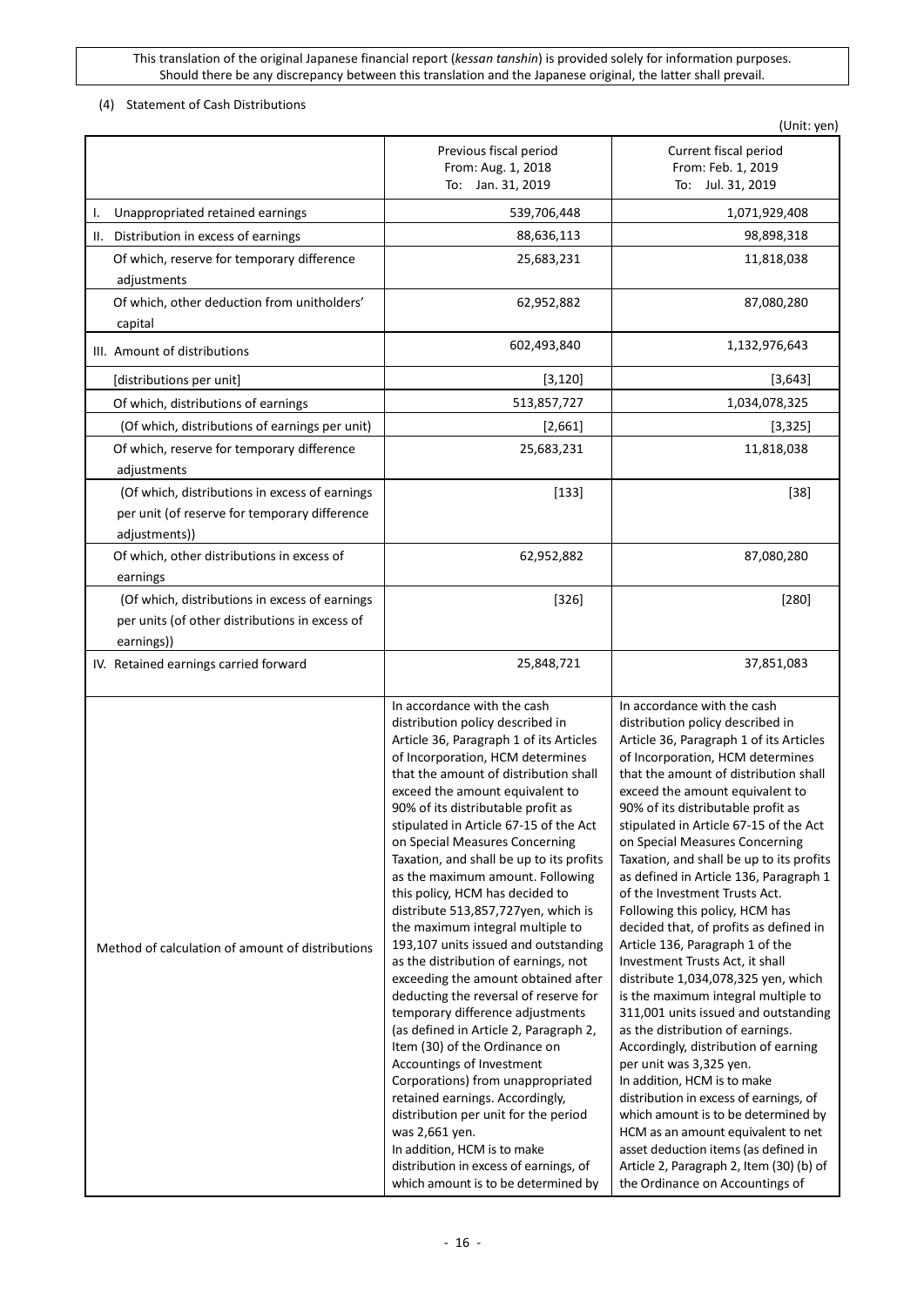|                                                  | Previous fiscal period                                                                                                                                                                                                                                                                                                                                                                                                                                                                                                                                                                                                                                                                                                                                                                                                                                                                                                                                                                                                                                                                                                                                                                                                                                                                                                      | Current fiscal period                                                                                                                                                                                                                                                                                                                                                                                                                                                                                                                                                                                                                                                                                                                                                                                                                                                                                                                                                                                                                                                                                                                                                                                                                                                                                                         |
|--------------------------------------------------|-----------------------------------------------------------------------------------------------------------------------------------------------------------------------------------------------------------------------------------------------------------------------------------------------------------------------------------------------------------------------------------------------------------------------------------------------------------------------------------------------------------------------------------------------------------------------------------------------------------------------------------------------------------------------------------------------------------------------------------------------------------------------------------------------------------------------------------------------------------------------------------------------------------------------------------------------------------------------------------------------------------------------------------------------------------------------------------------------------------------------------------------------------------------------------------------------------------------------------------------------------------------------------------------------------------------------------|-------------------------------------------------------------------------------------------------------------------------------------------------------------------------------------------------------------------------------------------------------------------------------------------------------------------------------------------------------------------------------------------------------------------------------------------------------------------------------------------------------------------------------------------------------------------------------------------------------------------------------------------------------------------------------------------------------------------------------------------------------------------------------------------------------------------------------------------------------------------------------------------------------------------------------------------------------------------------------------------------------------------------------------------------------------------------------------------------------------------------------------------------------------------------------------------------------------------------------------------------------------------------------------------------------------------------------|
|                                                  | From: Aug. 1, 2018                                                                                                                                                                                                                                                                                                                                                                                                                                                                                                                                                                                                                                                                                                                                                                                                                                                                                                                                                                                                                                                                                                                                                                                                                                                                                                          | From: Feb. 1, 2019                                                                                                                                                                                                                                                                                                                                                                                                                                                                                                                                                                                                                                                                                                                                                                                                                                                                                                                                                                                                                                                                                                                                                                                                                                                                                                            |
|                                                  | To: Jan. 31, 2019                                                                                                                                                                                                                                                                                                                                                                                                                                                                                                                                                                                                                                                                                                                                                                                                                                                                                                                                                                                                                                                                                                                                                                                                                                                                                                           | To: Jul. 31, 2019                                                                                                                                                                                                                                                                                                                                                                                                                                                                                                                                                                                                                                                                                                                                                                                                                                                                                                                                                                                                                                                                                                                                                                                                                                                                                                             |
| Method of calculation of amount of distributions | HCM as an amount equivalent to net<br>asset deduction items (as defined in<br>Article 2, Paragraph 2, Item (30) (b) of<br>the Ordinance on Accountings of<br>Investment Corporations),<br>considering the impact of net asset<br>deduction items on distribution,<br>pursuant to the policy for cash<br>distribution in excess of earnings<br>provided in Article 36, Paragraph 2 of<br>its Articles of Incorporation. During<br>the current fiscal period, since<br>deferred losses on hedges of 25<br>million yen was recorded as net asset<br>deduction items, HCM decided to<br>make distribution of reserve for<br>temporary difference adjustments in<br>the amount of 25,683,231 yen. As a<br>result, distribution in excess of<br>earnings per unit (of reserve for<br>temporary difference adjustments)<br>came to 133 yen.<br>Furthermore, in accordance with the<br>policy for cash distribution in excess of<br>earnings provided in Article 36,<br>Paragraph 2 of its Articles of<br>Incorporation, HCM is to conduct<br>distribution in excess of earnings<br>(return of capital that falls under the<br>category of distribution reducing<br>unitholders' capital for tax purpose) in<br>each period on a continuous basis.<br>During the current fiscal period, HCM<br>has decided to distribute 62,952,882 | Investment Corporations),<br>considering the impact of net asset<br>deduction items on distribution,<br>pursuant to the policy for cash<br>distribution in excess of earnings<br>provided in Article 36, Paragraph 2 of<br>its Articles of Incorporation. During<br>the current fiscal period, since<br>deferred losses on hedges of 12<br>million yen was recorded as net asset<br>deduction items, HCM decided to<br>make distribution of reserve for<br>temporary difference adjustments in<br>the amount of 11,818,038 yen. As a<br>result, distribution in excess of<br>earnings per unit (of reserve for<br>temporary difference adjustments)<br>came to 38 yen.<br>Furthermore, in accordance with the<br>policy for cash distribution in excess of<br>earnings provided in Article 36,<br>Paragraph 2 of its Articles of<br>Incorporation, HCM is to conduct<br>distribution in excess of earnings<br>(return of capital that falls under the<br>category of distribution reducing<br>unitholders' capital for tax purpose) in<br>each period on a continuous basis.<br>During the current fiscal period, HCM<br>has decided to distribute 87,080,280<br>yen, an amount roughly equivalent to<br>20% of depreciation recorded in the<br>current fiscal period, as distribution in<br>excess of earnings. As a result, |
|                                                  |                                                                                                                                                                                                                                                                                                                                                                                                                                                                                                                                                                                                                                                                                                                                                                                                                                                                                                                                                                                                                                                                                                                                                                                                                                                                                                                             |                                                                                                                                                                                                                                                                                                                                                                                                                                                                                                                                                                                                                                                                                                                                                                                                                                                                                                                                                                                                                                                                                                                                                                                                                                                                                                                               |
|                                                  |                                                                                                                                                                                                                                                                                                                                                                                                                                                                                                                                                                                                                                                                                                                                                                                                                                                                                                                                                                                                                                                                                                                                                                                                                                                                                                                             |                                                                                                                                                                                                                                                                                                                                                                                                                                                                                                                                                                                                                                                                                                                                                                                                                                                                                                                                                                                                                                                                                                                                                                                                                                                                                                                               |
|                                                  |                                                                                                                                                                                                                                                                                                                                                                                                                                                                                                                                                                                                                                                                                                                                                                                                                                                                                                                                                                                                                                                                                                                                                                                                                                                                                                                             |                                                                                                                                                                                                                                                                                                                                                                                                                                                                                                                                                                                                                                                                                                                                                                                                                                                                                                                                                                                                                                                                                                                                                                                                                                                                                                                               |
|                                                  | yen, an amount roughly equivalent to                                                                                                                                                                                                                                                                                                                                                                                                                                                                                                                                                                                                                                                                                                                                                                                                                                                                                                                                                                                                                                                                                                                                                                                                                                                                                        | distribution in excess of earnings per                                                                                                                                                                                                                                                                                                                                                                                                                                                                                                                                                                                                                                                                                                                                                                                                                                                                                                                                                                                                                                                                                                                                                                                                                                                                                        |
|                                                  | 20% of depreciation recorded in the                                                                                                                                                                                                                                                                                                                                                                                                                                                                                                                                                                                                                                                                                                                                                                                                                                                                                                                                                                                                                                                                                                                                                                                                                                                                                         | unit (of other distribution in excess of                                                                                                                                                                                                                                                                                                                                                                                                                                                                                                                                                                                                                                                                                                                                                                                                                                                                                                                                                                                                                                                                                                                                                                                                                                                                                      |
|                                                  | current fiscal period, as distribution in                                                                                                                                                                                                                                                                                                                                                                                                                                                                                                                                                                                                                                                                                                                                                                                                                                                                                                                                                                                                                                                                                                                                                                                                                                                                                   | earnings) came to 280 yen.                                                                                                                                                                                                                                                                                                                                                                                                                                                                                                                                                                                                                                                                                                                                                                                                                                                                                                                                                                                                                                                                                                                                                                                                                                                                                                    |
|                                                  | excess of earnings. As a result,                                                                                                                                                                                                                                                                                                                                                                                                                                                                                                                                                                                                                                                                                                                                                                                                                                                                                                                                                                                                                                                                                                                                                                                                                                                                                            | As a result, distribution per unit                                                                                                                                                                                                                                                                                                                                                                                                                                                                                                                                                                                                                                                                                                                                                                                                                                                                                                                                                                                                                                                                                                                                                                                                                                                                                            |
|                                                  | distribution in excess of earnings per                                                                                                                                                                                                                                                                                                                                                                                                                                                                                                                                                                                                                                                                                                                                                                                                                                                                                                                                                                                                                                                                                                                                                                                                                                                                                      | came to 3,643 yen.                                                                                                                                                                                                                                                                                                                                                                                                                                                                                                                                                                                                                                                                                                                                                                                                                                                                                                                                                                                                                                                                                                                                                                                                                                                                                                            |
|                                                  | unit (of other distribution in excess of                                                                                                                                                                                                                                                                                                                                                                                                                                                                                                                                                                                                                                                                                                                                                                                                                                                                                                                                                                                                                                                                                                                                                                                                                                                                                    |                                                                                                                                                                                                                                                                                                                                                                                                                                                                                                                                                                                                                                                                                                                                                                                                                                                                                                                                                                                                                                                                                                                                                                                                                                                                                                                               |
|                                                  | earnings) came to 326 yen.                                                                                                                                                                                                                                                                                                                                                                                                                                                                                                                                                                                                                                                                                                                                                                                                                                                                                                                                                                                                                                                                                                                                                                                                                                                                                                  |                                                                                                                                                                                                                                                                                                                                                                                                                                                                                                                                                                                                                                                                                                                                                                                                                                                                                                                                                                                                                                                                                                                                                                                                                                                                                                                               |

(Note 1) Distribution in excess of earnings is distributed up to the amount equivalent to 20/100 of the depreciation recorded in the accounting period immediately before the period when HCM will pay this distribution, sufficiently taking into consideration the amount of capital expenditure necessary for maintaining and improving the competitiveness of HCM's Assets Under Management and the financial position of HCM.

However, distribution in excess of earnings may be conducted up to an amount lower than the above amount or may not be conducted when the implementation of distribution in excess of earnings up to this amount is judged to be inappropriate based on the economic environment surrounding HCM, trends of the real estate market and leasing market, status of HCM's Assets Under Management and financial conditions.

(Note 2) Under the rules of The Investment Trusts Association, closed-end investment corporations are allowed to conduct distribution in excess of earnings up to an amount equivalent to 60/100 of the depreciation recorded on the last day of the accounting period.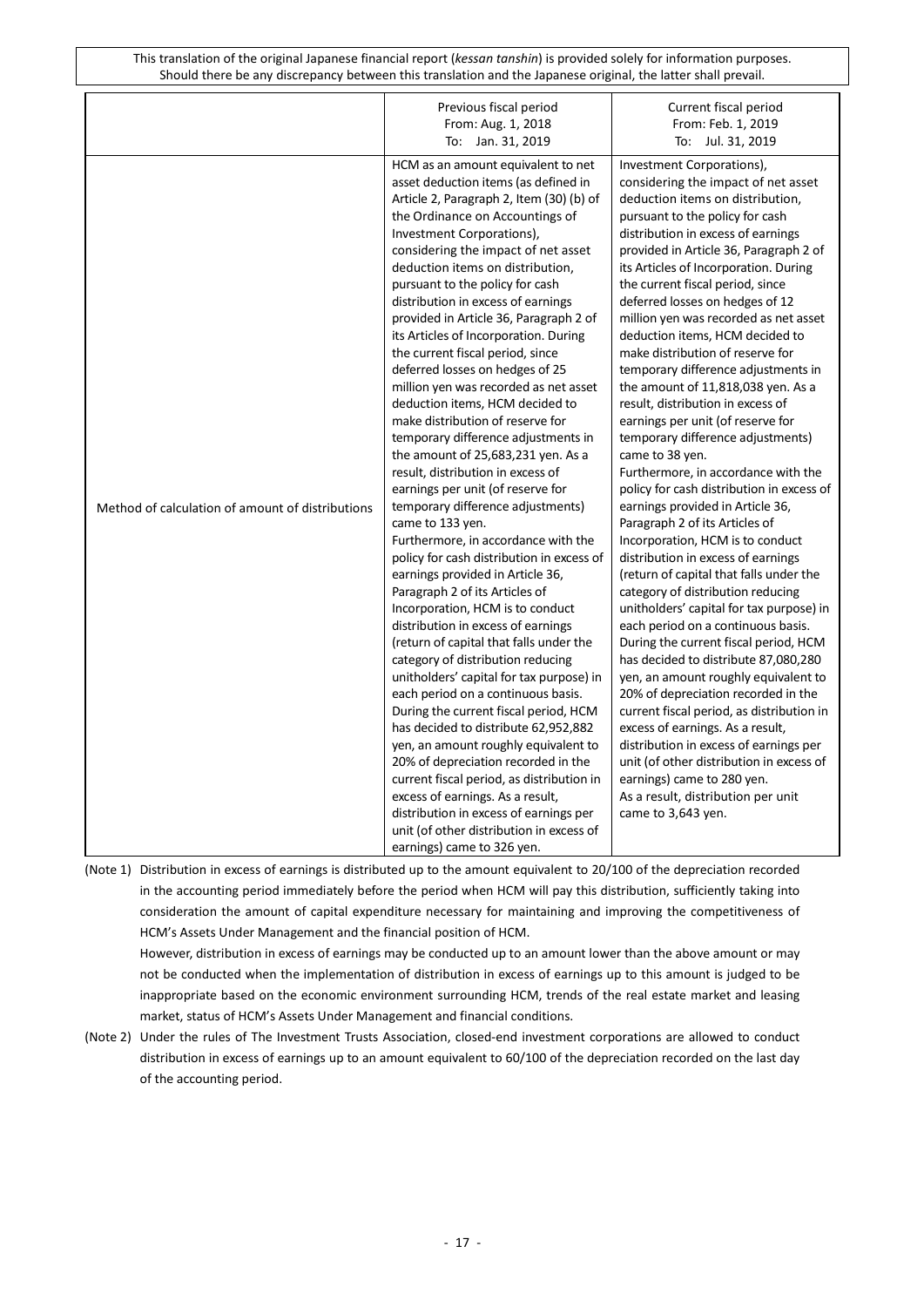## <span id="page-17-0"></span>(5) Statement of Cash Flows

|                                                               |                                                                   | (Unit: thousands of yen)                                         |
|---------------------------------------------------------------|-------------------------------------------------------------------|------------------------------------------------------------------|
|                                                               | Previous fiscal period<br>From: Aug. 1, 2018<br>To: Jan. 31, 2019 | Current fiscal period<br>From: Feb. 1, 2019<br>To: Jul. 31, 2019 |
| Cash flows from operating activities                          |                                                                   |                                                                  |
| Income before income taxes                                    | 540,625                                                           | 1,047,048                                                        |
| Depreciation                                                  | 316,547                                                           | 437,642                                                          |
| Loss on tax purpose reduction entry of non-current assets     | 6,489                                                             |                                                                  |
| Borrowing expenses                                            | 36,885                                                            | 57,359                                                           |
| Investment unit issuance expenses                             | 4,982                                                             | 11,406                                                           |
| Interest income                                               | (3)                                                               | (5)                                                              |
| Interest expenses                                             | 65,046                                                            | 90,543                                                           |
| Decrease (increase) in operating accounts receivable          |                                                                   | (16)                                                             |
| Decrease (increase) in consumption taxes refund receivable    |                                                                   | (179, 416)                                                       |
| Decrease (increase) in prepaid expenses                       | 3,660                                                             | (9,950)                                                          |
| Increase (decrease) in operating accounts payable             | 22,310                                                            | (29, 151)                                                        |
| Increase (decrease) in accounts payable - other               | (5,844)                                                           | 2,555                                                            |
| Increase (decrease) in accrued consumption taxes              | (4, 554)                                                          | (5, 243)                                                         |
| Increase (decrease) in accrued expenses                       | 3,260                                                             | 29,059                                                           |
| Increase (decrease) in advances received                      | 6,503                                                             | 117,733                                                          |
| Decrease (increase) in long-term prepaid expenses             |                                                                   | (303)                                                            |
| Increase (decrease) in deposits received                      | 210                                                               | (210)                                                            |
| Other, net                                                    | (533)                                                             | (1,088)                                                          |
| Subtotal                                                      | 995,585                                                           | 1,567,962                                                        |
| Interest income received                                      | 3                                                                 | 5                                                                |
| Interest expenses paid                                        | (64, 718)                                                         | (90, 652)                                                        |
| Income taxes paid                                             | (857)                                                             | (951)                                                            |
| Net cash provided by (used in) operating activities           | 930,013                                                           | 1,476,365                                                        |
| Cash flows from investing activities                          |                                                                   |                                                                  |
| Purchase of property, plant and equipment in trust            | (1,813,752)                                                       | (23, 466, 154)                                                   |
| Purchase of intangible assets in trust                        |                                                                   | (38, 240)                                                        |
| Proceeds from tenant leasehold and security deposits          |                                                                   | 724,010                                                          |
| Proceeds from tenant leasehold and security deposits in trust | 25,500                                                            | 52,162                                                           |
| Net cash provided by (used in) investing activities           | (1,788,252)                                                       | (22, 728, 221)                                                   |
| Cash flows from financing activities                          |                                                                   |                                                                  |
| Payments for restricted deposits in trust                     | (25, 500)                                                         | (52, 162)                                                        |
| Proceeds from short-term loans payable                        | 2,750,000                                                         |                                                                  |
| Repayments of short-term loans payable                        | (1,000,000)                                                       | (1,750,000)                                                      |
| Proceeds from long-term loans payable                         |                                                                   | 11,750,000                                                       |
| Borrowing expenses                                            | (6, 730)                                                          | (173, 917)                                                       |
| Proceeds from issuance of investment units                    |                                                                   | 12,641,544                                                       |
| Dividends paid                                                | (520, 961)                                                        | (602, 871)                                                       |
| Net cash provided by (used in) financing activities           | 1,196,808                                                         | 21,812,593                                                       |
| Net increase (decrease) in cash and cash equivalents          | 338,568                                                           | 560,736                                                          |
| Cash and cash equivalents at beginning of period              | 1,062,856                                                         | 1,401,425                                                        |
| Cash and cash equivalents at end of period                    | $*1$ ,401,425                                                     | $*1,962,162$                                                     |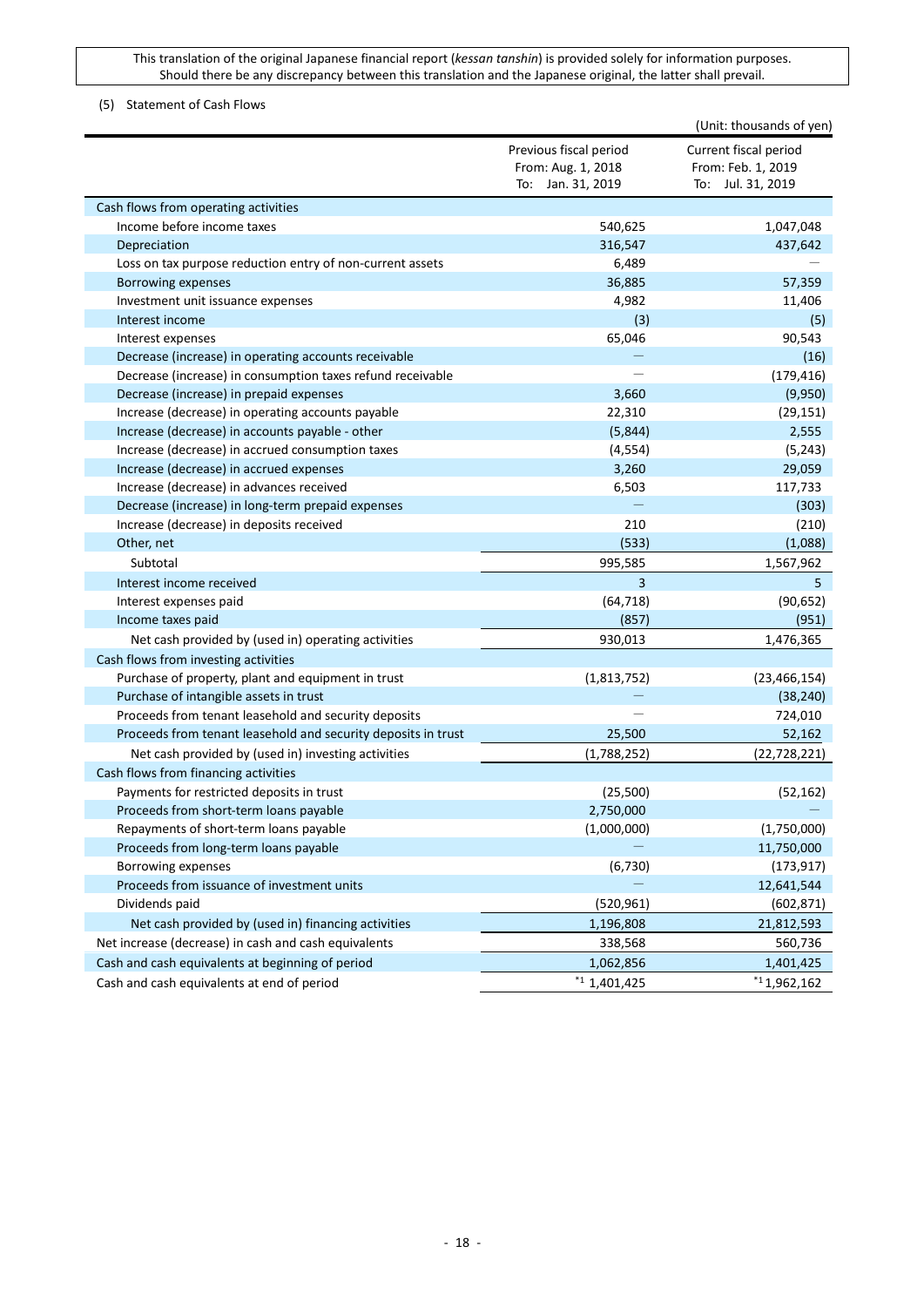## <span id="page-18-0"></span>(6) Notes on the Going Concern Assumption Not applicable.

<span id="page-18-1"></span>(7) Notes on Matters Concerning Significant Accounting Policies

|    | otes on ividiters concerning significant Accounting Folicies             |                                                                                                                                                                                                                                                                                                                                                                                                                                                                         |  |  |
|----|--------------------------------------------------------------------------|-------------------------------------------------------------------------------------------------------------------------------------------------------------------------------------------------------------------------------------------------------------------------------------------------------------------------------------------------------------------------------------------------------------------------------------------------------------------------|--|--|
| 1. | Method of depreciation of                                                | (1) Property, plant and equipment                                                                                                                                                                                                                                                                                                                                                                                                                                       |  |  |
|    | non-current assets                                                       | The straight-line method is adopted.                                                                                                                                                                                                                                                                                                                                                                                                                                    |  |  |
|    |                                                                          | The useful life of principal property, plant and equipment is as follows:                                                                                                                                                                                                                                                                                                                                                                                               |  |  |
|    |                                                                          | Buildings in trust<br>5-69 years                                                                                                                                                                                                                                                                                                                                                                                                                                        |  |  |
|    |                                                                          | Structures in trust<br>$10-53$ years                                                                                                                                                                                                                                                                                                                                                                                                                                    |  |  |
|    |                                                                          | Machine and device in trust<br>10 years                                                                                                                                                                                                                                                                                                                                                                                                                                 |  |  |
|    |                                                                          | Tools, furniture and fixtures in trust 6-15 years                                                                                                                                                                                                                                                                                                                                                                                                                       |  |  |
|    |                                                                          | (2) Intangible assets                                                                                                                                                                                                                                                                                                                                                                                                                                                   |  |  |
|    |                                                                          | The straight-line method is adopted.                                                                                                                                                                                                                                                                                                                                                                                                                                    |  |  |
| 2. | Accounting for deferred                                                  | Investment unit issuance expenses                                                                                                                                                                                                                                                                                                                                                                                                                                       |  |  |
|    | assets                                                                   | Depreciated evenly over 3 years.                                                                                                                                                                                                                                                                                                                                                                                                                                        |  |  |
| 3. | Standards for                                                            | Accounting for fixed asset tax, etc.                                                                                                                                                                                                                                                                                                                                                                                                                                    |  |  |
|    | revenue and expense                                                      | For fixed asset tax, city planning tax, depreciable asset tax, etc. on real estate, etc.                                                                                                                                                                                                                                                                                                                                                                                |  |  |
|    | recognition                                                              | owned, the accounting is that, of the tax amount assessed and determined, the amount<br>corresponding to the concerned accounting period is expensed as expenses related to<br>rent business.<br>In connection with the acquisition of real estate including trust beneficiary interests in                                                                                                                                                                             |  |  |
|    |                                                                          | real estate, the amount equivalent to real property tax, etc. for the initial fiscal year,<br>which was settled with the seller, is not recorded as expenses but included in the cost<br>of acquisition of the concerned real estate, etc. The amount equivalent to real property<br>tax, etc. included in the cost of acquisition of real estate, etc. was 1,558 thousand yen<br>for the previous fiscal period and 89,199 thousand yen for the current fiscal period. |  |  |
| 4. | Method of Hedge                                                          | Hedge accounting approach<br>(1)                                                                                                                                                                                                                                                                                                                                                                                                                                        |  |  |
|    | Accounting                                                               | Deferred hedge accounting. Special treatment is applied for interest rate swap<br>transactions that satisfy the requirements for special treatment.                                                                                                                                                                                                                                                                                                                     |  |  |
|    |                                                                          | Hedging instruments and hedge items<br>(2)                                                                                                                                                                                                                                                                                                                                                                                                                              |  |  |
|    |                                                                          | Hedging instruments: Interest rate swap transaction                                                                                                                                                                                                                                                                                                                                                                                                                     |  |  |
|    |                                                                          | Hedge items: Interest on loans                                                                                                                                                                                                                                                                                                                                                                                                                                          |  |  |
|    |                                                                          | Hedging policy<br>(3)                                                                                                                                                                                                                                                                                                                                                                                                                                                   |  |  |
|    |                                                                          | HCM conducts interest rate swap transactions for hedging risks provided in the<br>Articles of Incorporation of HCM, pursuant to the risk management basic policy.<br>Method of assessing hedge effectiveness<br>(4)                                                                                                                                                                                                                                                     |  |  |
|    |                                                                          | Hedge effectiveness is assessed by comparing the cumulative fluctuation of cash<br>flows for hedging instruments and the cumulative fluctuation of cash flows for<br>hedge items and confirming the ratio of both fluctuations. However, the assessment<br>of hedge effectiveness for interest rate swap transactions that satisfy the<br>requirements for special treatment is omitted.                                                                                |  |  |
| 5. | Cash and cash equivalents<br>as stated in the statement<br>of cash flows | Cash and cash equivalents in the statement of cash flows comprise cash on hand and<br>cash in trust, demand deposits and deposits in trust, and short-term investments with<br>a maturity of three months or less from the date of acquisition that are readily<br>convertible to cash and that are subject to an insignificant risk of changes in value.                                                                                                               |  |  |
| 6. | Other significant matters<br>serving as the basis for                    | Accounting for trust beneficiary interests in real estate, etc.<br>(1)<br>Concerning trust beneficiary interests in real estate, etc. owned, all accounts of                                                                                                                                                                                                                                                                                                            |  |  |
|    | preparation of<br>financial statements                                   | assets and liabilities within trust assets as well as all accounts of revenue and<br>expenses from the trust assets are recognized in the relevant account item of the<br>balance sheet and the statement of income.                                                                                                                                                                                                                                                    |  |  |
|    |                                                                          | The following material items of the trust assets recognized in the relevant account<br>item are separately listed on the balance sheet.                                                                                                                                                                                                                                                                                                                                 |  |  |
|    |                                                                          | (1) Cash and deposits in trust<br>Buildings in trust; structures in trust; machine and device in trust; tools,<br>(2)                                                                                                                                                                                                                                                                                                                                                   |  |  |
|    |                                                                          | furniture and fixtures in trust; land in trust; Construction in progress in trust; Land<br>leasehold interests in trust                                                                                                                                                                                                                                                                                                                                                 |  |  |
|    |                                                                          | (3) Leasehold and guarantee deposits received in trust                                                                                                                                                                                                                                                                                                                                                                                                                  |  |  |
|    |                                                                          | (2) Accounting for consumption tax, etc.<br>Consumption tax and local consumption tax are excluded from transaction                                                                                                                                                                                                                                                                                                                                                     |  |  |
|    |                                                                          | amounts.                                                                                                                                                                                                                                                                                                                                                                                                                                                                |  |  |
|    |                                                                          | Non-deductible consumption taxes on acquisition of assets is included in the cost<br>of acquisition of each asset.                                                                                                                                                                                                                                                                                                                                                      |  |  |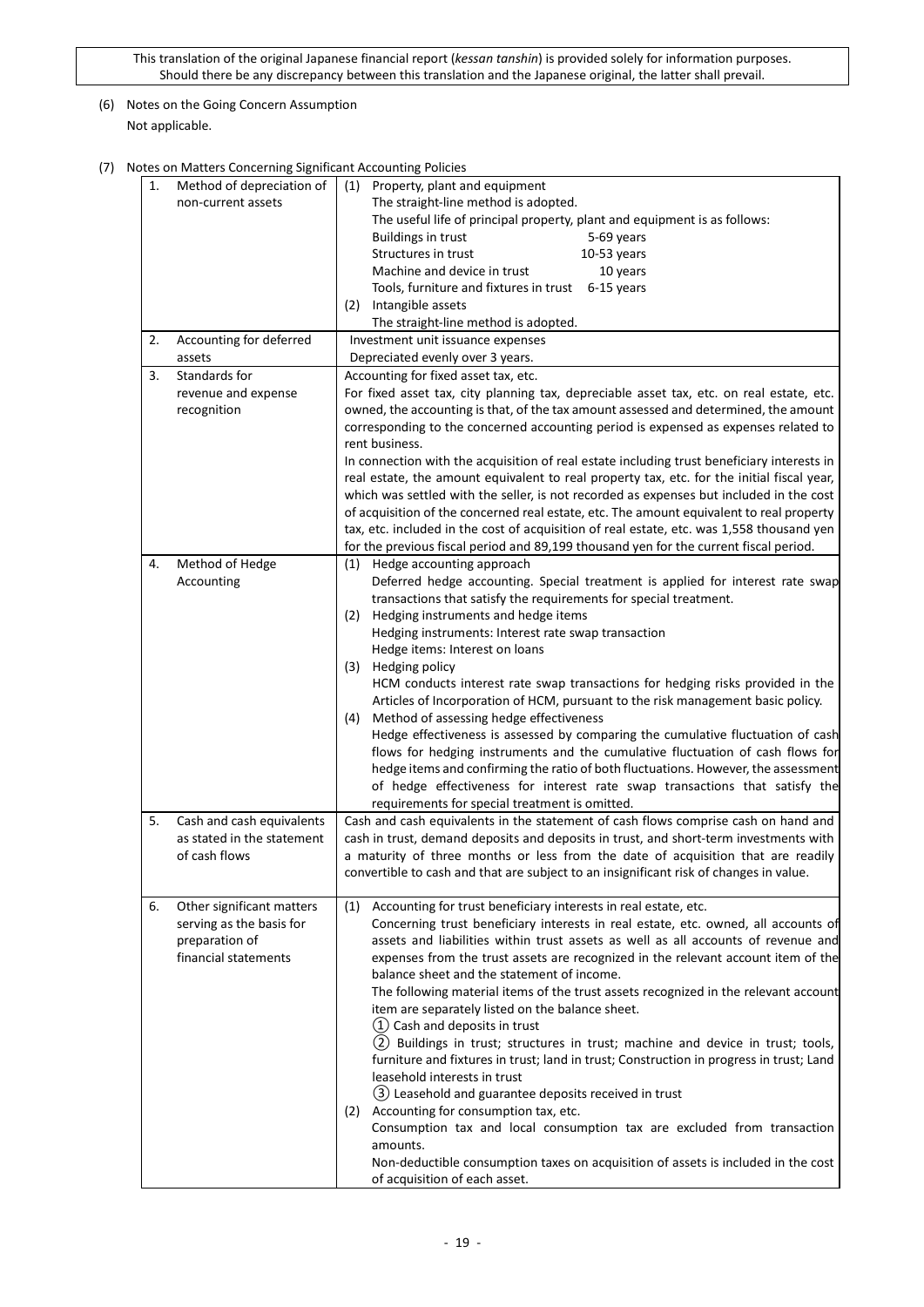#### [Additional Information]

[Notes on Reserve and Reversal of Reserve for Temporary Difference Adjustments]

Previous fiscal period (from August 1, 2018 to January 31, 2019)

1. Reasons, related assets and amounts of reserve

Due to arising of deferred losses on hedges (net asset deduction items) at the end of the fiscal year under review from assessment of fair value of interest rate swap transactions to which hedge accounting is applied, 25,683 thousand yen of reserve for temporary difference adjustments is recorded.

2. Method of reversal

In accordance with elimination of deferred losses on hedges (net asset deduction items) by period-end reassessment of said interest rate swap transactions in the next period onward, a corresponding amount of reserve for temporary difference adjustments will be reversed

Current fiscal period (from February 1, 2019 to July 31, 2019)

1. Reasons, related assets and amounts of reserve

Due to arising of deferred losses on hedges (net asset deduction items) at the end of the fiscal year under review from assessment of fair value of interest rate swap transactions to which hedge accounting is applied, 11,818 thousand yen of reserve for temporary difference adjustments is recorded.

## 2. Method of reversal

In accordance with elimination of deferred losses on hedges (net asset deduction items) by period-end reassessment of said interest rate swap transactions in the next period onward, a corresponding amount of reserve for temporary difference adjustments will be reversed

### <span id="page-19-0"></span>(8) Notes on Financial Statements

[Notes on Balance Sheet]

\*1 Reduction entry amount of property, plant and equipment received as governmental subsidy, etc.

|                    |                                                 | (Unit: thousands of yen)                       |
|--------------------|-------------------------------------------------|------------------------------------------------|
|                    | Previous fiscal period<br>(As of Jan. 31, 2019) | Current fiscal period<br>(As of Jul. 31, 2019) |
| Buildings in trust | 6.489                                           | 6.489                                          |

\*2 Minimum net assets as provided in Article 67, Paragraph 4 of the Act on Investment Trusts and Investment Corporations

|                                                 | (Unit: thousands of yen)                       |
|-------------------------------------------------|------------------------------------------------|
| Previous fiscal period<br>(As of Jan. 31, 2019) | Current fiscal period<br>(As of Jul. 31, 2019) |
| 50,000                                          | 50,000                                         |
|                                                 |                                                |

\*3 Reserve for temporary difference adjustments Previous fiscal period (from August 1, 2018 to January 31, 2019) Not applicable.

Current fiscal period (from February 1, 2019 to July 31, 2019) 1. Reasons, related assets and amounts of reserve

|                      |                                                                  |                   |                                      |                                 |                                 |                                | (Unit: thousands of yen) |
|----------------------|------------------------------------------------------------------|-------------------|--------------------------------------|---------------------------------|---------------------------------|--------------------------------|--------------------------|
| Related assets, etc. | Reason                                                           | Initial<br>amount | Balance at<br>beginning<br>of 9th FP | Reserved<br>amount in<br>9th FP | Reversed<br>amount in<br>9th FP | Balance at<br>end of<br>9th FP | Reason for<br>reversal   |
| on hedges            | Deferred gains or losses Valuation loss on<br>interest rate swap | 25,683            |                                      | 25.683                          |                                 | 25.683                         |                          |
|                      | Total                                                            | 25,683            |                                      | 25.683                          |                                 | 25.683                         |                          |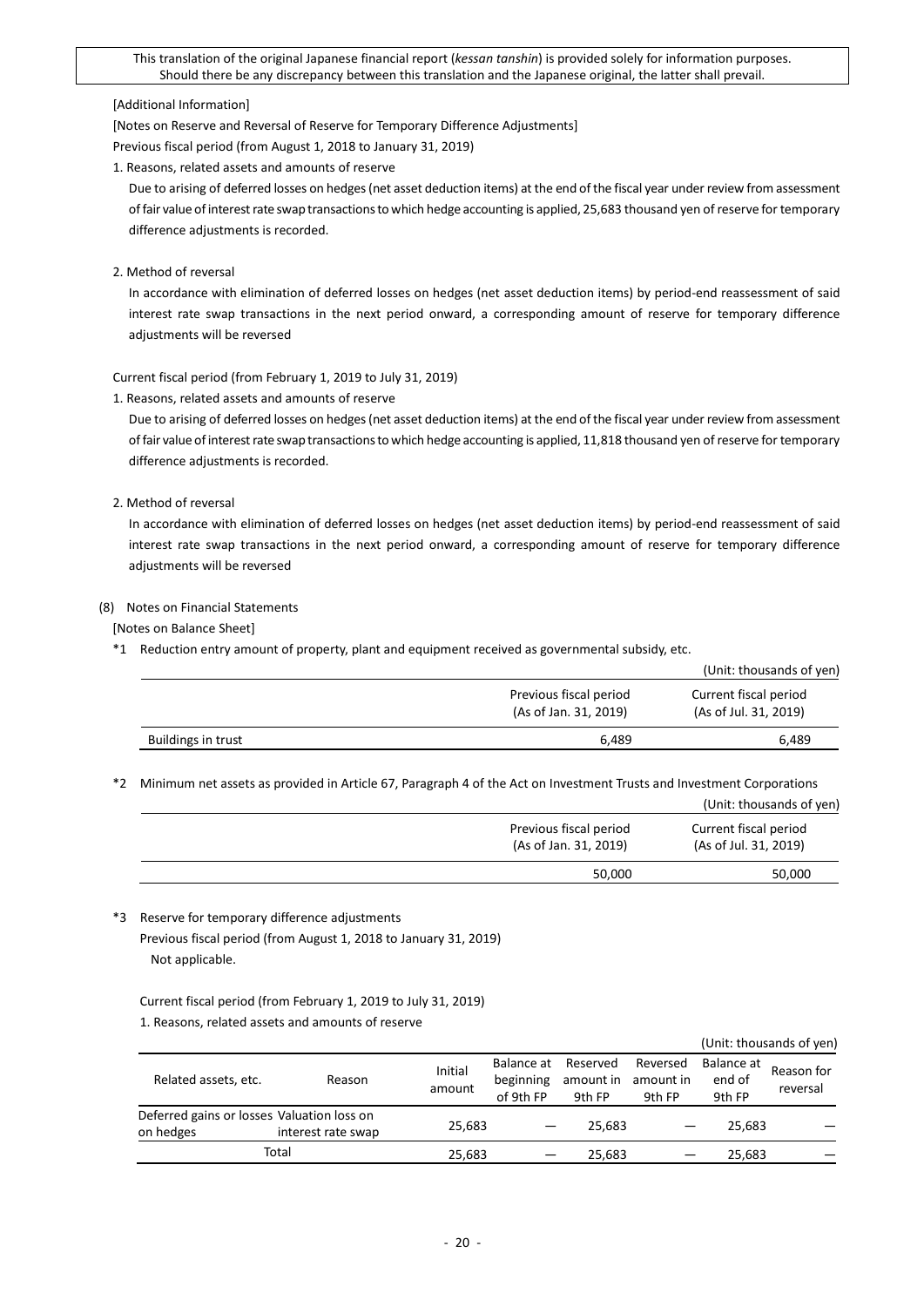## 2. Method of reversal

(1) Deferred gains or losses on hedges

Reversal is planned to be made in accordance with the change in fair value of derivative transactions, which are hedge instruments.

### [Notes on Statement of Income]

\*1 Breakdown of operating income (loss) from real estate leasing

|                                                           |                                                                      | (Unit: thousands of yen)                                            |
|-----------------------------------------------------------|----------------------------------------------------------------------|---------------------------------------------------------------------|
|                                                           | Previous fiscal period<br>From: Aug. 1, 2018<br>Jan. 31, 2019<br>To: | Current fiscal period<br>From: Feb. 1, 2019<br>Jul. 31, 2019<br>To: |
| A. Operating revenue from real estate leasing             |                                                                      |                                                                     |
| Revenue related to rent business                          |                                                                      |                                                                     |
| Rent revenue                                              | 1,294,178                                                            | 2,000,800                                                           |
| Other revenue related to rent business                    |                                                                      |                                                                     |
| Other revenue                                             | 7,031                                                                | 7,874                                                               |
| Total operating revenue from real estate leasing          | 1,301,210                                                            | 2,008,674                                                           |
| Operating expenses from real estate leasing<br>В.         |                                                                      |                                                                     |
| Expenses related to rent business                         |                                                                      |                                                                     |
| Property tax                                              | 87,213                                                               | 88,986                                                              |
| <b>Outsourcing expenses</b>                               | 18,350                                                               | 27,761                                                              |
| Repair expenses                                           | 13,757                                                               | 12,018                                                              |
| Insurance expenses                                        | 3,565                                                                | 6,847                                                               |
| Depreciation                                              | 315,438                                                              | 436,533                                                             |
| Other expenses related to rent business                   | 10,643                                                               | 14,574                                                              |
| Total operating expenses from real estate leasing         | 448,967                                                              | 586,721                                                             |
| C. Operating income (loss) from real estate leasing [A-B] | 852,242                                                              | 1,421,953                                                           |

#### \*2 Breakdown of Subsidy income

Previous fiscal period (from August 1, 2018 to January 31, 2019)

Subsidy income is from Subsidies for countermeasures to control carbon dioxide emissions project etc. in FY2018.

Current fiscal period (from February 1, 2019 to July 31, 2019) Not applicable.

\*3 Loss on reduction of non-current assets is the value directly deducted from acquired value, due to the acceptance of subsidies. The breakdown is as follows.

|                    |                        | (Unit: thousands of yen) |
|--------------------|------------------------|--------------------------|
|                    | Previous fiscal period | Current fiscal period    |
|                    | From: Aug. 1, 2018     | From: Feb. 1, 2019       |
|                    | To: Jan. 31, 2019      | To: Jul. 31, 2019        |
| Buildings in trust | 6.489                  | -                        |

## [Notes on Statement of Unitholders' Equity]

\*1 Total number of investment units authorized and total number of investment units issued and outstanding

|                                                         | Previous fiscal period | Current fiscal period |  |
|---------------------------------------------------------|------------------------|-----------------------|--|
|                                                         | From: Aug. 1, 2018     | From: Feb. 1, 2019    |  |
|                                                         | To: Jan. 31, 2019      | To: Jul. 31, 2019     |  |
| Total number of investment units authorized             | 10,000,000 units       | 10,000,000 units      |  |
| Total number of investment units issued and outstanding | 193,107 units          | 311,001 units         |  |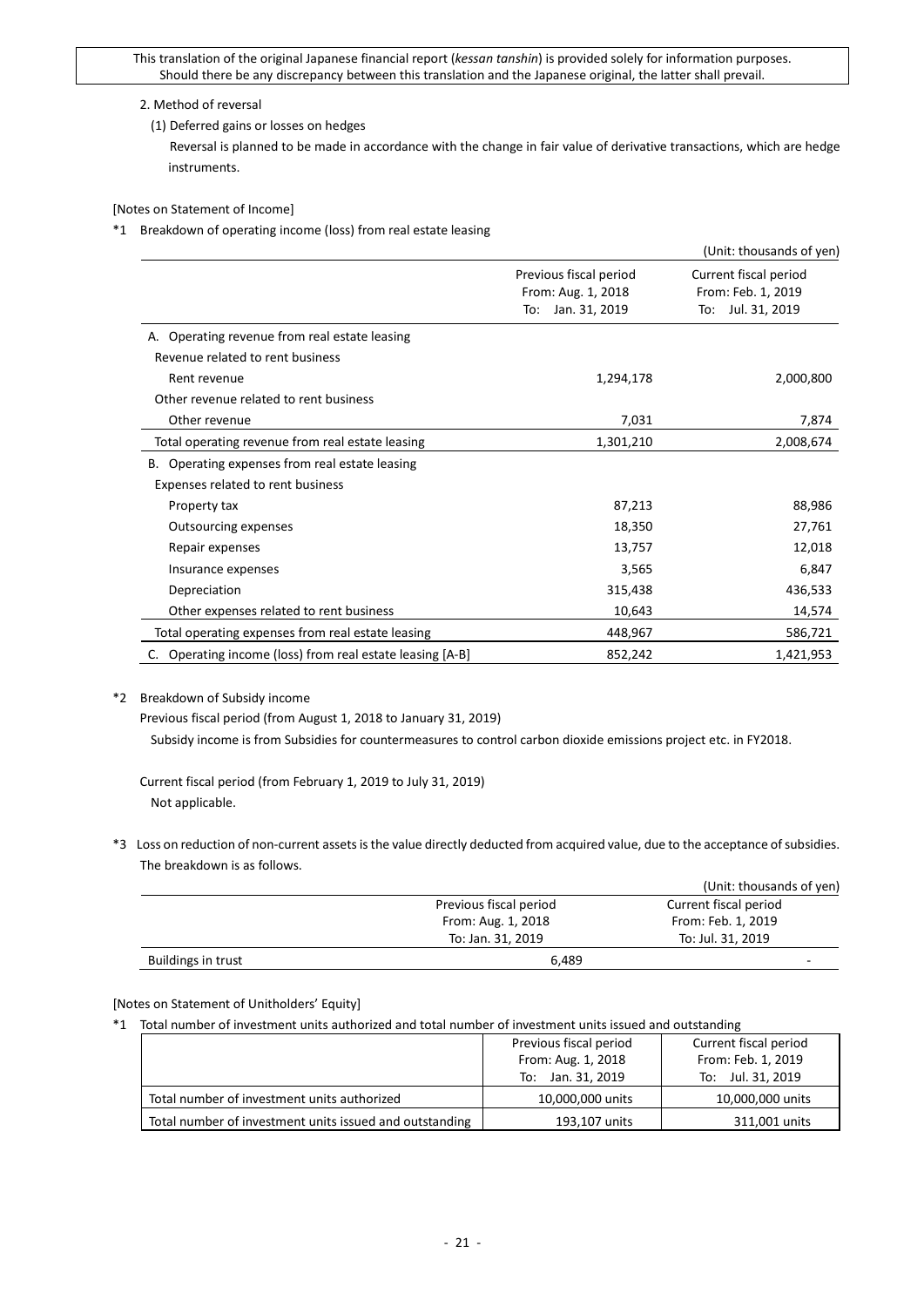### [Notes on Statement of Cash Flows]

\*1 Reconciliation of cash and cash equivalents at end of period to the amount of balance sheet items

|                                     |                                                                   | (Unit: thousands of yen)                                         |
|-------------------------------------|-------------------------------------------------------------------|------------------------------------------------------------------|
|                                     | Previous fiscal period<br>From: Aug. 1, 2018<br>To: Jan. 31, 2019 | Current fiscal period<br>From: Feb. 1, 2019<br>To: Jul. 31, 2019 |
| Cash and deposits                   | 1,318,873                                                         | 1,897,300                                                        |
| Cash and deposits in trust          | 108,051                                                           | 142,524                                                          |
| Restricted deposits in trust (Note) | (25,500)                                                          | (77, 662)                                                        |
| Cash and cash equivalents           | 1,401,425                                                         | 1,962,162                                                        |

(Note) Restricted deposits in trust refer to deposits in trust reserved for refund of leasehold received from tenants, etc.

#### [Notes on Operating Leases Transactions]

Non-cancellable operating leases (as lessor)

|                       |                                               | (Unit: thousands of yen)                     |
|-----------------------|-----------------------------------------------|----------------------------------------------|
|                       | Previous fiscal period<br>As of Jan. 31, 2019 | Current fiscal period<br>As of Jul. 31, 2019 |
| Not later than 1 year | 2,242,742                                     | 3,416,066                                    |
| Later than 1 year     | 13,499,806                                    | 16,229,131                                   |
| Total                 | 15,742,548                                    | 19,645,197                                   |

#### [Notes on Financial Instruments]

- 1. Matters concerning status of financial instruments
	- (1) Policy for handling financial instruments

Pursuant to the policy of conducting stable and sound financial management, HCM raises funds for asset acquisition, repayment of loans, etc. by means of loans from banks or issuance of new investment units, etc. As to finance by loans, HCM pays attention to extending loan periods, fixing interest rates, diversifying repayment dates and such to secure financial stability and avoid a risk of interest rate rise in the future.

Derivative transactions shall be limited to those invested for the purpose of hedging the risk of fluctuations in interest rates on loans, etc. and other risks.

(2) Description of financial instruments and associated risks, and risk management system Loans are used primarily for acquisition of trust beneficiary interests in real estate.

Although loans are exposed to liquidity risks on the repayment date, impact of the market interest rate rise on the management of HCM is limited by appropriately managing the ratio of interest-bearing liabilities, and such risks are controlled by diversifying repayment dates.

Although loans with floating interest rates are exposed to interest rate fluctuation risks, the ratios of loan balances with floating rates and fixed rates against the entire loans are adjusted according to the financing environment. Furthermore, derivative transactions (interest rate swap transactions) have been used for part of loans with floating rates to avoid interest fluctuation risks and to fix interest payment. Execution/management of derivative transactions carried out for the purpose of hedging interest rate fluctuation risks is conducted pursuant to provisions that stipulate the basic policy of risk management.

Although tenant leasehold and security deposits as well as leasehold and security deposits in trust are deposits from tenants and are exposed to liquidity risks at the time of refunding upon tenants' move-outs, HCM controls liquidity risks by maintaining liquidity at hand, etc.

For deposits, such risks are controlled by setting lower limit to the credit rating of financial institutions at which deposits are made (excluding deposits for settlement), etc.

(3) Supplementary explanation to matters concerning fair value, etc. of financial instruments

The fair value of financial instruments, aside from values based on market price, includes values based on reasonable calculation when no market price is available. Certain assumptions are adopted in the calculation of the concerned values. Accordingly, there may be cases where the concerned values will differ when different assumptions are adopted.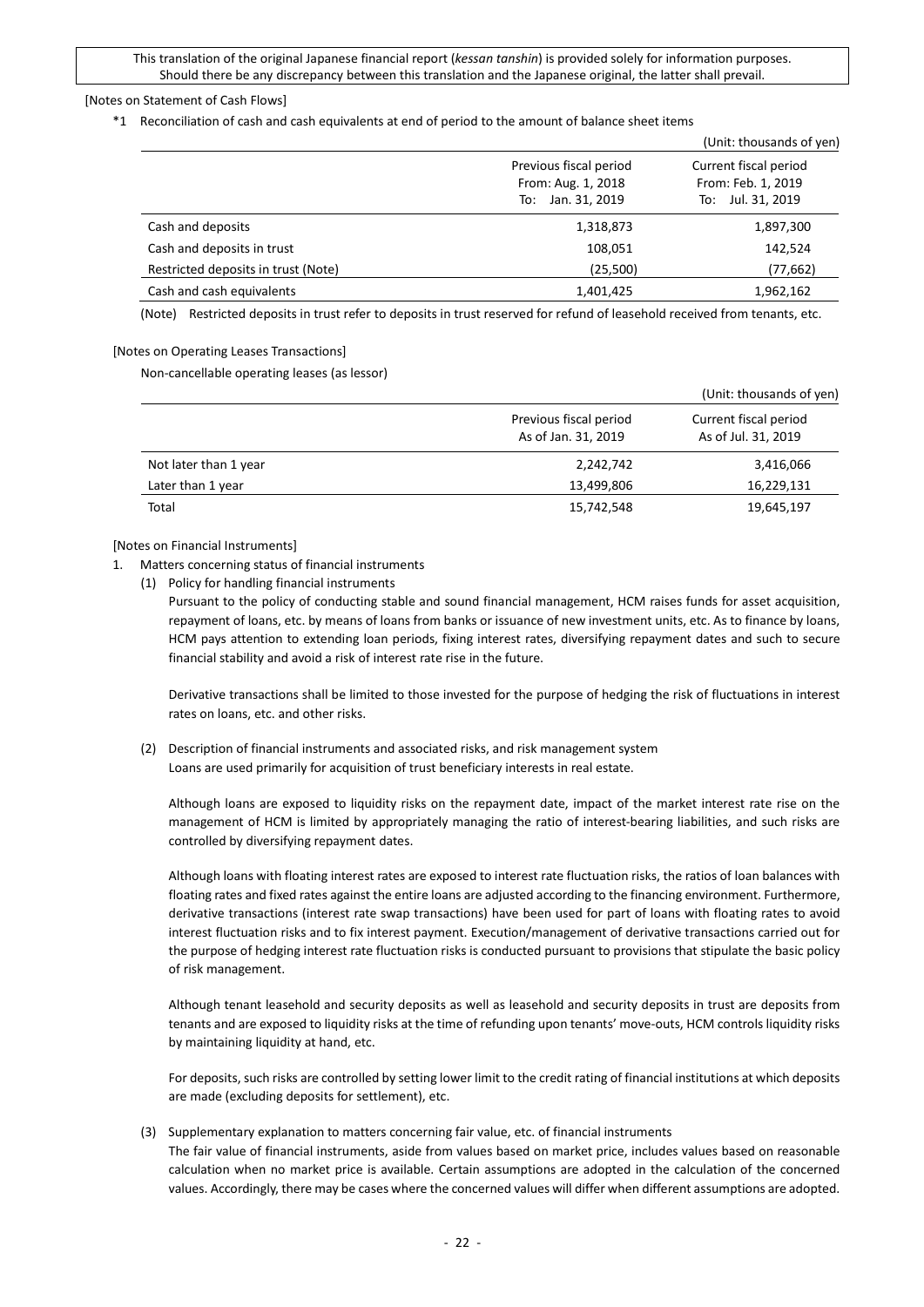#### 2. Matters concerning fair value, etc. of financial instruments

Carrying amount, fair value and difference between the two were as follows. The financial instruments whose fair values are deemed extremely difficult to determine are excluded from the table below. (Please refer to (Note 2).)

Previous fiscal period (from August 1, 2018 to January 31, 2019)

| (Unit: thousands of yen)                       |                 |            |                         |  |
|------------------------------------------------|-----------------|------------|-------------------------|--|
|                                                | Carrying amount | Fair value | Amount of<br>difference |  |
| (1) Cash and deposits                          | 1,318,873       | 1,318,873  |                         |  |
| (2) Cash and deposits in trust                 | 108,051         | 108,051    |                         |  |
| Total assets                                   | 1,426,925       | 1,426,925  |                         |  |
| (3) Short-term loans payable                   | 2,750,000       | 2,750,000  |                         |  |
| (4) Current portion of long-term loans payable | 6,700,000       | 6,698,637  | (1, 362)                |  |
| (5) Long-term loans payable                    | 13,000,000      | 12,999,936 | (63)                    |  |
| <b>Total liabilities</b>                       | 22,450,000      | 22,448,573 | (1, 426)                |  |
| (6) Derivatives transaction                    | (25, 769)       | (25, 769)  |                         |  |

Current fiscal period (from February 1, 2019 to July 31, 2019)

| (Unit: thousands of yen)                       |                 |            |                         |  |
|------------------------------------------------|-----------------|------------|-------------------------|--|
|                                                | Carrying amount | Fair value | Amount of<br>difference |  |
| (1) Cash and deposits                          | 1,897,300       | 1,897,300  |                         |  |
| (2) Cash and deposits in trust                 | 142,524         | 142,524    |                         |  |
| Total assets                                   | 2,039,824       | 2,039,824  |                         |  |
| (3) Short-term loans payable                   | 1,000,000       | 1,000,000  |                         |  |
| (4) Current portion of long-term loans payable | 6,700,000       | 6,701,552  | 1,552                   |  |
| (5) Long-term loans payable                    | 24,750,000      | 24,755,105 | 5,105                   |  |
| <b>Total liabilities</b>                       | 32,450,000      | 32,456,657 | 6,657                   |  |
| (6) Derivatives transaction                    | (37, 784)       | (37,784)   |                         |  |

(Note 1) Method of calculation of the fair value of financial instruments and matters concerning derivative transactions

(1) Cash and deposits; (2) Cash and deposits in trust; (3) Short-term loans payable

Because these are settled in a short period of time, the fair value is approximately the same as the book value and thus stated at that book value.

(4) Current portion of long-term loans payable; (5) Long-term loans payable

For those with floating interest rates that reflect market interest rates within a short period of time, the book value is deemed a reasonable approximation of the fair value as there are no significant changes in HCM's credit standing after borrowing; therefore, the book value is used as the fair value equivalent. Those with fixed interest rates are calculated by discounting the sum of principal and interest (\*) at a reasonable rate estimated for a similar loan that is made corresponding to the remaining period.

(\*) For long-term loans with floating interest rate to which special treatment for interest rate swaps is applied (please refer to "Derivative Transactions" below), the sum of principal and interest under the interest rates after the interest rate swaps are indicated.

(6) Derivative transactions

Please refer to "Notes on Derivative Transactions" below.

(Note 2) Financial instruments for which estimation of fair value is recognized to be difficult.

(Unit: thousands of yen)

|                                                 | Previous fiscal period<br>(As of Jan. 31, 2019) | Current fiscal period<br>(As of Jul. 31, 2019) |  |
|-------------------------------------------------|-------------------------------------------------|------------------------------------------------|--|
| Tenant leasehold and security deposits          | 1.009.999                                       | 1,734,009                                      |  |
| Tenant leasehold and security deposits in trust | 34,604                                          | 86,766                                         |  |

Tenant leasehold and security deposits and Tenant leasehold and security deposits in trust are not subject to valuation at fair value, because a reasonable estimation of cash flows is recognized to be extremely difficult due to there being no market price and difficulty of calculating the actual deposit period from when lessees move in to when they move out.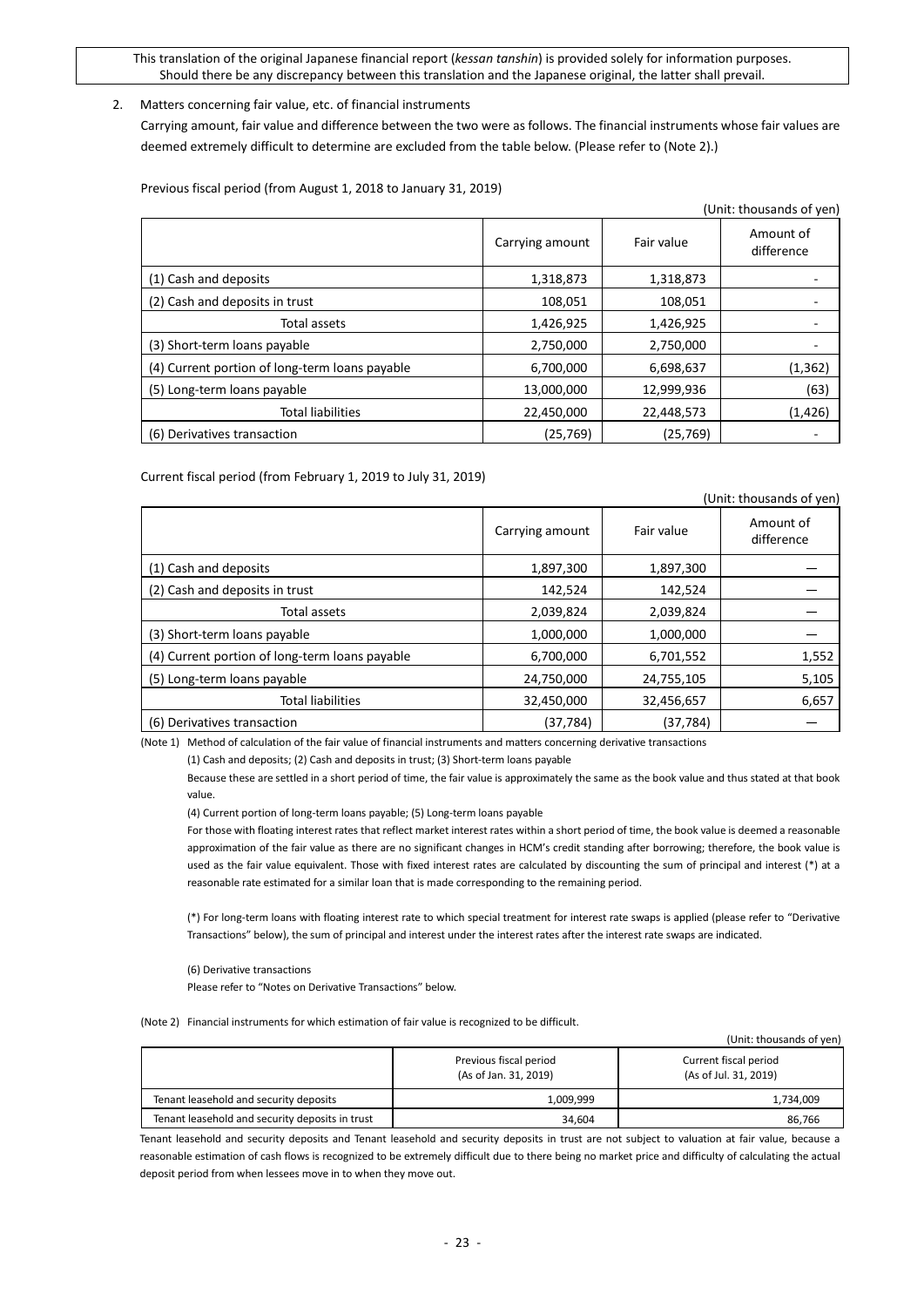(Note 3) Amount of redemption of monetary claims scheduled to be due after the account closing date

Previous fiscal period (As of January 31, 2019)

|                            | (Unit: thousands of yen) |
|----------------------------|--------------------------|
|                            | Not later than 1 year    |
| Cash and deposits          | 1,318,873                |
| Cash and deposits in trust | 108,051                  |
| Total                      | 1,426,925                |

Current fiscal period (As of July 31, 2019)

|                            | (Unit: thousands of yen) |
|----------------------------|--------------------------|
|                            | Not later than 1 year    |
| Cash and deposits          | 1,897,300                |
| Cash and deposits in trust | 142,524                  |
| Total                      | 2,039,824                |

(Note 4) Amount of repayment of loans scheduled to be due after the account closing date

Previous fiscal period (As of January 31, 2019)

|                             |                       |                                                    |                                                     |                                                     |                                                     | (Unit: thousands of yen) |
|-----------------------------|-----------------------|----------------------------------------------------|-----------------------------------------------------|-----------------------------------------------------|-----------------------------------------------------|--------------------------|
|                             | Not later than 1 year | Later than 1 year<br>and not<br>later than 2 years | Later than 2 years<br>and not<br>later than 3 years | Later than 3 years<br>and not<br>later than 4 years | Later than 4 years<br>and not<br>later than 5 years | Later than 5 years       |
| Short-term<br>loans payable | 2,750,000             |                                                    |                                                     |                                                     |                                                     |                          |
| Long-term<br>loans payable  | 6,700,000             | 3,000,000                                          | 5,000,000                                           | 4,000,000                                           | 1,000,000                                           |                          |
| Total                       | 9,450,000             | 3,000,000                                          | 5,000,000                                           | 4,000,000                                           | 1,000,000                                           |                          |

Current fiscal period (As of July 31, 2019)

|                             |                       |                               |                               |                               |                               | (Unit: thousands of yen) |
|-----------------------------|-----------------------|-------------------------------|-------------------------------|-------------------------------|-------------------------------|--------------------------|
|                             |                       | Later than 1 year             | Later than 2 years            | Later than 3 years            | Later than 4 years            |                          |
|                             | Not later than 1 year | and not<br>later than 2 years | and not<br>later than 3 years | and not<br>later than 4 years | and not<br>later than 5 years | Later than 5 years       |
| Short-term<br>loans payable | 1,000,000             |                               |                               | –                             |                               |                          |
| Long-term<br>loans payable  | 6,700,000             | 3,000,000                     | 7,000,000                     | 8,000,000                     | 6,750,000                     |                          |
| Total                       | 7,700,000             | 3,000,000                     | 7,000,000                     | 8,000,000                     | 6,750,000                     |                          |

#### [Notes on Securities]

Previous fiscal period (As of January 31, 2019) Not applicable.

Current fiscal period (As of July 31, 2019) Not applicable.

[Notes on Derivative Transactions]

1. Derivative transactions to which hedge accounting is not applied Previous fiscal period (As of January 31, 2019) Not applicable.

Current fiscal period (As of July 31, 2019) Not applicable.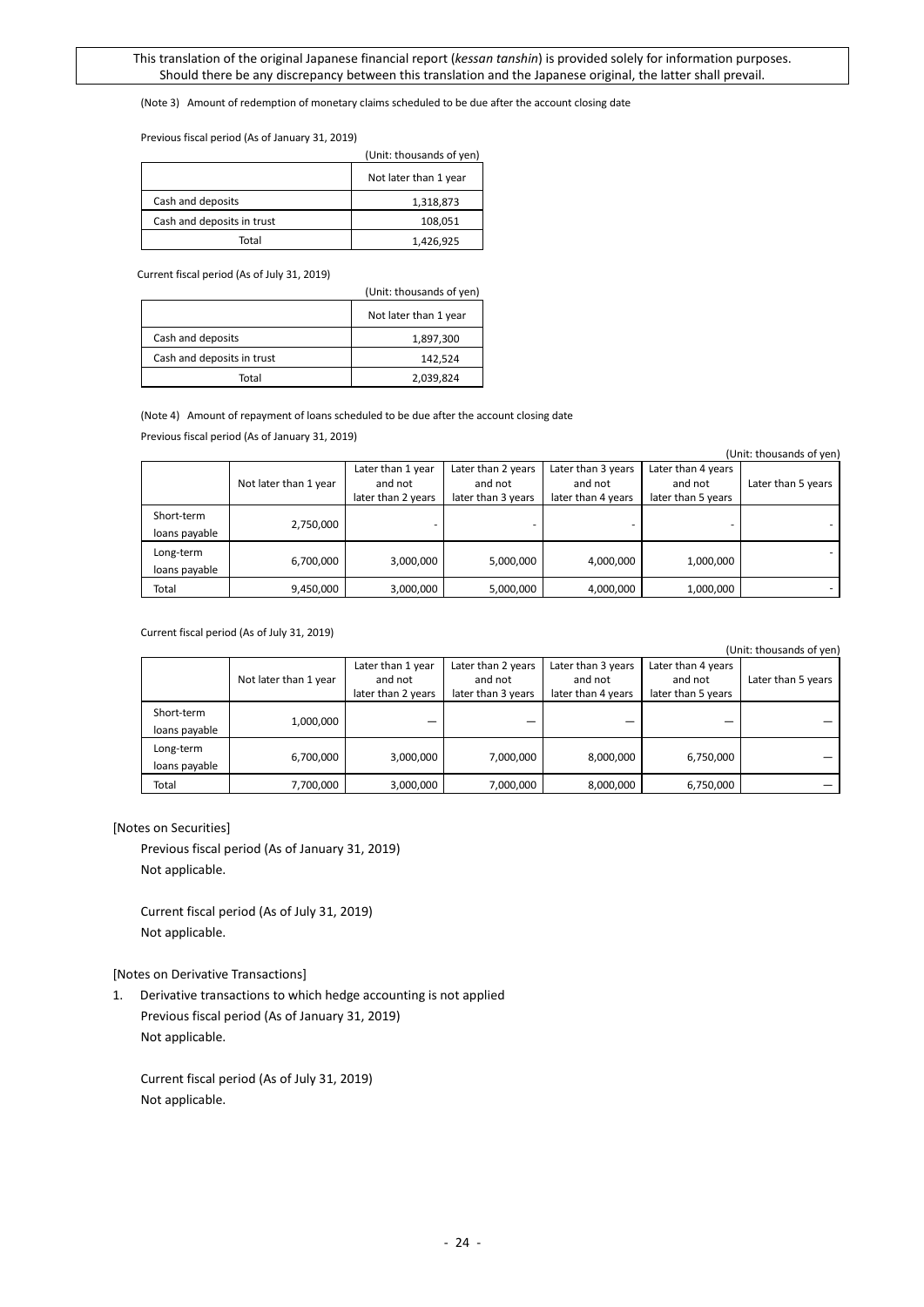## 2. Derivative transactions to which hedge accounting is applied Previous fiscal period (As of January 31, 2019)

| (Unit: thousands of yen)                           |                                                                            |                            |            |                       |                       |                                                                                  |  |  |  |
|----------------------------------------------------|----------------------------------------------------------------------------|----------------------------|------------|-----------------------|-----------------------|----------------------------------------------------------------------------------|--|--|--|
| Hedge                                              | Type, etc. of                                                              | Main hedged                |            | Contract amount, etc. |                       | Calculation                                                                      |  |  |  |
| accounting                                         | derivative                                                                 | item                       |            |                       | Fair value            | method for the                                                                   |  |  |  |
| approach                                           | transaction                                                                |                            |            | Due after one year    |                       | fair value                                                                       |  |  |  |
| Principle<br>accounting<br>method                  | Interest rate swap<br>transaction<br>Floating receivable;<br>fixed payable | Long-term loans<br>payable | 13,750,000 | 13,750,000            | (25, 769)<br>(Note 1) | Based on the price<br>presented by<br>correspondent<br>financial<br>institutions |  |  |  |
| Special<br>treatment for<br>interest rate<br>swaps | Interest rate swap<br>transaction<br>Floating receivable;<br>fixed payable | Long-term loans<br>payable | 1,000,000  | 1,000,000             | (Note 2)              |                                                                                  |  |  |  |
|                                                    | Total                                                                      |                            | 14,750,000 | 14,750,000            | (25, 769)             |                                                                                  |  |  |  |

(Note 1) The figure includes the fair value of the interest rate swap contracts concluded on January 30, 2019 (total principal: 9,750,000 thousand yen, contract term: from February 1, 2019 to the repayment date of loans).

(Note 2) Since those with special treatment of interest rate swaps are treated integrally with hedged long-term loans payable, the market values of such are shown as included in the market value in "(5) Long-term loans payable" in "[Notes on Financial Instruments], 2. Matters concerning fair value, etc. of financial instruments" above.

Current fiscal period (As of July 31, 2019)

|                                                    |                                                                            |                            |            |                       |            | (Unit: thousands of yen)                                                         |
|----------------------------------------------------|----------------------------------------------------------------------------|----------------------------|------------|-----------------------|------------|----------------------------------------------------------------------------------|
| Hedge                                              | Type, etc. of                                                              | Main hedged                |            | Contract amount, etc. |            | Calculation                                                                      |
| accounting                                         | derivative                                                                 | item                       |            | Due after one year    | Fair value | method for the                                                                   |
| approach                                           | transaction                                                                |                            |            |                       |            | fair value                                                                       |
| Principle<br>accounting<br>method                  | Interest rate swap<br>transaction<br>Floating receivable;<br>fixed payable | Long-term loans<br>payable | 13,750,000 | 13,750,000            | (37, 784)  | Based on the price<br>presented by<br>correspondent<br>financial<br>institutions |
| Special<br>treatment for<br>interest rate<br>swaps | Interest rate swap<br>transaction<br>Floating receivable;<br>fixed payable | Long-term loans<br>payable | 1,000,000  | 1,000,000             | (Note)     |                                                                                  |
|                                                    | Total                                                                      |                            | 14,750,000 | 14,750,000            | (37, 784)  |                                                                                  |

(Note) Since those with special treatment of interestrate swaps are treated integrally with hedged long-term loans payable, the market values of such are shown as included in the market value in "(5) Long-term loans payable" in "[Notes on Financial Instruments], 2. Matters concerning fair value, etc. of financial instruments" above.

[Notes on Retirement Benefits]

Previous fiscal period (As of January 31, 2019) Not applicable.

Current fiscal period (As of July 31, 2019) Not applicable.

[Notes on Tax-Effect Accounting]

1. Breakdown of main causes for occurrence of deferred tax assets and deferred tax liabilities

|                                       |                                               | (Unit: thousands of yen)                     |  |
|---------------------------------------|-----------------------------------------------|----------------------------------------------|--|
|                                       | Previous fiscal period<br>As of Jan. 31, 2019 | Current fiscal period<br>As of Jul. 31, 2019 |  |
| Deferred tax assets                   |                                               |                                              |  |
| Non-deductible accrued enterprise tax | 16                                            | 17                                           |  |
| Deferred gains or losses on hedges    | 8,119                                         | 11,905                                       |  |
| Subtotal deferred tax assets          | 8,136                                         | 11,923                                       |  |
| Valuation allowance                   | (8, 119)                                      | (11,905)                                     |  |
| Total deferred tax assets             | 16                                            | 17                                           |  |
| Net deferred tax assets               | 16                                            | 17                                           |  |
|                                       |                                               |                                              |  |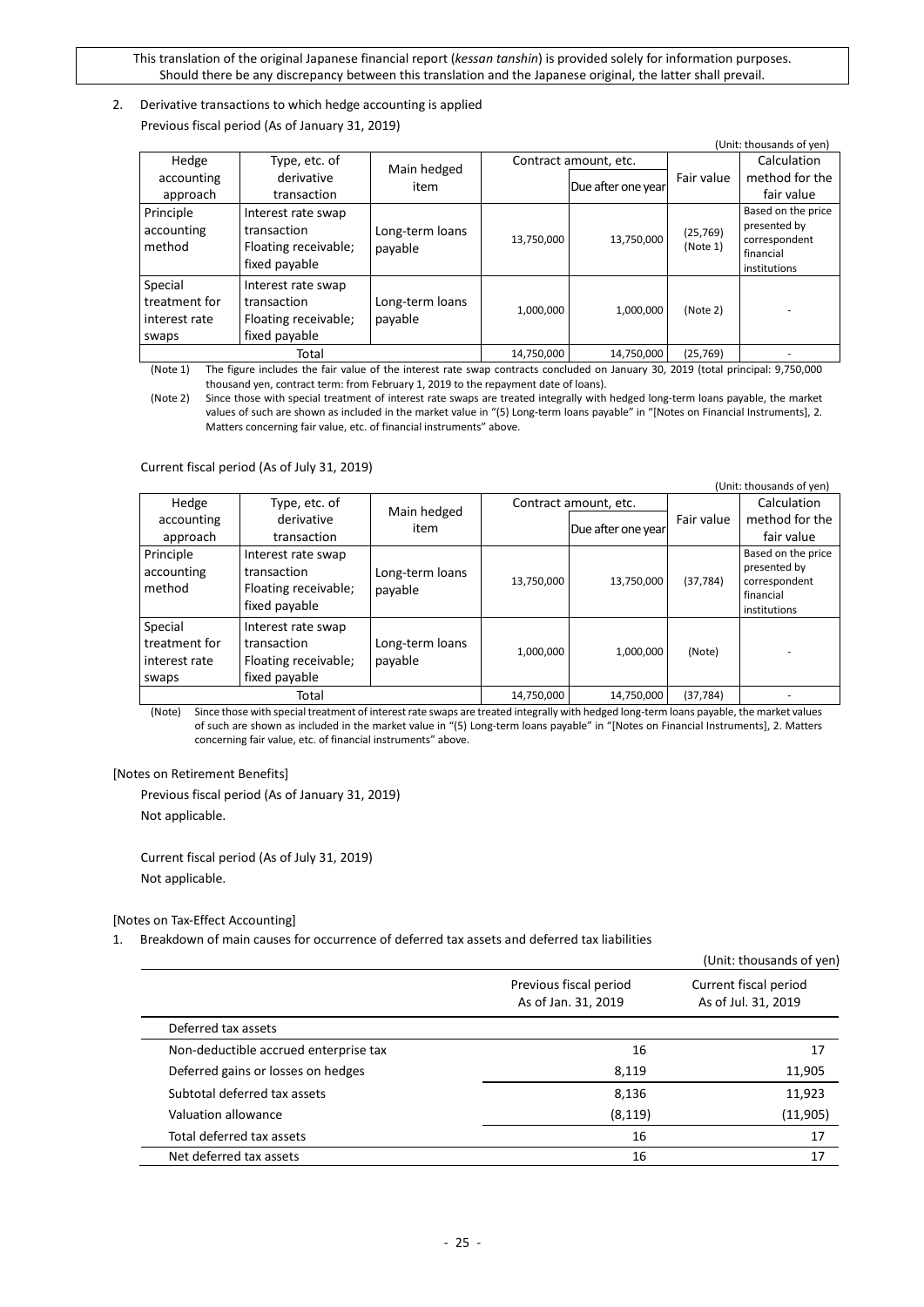## 2. Breakdown of major components that caused any significant differences between the statutory tax rate and the effective income tax rate after application of tax-effect accounting

|                                                                         |                                               | (Unit: %)                                    |
|-------------------------------------------------------------------------|-----------------------------------------------|----------------------------------------------|
|                                                                         | Previous fiscal period<br>As of Jan. 31, 2019 | Current fiscal period<br>As of Jul. 31, 2019 |
| Statutory tax rate                                                      | 31.51                                         | 31.51                                        |
| [Adjustments]                                                           |                                               |                                              |
| Deductible distributions payable                                        | (31.45)                                       | (31.48)                                      |
| Other                                                                   | 0.12                                          | 0.06                                         |
| Effective income tax rate<br>after application of tax-effect accounting | 0.18                                          | 0.09                                         |

[Notes on Share of Profit (Loss) of Entities Accounted for Using Equity Method, etc.]

Previous fiscal period (As of January 31, 2019) Not applicable.

Current fiscal period (As of July 31, 2019) Not applicable.

[Notes on Related-Party Transactions]

1. Parent company, major corporate unitholder, etc. Previous fiscal period (from August 1, 2018 to January 31, 2019) Not applicable.

Current fiscal period (from February 1, 2019 to July 31, 2019) Not applicable.

2. Affiliated company, etc.

Previous fiscal period (from August 1, 2018 to January 31, 2019) Not applicable.

Current fiscal period (from February 1, 2019 to July 31, 2019) Not applicable.

3. Fellow subsidiary, etc. Previous fiscal period (from August 1, 2018 to January 31, 2019) Not applicable.

Current fiscal period (from February 1, 2019 to July 31, 2019) Not applicable.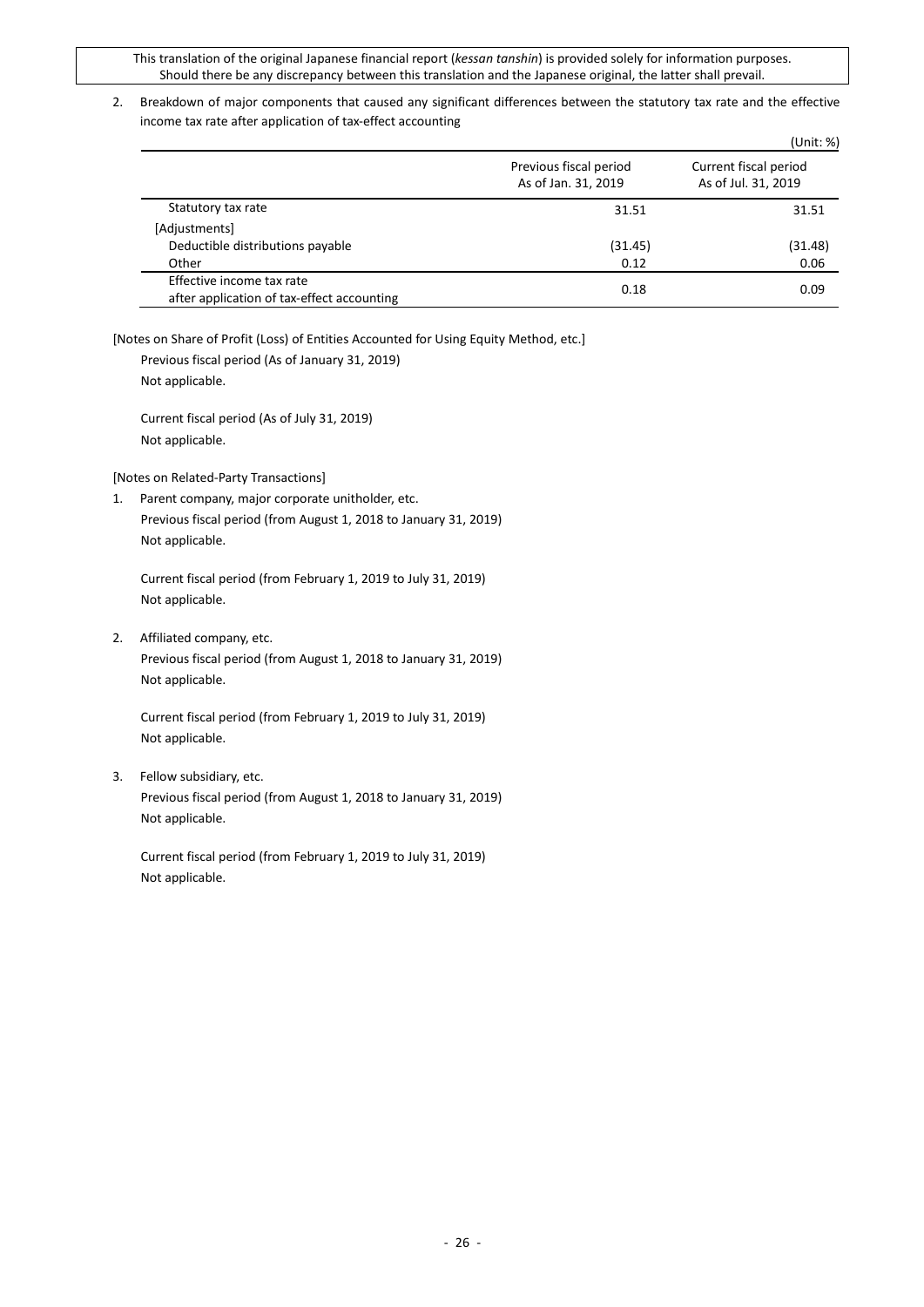## 4. Director, major individual unitholder, etc.

|  |  | Previous fiscal period (from August 1, 2018 to January 31, 2019) |  |
|--|--|------------------------------------------------------------------|--|
|  |  |                                                                  |  |

|                                                  |                                          |                | Capital stock                                        |                                                                                                    | Percentage                                           |                                                          | Relationship                                                                           |                                                                                   |                                            |                     | <b>Balance at</b>                     |
|--------------------------------------------------|------------------------------------------|----------------|------------------------------------------------------|----------------------------------------------------------------------------------------------------|------------------------------------------------------|----------------------------------------------------------|----------------------------------------------------------------------------------------|-----------------------------------------------------------------------------------|--------------------------------------------|---------------------|---------------------------------------|
| Classification                                   | Name of<br>company,<br>etc. or<br>person | <b>Address</b> | or<br>investments<br>in capital<br>(thousand<br>yen) | Description of<br>business or<br>occupation                                                        | of voting<br>rights, etc.<br>held by (in)<br>HCM (%) | Concurrent<br>holding of<br>director's<br>position, etc. | <b>Business</b><br>relationship                                                        | Description of<br>transaction                                                     | Transaction<br>amount<br>(thousand<br>yen) | Account<br>item     | end of<br>period<br>(thousand<br>yen) |
| Director, or<br>close<br>relative of<br>director | Seiji<br>Yoshioka                        |                |                                                      | Executive<br>Director of<br>HCM and<br>President &<br>CEO of the<br>Asset<br>Management<br>Company |                                                      |                                                          | Executive Director of HCM<br>and President & CEO of<br>the Asset Management<br>Company | Payment of<br>asset<br>management<br>fee to the<br>Asset<br>Management<br>Company | 130,704<br>(Note 1)<br>(Note 2)            | Accrued<br>expenses | 132,056                               |

Of the amounts above, the transaction amount does not include consumption tax.

(Note 1) The transaction amount for the payment of asset management fee to the Asset Management Company under "Description of transaction" includes the property acquisition incentive portion included in the book value of individual real estate, etc. in the amount of 8,430 thousand yen. (Note 2) Terms and conditions of transactions and decision-making approach to such, etc.

- 
- 1. Terms and conditions of transactions are decided taking into account the actual market value.
- 2. The transaction is one that was conducted by Seiji Yoshioka as President and CEO of a third party (Healthcare Asset Management Co., Ltd.), and the amount of the asset management fee is based on the terms and conditions provided in the Articles of Incorporation of HCM.

#### Current fiscal period (from February 1, 2019 to July 31, 2019)

|                                                  |                                          |                | Capital stock                                        |                                                                                                    | Percentage                                           |                                                          | Relationship                                                                           |                                                                                   |                                            |                     | <b>Balance</b> at                     |
|--------------------------------------------------|------------------------------------------|----------------|------------------------------------------------------|----------------------------------------------------------------------------------------------------|------------------------------------------------------|----------------------------------------------------------|----------------------------------------------------------------------------------------|-----------------------------------------------------------------------------------|--------------------------------------------|---------------------|---------------------------------------|
| <b>Classification</b>                            | Name of<br>company,<br>etc. or<br>person | <b>Address</b> | or<br>investments<br>in capital<br>(thousand<br>yen) | Description of<br>business or<br>occupation                                                        | of voting<br>rights, etc.<br>held by (in)<br>HCM (%) | Concurrent<br>holding of<br>director's<br>position, etc. | <b>Business</b><br>relationship                                                        | Description of<br>transaction                                                     | Transaction<br>amount<br>(thousand<br>yen) | Account<br>item     | end of<br>period<br>(thousand<br>yen) |
| Director, or<br>close<br>relative of<br>director | Seiji<br>Yoshioka                        |                |                                                      | Executive<br>Director of<br>HCM and<br>President &<br>CEO of the<br>Asset<br>Management<br>Company | 0.0                                                  |                                                          | Executive Director of HCM<br>and President & CEO of<br>the Asset Management<br>Company | Payment of<br>asset<br>management<br>fee to the<br>Asset<br>Management<br>Company | 257,526<br>(Note 1)<br>(Note 2)            | Accrued<br>expenses | 155,596                               |

Of the amounts above, the transaction amount does not include consumption tax.

(Note 1) The transaction amount for the payment of asset management fee to the Asset Management Company under "Description of transaction" includes the property acquisition incentive portion included in the book value of individual real estate, etc. in the amount of 113,455 thousand yen.

(Note 2) Terms and conditions of transactions and decision-making approach to such, etc.

1. Terms and conditions of transactions are decided taking into account the actual market value.

2. The transaction is one that was conducted by Seiji Yoshioka as President and CEO of a third party (Healthcare Asset Management Co., Ltd.), and the amount of the asset management fee is based on the terms and conditions provided in the Articles of Incorporation of HCM.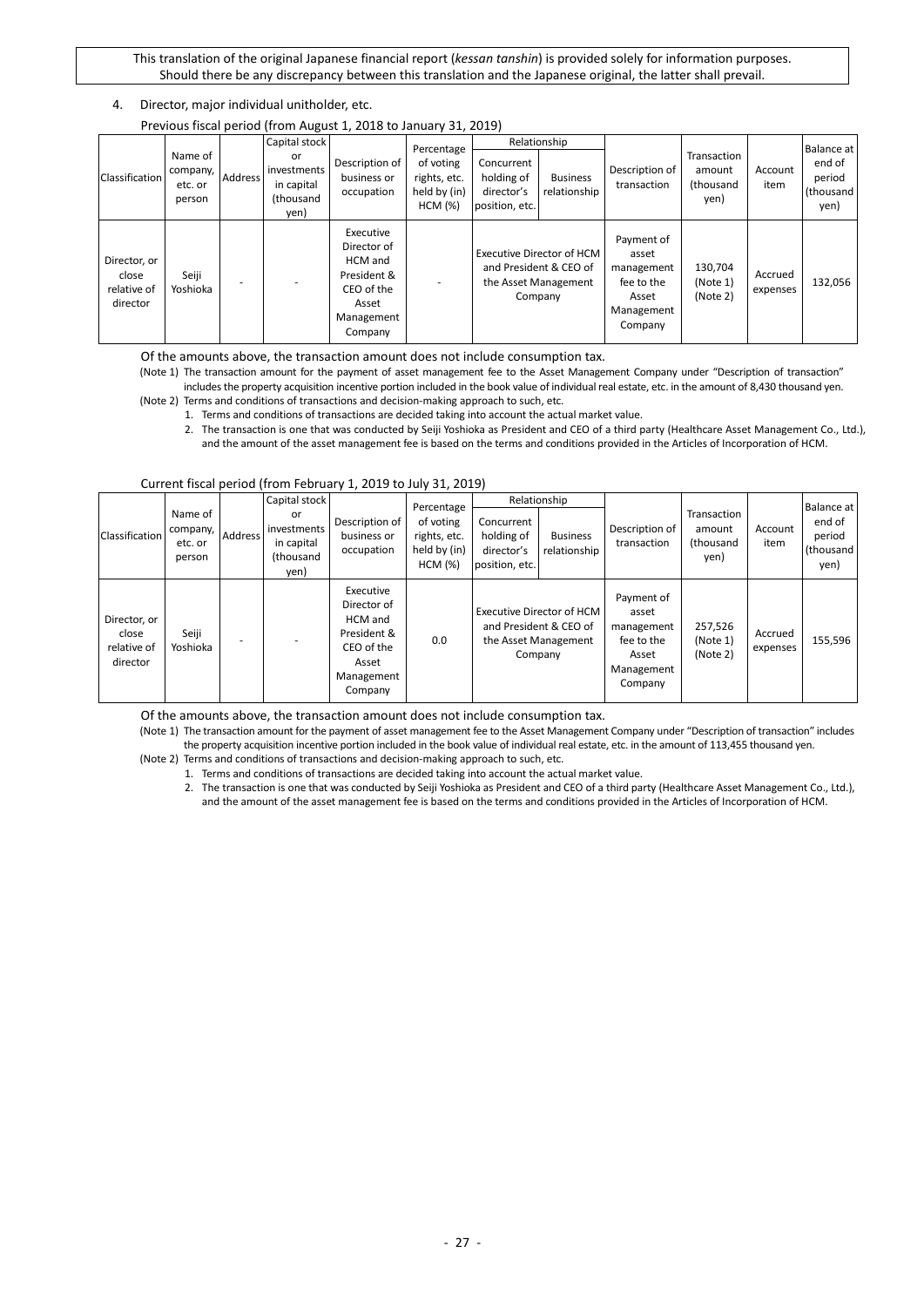[Notes on Asset Retirement Obligations]

Previous fiscal period (as of January 31, 2019) Not applicable.

Current fiscal period (as of July 31, 2019) Not applicable.

[Notes on Investment and Rental Properties]

HCM owns healthcare facilities (35 properties in total) primarily in the Three Major Metropolitan Areas and Core Cities. The carrying amount, amount of increase (decrease) during the period and fair value of these investment and rental properties are as follows:

|                                             |                                                                   | (Unit: thousands of yen)                                         |
|---------------------------------------------|-------------------------------------------------------------------|------------------------------------------------------------------|
|                                             | Previous fiscal period<br>From: Aug. 1, 2018<br>To: Jan. 31, 2019 | Current fiscal period<br>From: Feb. 1, 2019<br>To: Jul. 31, 2019 |
| Carrying amount                             |                                                                   |                                                                  |
| Balance at beginning of period              | 41,149,494                                                        | 42,710,158                                                       |
| Amount of increase (decrease) during period | 1,560,663                                                         | 23,057,275                                                       |
| Balance at end of period                    | 42,710,158                                                        | 65,767,434                                                       |
| Fair value at end of period                 | 45,792,000                                                        | 70,479,000                                                       |

(Note 1) "Carrying amount" is the amount of the cost of acquisition, less accumulated depreciation.

(Note 2) Out of the amount of increase (decrease) during the previous fiscal period, the amount of increase is mainly attributable to the acquisition of 2 properties (1,766,255 thousand yen) and the amount of decrease is mainly attributable to depreciation (315,438 thousand yen). Out of the amount of increase (decrease) during the current fiscal period, the amount of increase is mainly attributable to the acquisition of 8 properties (23,379,171 thousand yen) and the amount of decrease is mainly attributable to depreciation (436,533 thousand yen).

(Note 3) "Fair value at end of period" is the appraisal value or investigation value by an outside real estate appraiser.

The income (loss) concerning investment and rental properties is as stated in "Notes on Statement of Income" earlier in this document.

[Notes on Segment Information]

1. Segment information

Segment information is omitted because HCM operates a single segment, which is the real estate leasing business.

2. Related information

Previous fiscal period (from August 1, 2018 to January 31, 2019)

- (1) Information about products and services Information about products and services is omitted because net sales to external customers for a single products and services category are in excess of 90% of operating revenue on the statement of income.
- (2) Information about geographic areas
- ➀ Net sales

Information about net sales is omitted because net sales to external customers in Japan are in excess of 90% of operating revenue on the statement of income.

- ➁ Property, plant and equipment Information about property, plant and equipment is omitted because the amount of property, plant and equipment located in Japan is in excess of 90% of the amount of property, plant and equipment on the balance sheet.
- (3) Information about major customers Information on net sales to a single external customer is omitted because consent has not been obtained from the tenant.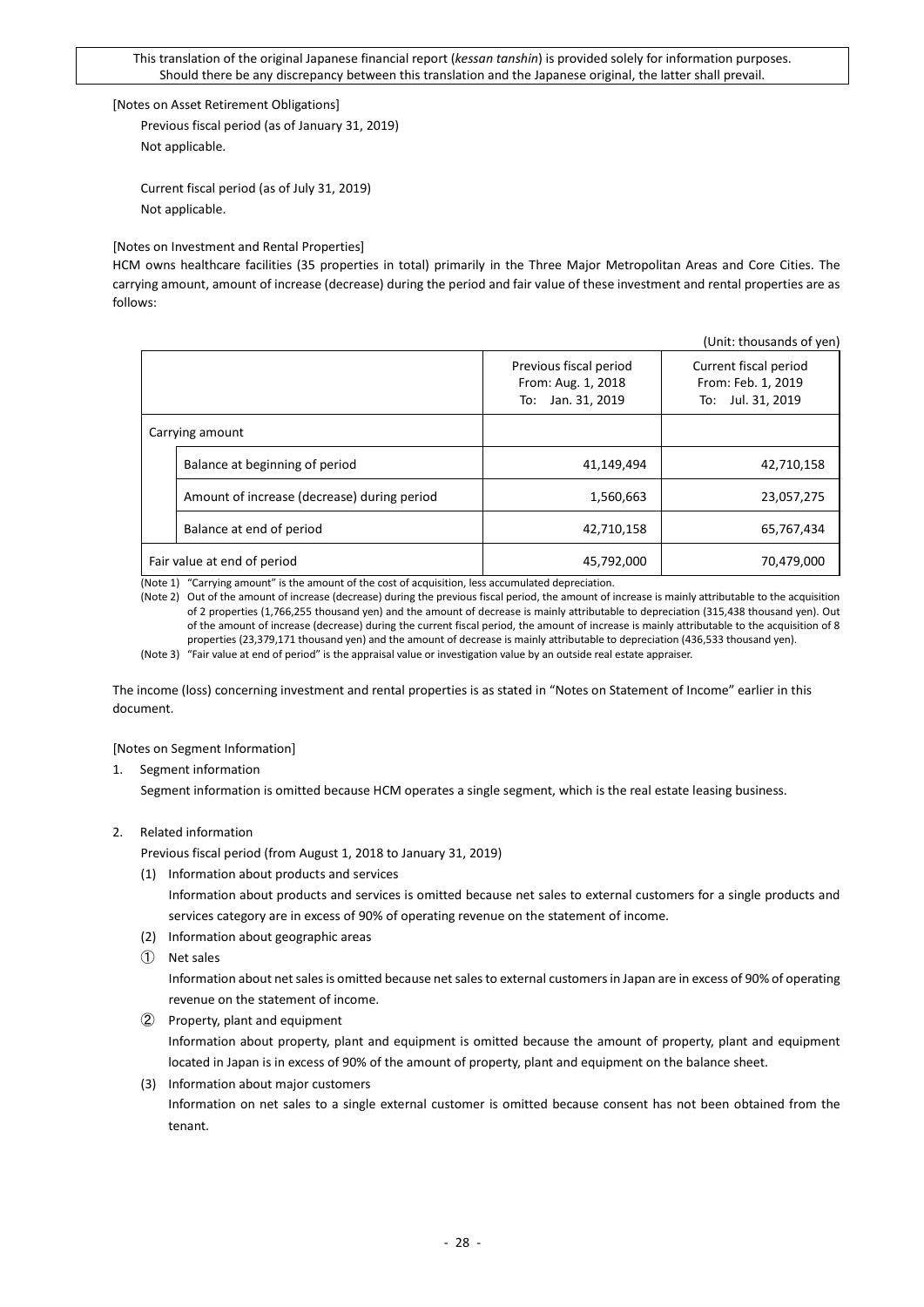Current fiscal period (from February 1, 2019 to July 31, 2019)

(1) Information about products and services

Information about products and services is omitted because net sales to external customers for a single products and services category are in excess of 90% of operating revenue on the statement of income.

- (2) Information about geographic areas
- ➀ Net sales

Information about net sales is omitted because net sales to external customers in Japan are in excess of 90% of operating revenue on the statement of income.

- ➁ Property, plant and equipment Information about property, plant and equipment is omitted because the amount of property, plant and equipment located in Japan is in excess of 90% of the amount of property, plant and equipment on the balance sheet.
- (3) Information about major customers Information on net sales to a single external customer is omitted because consent has not been obtained from the tenant.

#### [Notes on Per Unit Information]

|                     | Previous fiscal period<br>From: Aug. 1, 2018<br>To: Jan. 31, 2019 | Current fiscal period<br>From: Feb. 1, 2019<br>To: Jul. 31, 2019 |
|---------------------|-------------------------------------------------------------------|------------------------------------------------------------------|
| Net assets per unit | 105,198 yen                                                       | 107,479 yen                                                      |
| Net income per unit | 2,794 yen                                                         | 3,372 yen                                                        |

(Note 1) Net income per unit is calculated by dividing net income by the average number of investment units during the period (the daily weighted average number of investment units). In addition, diluted net income per unit is not stated because there are no diluted investment units.

<sup>(</sup>Note 2) The following is the basis for calculation of net income per unit.

|                                                                          | Previous fiscal period<br>From: Aug. 1, 2018<br>Jan. 31, 2019<br>To: | Current fiscal period<br>From: Feb. 1, 2019<br>To: Jul. 31, 2019 |
|--------------------------------------------------------------------------|----------------------------------------------------------------------|------------------------------------------------------------------|
| Net income (thousands of yen)                                            | 539,678                                                              | 1,046,080                                                        |
| Amount not attributable to common unitholders (thousands of yen)         |                                                                      |                                                                  |
| Net income attributable to common investment units<br>(thousands of yen) | 539,678                                                              | 1,046,080                                                        |
| Average number of investment units during period (units)                 | 193,107                                                              | 310,194                                                          |

[Notes on Significant Subsequent Events]

Not applicable.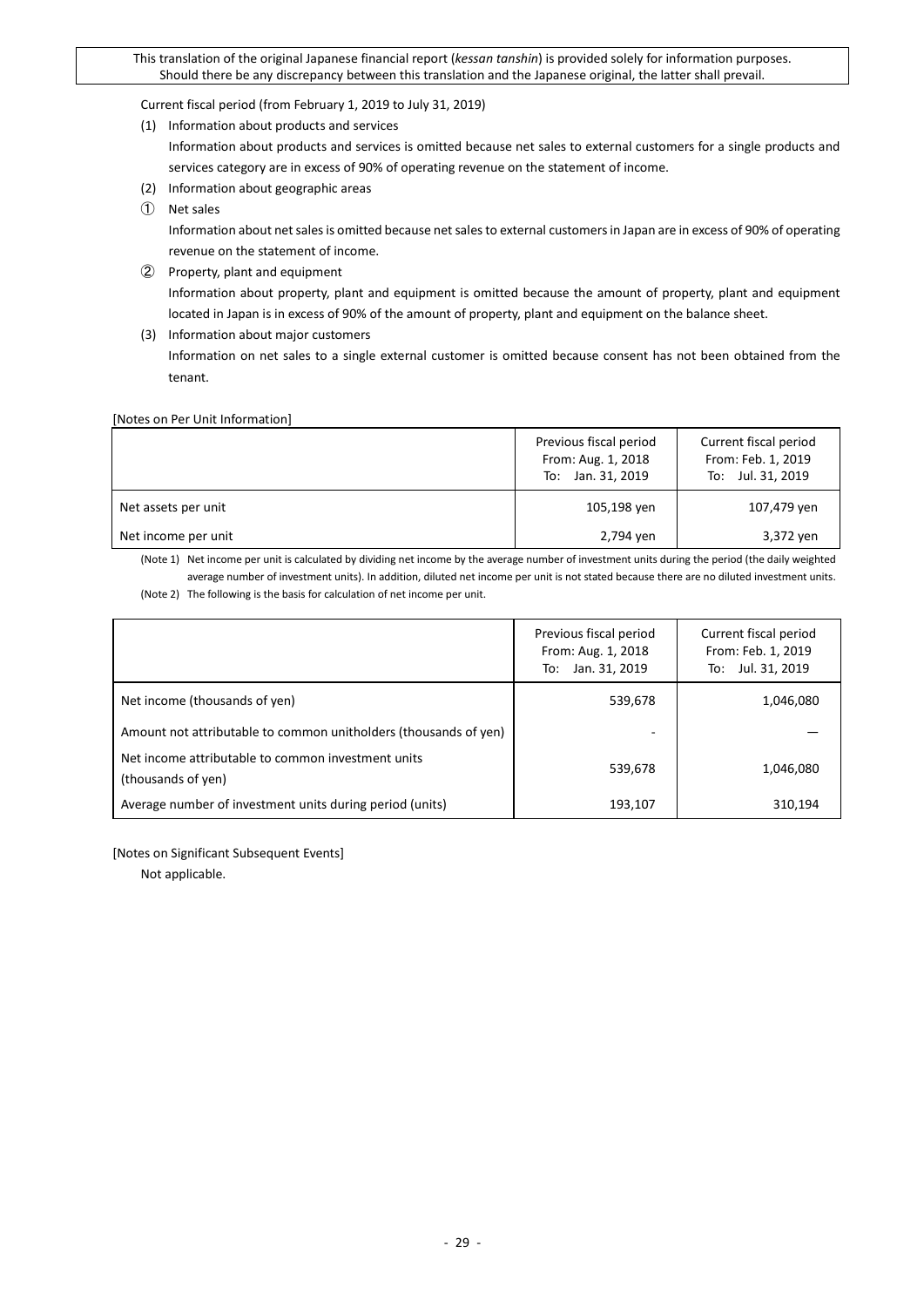## <span id="page-29-0"></span>(9) Changes in Total Number of Investment Units Issued and Outstanding

The following are changes in total number of investment units issued and outstanding and unitholders' capital over the most recent five years up to the end of the current fiscal period.

| Date              | Description                                          | Total number of<br>investment units<br>issued and outstanding<br>(units) |         | Unitholders' capital<br>(millions of yen) |         | Unitholders' capital (net)<br>(millions of yen) (Note 1) |         | Remarks  |
|-------------------|------------------------------------------------------|--------------------------------------------------------------------------|---------|-------------------------------------------|---------|----------------------------------------------------------|---------|----------|
|                   |                                                      | Change                                                                   | Balance | Change                                    | Balance | Change                                                   | Balance |          |
| December 9, 2014  | Establishment<br>through private<br>placement        | 2,000                                                                    | 2,000   | 200                                       | 200     | 200                                                      | 200     | (Note 2) |
| March 18, 2015    | Capital increase<br>through public<br>offering       | 106,500                                                                  | 108,500 | 11,246                                    | 11,446  | 11,246                                                   | 11,446  | (Note 3) |
| April 21, 2015    | Capital increase<br>through third-party<br>allotment | 12,000                                                                   | 120,500 | 1,267                                     | 12,713  | 1,267                                                    | 12,713  | (Note 4) |
| February 1, 2017  | Capital increase<br>through public<br>offering       | 69,150                                                                   | 189,650 | 6,749                                     | 19,463  | 6,749                                                    | 19,463  | (Note 5) |
| March 1, 2017     | Capital increase<br>through third-party<br>allotment | 3,457                                                                    | 193,107 | 337                                       | 19,800  | 337                                                      | 19,800  | (Note 6) |
| February 1, 2019  | Capital increase<br>through public<br>offering       | 112,280                                                                  | 305,387 | 12,076                                    | 31,876  | 12,076                                                   | 31,876  | (Note 7) |
| February 27, 2019 | Capital increase<br>through third-party<br>allotment | 5,614                                                                    | 311,001 | 603                                       | 32,480  | 603                                                      | 32,480  | (Note 8) |
| April 19, 2019    | Distribution in<br>excess of earnings                |                                                                          | 311,001 |                                           | 32,480  | (62)                                                     | 32,417  | (Note 9) |

(Note 1) The amount obtained by subtracting deduction from unitholders' capital from unitholders' capital is shown. The amount does not take into account the change in unitholders' capital in line with the implementation of distributions in excess of earnings of reserve for temporary difference adjustments.

(Note 2) HCM was established with paid-in amount of 100,000 yen per unit.

(Note 3) New investment units were issued through public offering with issue price of 110,000 yen (paid-in amount of 105,600 yen) per unit.

(Note 4) New investment units were issued through third-party allotment in line with public offering, with paid-in amount of 105,600 yen per unit.

(Note 5) New investment units were issued through public offering with issue price of 101,244 yen (paid-in amount of 97,609 yen) per unit.

(Note 6) New investment units were issued through third-party allotment in line with public offering, with paid-in amount of 97,609 yen per unit.

(Note 7) New investment units were issued through public offering with issue price of 111,442 yen (paid-in amount of 107,555 yen) per unit.

(Note 8) New investment units were issued through third-party allotment in line with public offering, with paid-in amount of 107,555 yen per unit.

(Note 9) HCM resolved at the board of directors' meeting held on March 15, 2019, to set cash distribution in excess of earnings (return of capital that falls under the category of distribution reducing unitholders' capital for tax purposes) at 326 yen per unit as cash distribution for the 8th fiscal period (fiscal period ended January 2019), and started the payout on April 19, 2019.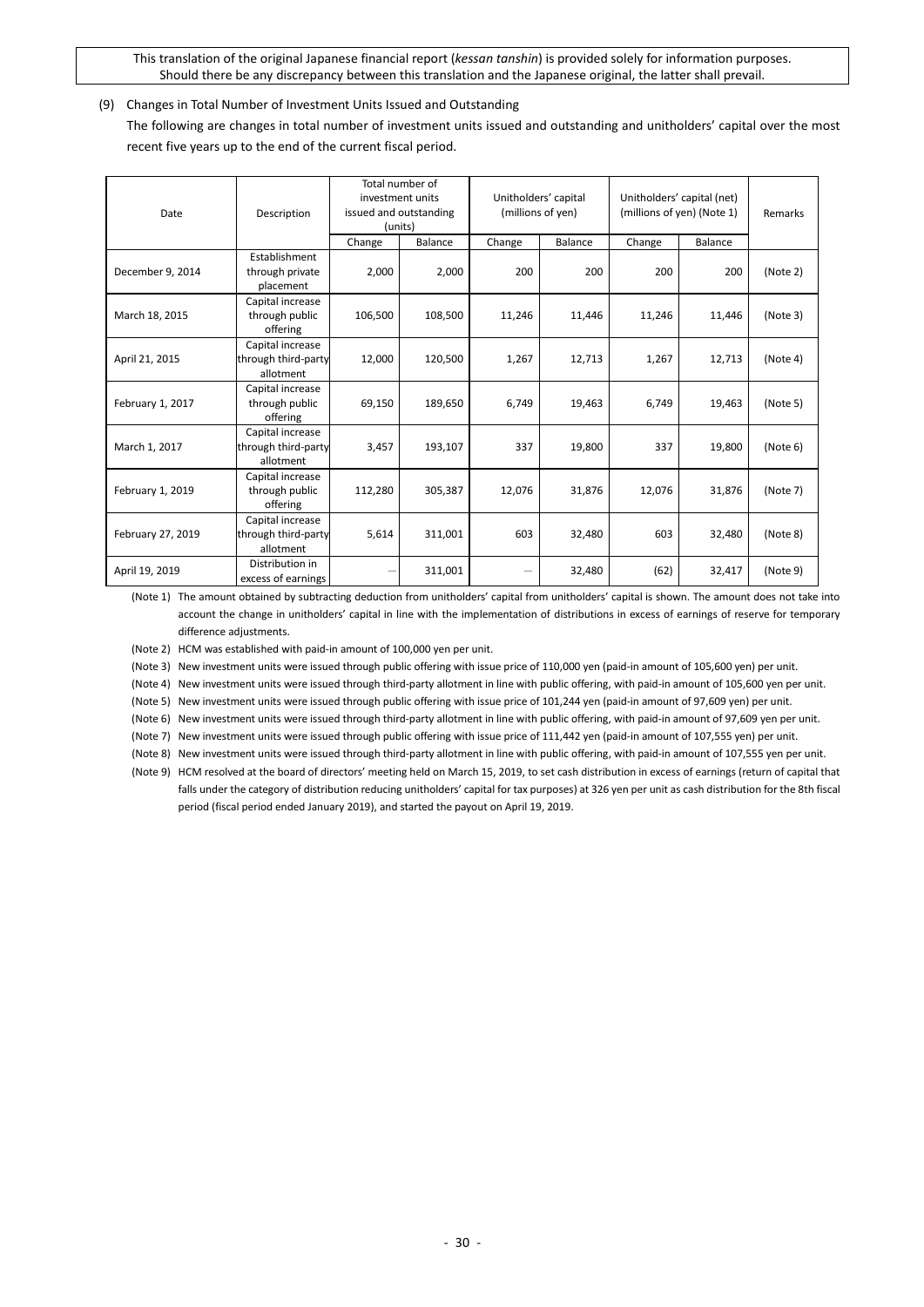## <span id="page-30-0"></span>3. Reference Information

## <span id="page-30-1"></span>(1) Investment Status

|                                                  | Asset use                                   |                                        |                                               |                                                     | Current fiscal period (as of July 31, 2019)        |
|--------------------------------------------------|---------------------------------------------|----------------------------------------|-----------------------------------------------|-----------------------------------------------------|----------------------------------------------------|
| Asset type                                       |                                             |                                        | Area                                          | Total amount owned<br>(millions of yen)<br>(Note 1) | As a percentage of total<br>assets<br>(%) (Note 2) |
| Trust beneficiary<br>interests in real<br>estate | Homes and<br>facilities for<br>the elderly  | Paid<br>nursing<br>home                | Three Major<br>Metropolitan Areas<br>(Note 3) | 40,462                                              | 59.2                                               |
|                                                  |                                             |                                        | Core Cities (Note 4)                          | 5,284                                               | 7.7                                                |
|                                                  |                                             |                                        | Other area (Note 5)                           | 1,751                                               | 2.6                                                |
|                                                  |                                             | Serviced<br>housing for<br>the elderly | Three Major<br>Metropolitan Areas<br>(Note 3) | 3,138                                               | 4.6                                                |
|                                                  |                                             |                                        | Core Cities (Note 4)                          |                                                     |                                                    |
|                                                  |                                             |                                        | Other area (Note 5)                           |                                                     |                                                    |
|                                                  |                                             | dementia                               | Group homes for the elderly with              |                                                     |                                                    |
|                                                  |                                             |                                        | Other facilities for the elderly              |                                                     |                                                    |
|                                                  |                                             |                                        | Subtotal                                      | 50,636                                              | 74.1                                               |
|                                                  | Medical service-related<br>facilities, etc. |                                        | Three Major<br>Metropolitan Areas<br>(Note 3) |                                                     |                                                    |
|                                                  |                                             |                                        | Core Cities (Note 4)                          | 2,041                                               | 3.0                                                |
|                                                  |                                             |                                        | Other area (Note 5)                           |                                                     |                                                    |
|                                                  |                                             |                                        | Subtotal                                      | 2,041                                               | 3.0                                                |
|                                                  | Multi-use<br>facility                       | Paid nursing<br>home,<br>medical       | Three Major<br>Metropolitan Areas<br>(Note 3) | 13,090                                              | 19.2                                               |
|                                                  |                                             | service-                               | Core Cities (Note 4)                          |                                                     |                                                    |
|                                                  |                                             | related<br>facilities, etc.            | Other area (Note 5)                           | $\equiv$                                            | L.                                                 |
|                                                  |                                             |                                        | Subtotal                                      | 13,090                                              | 19.2                                               |
|                                                  | Other                                       |                                        |                                               |                                                     |                                                    |
|                                                  |                                             | Total                                  |                                               | 65,767                                              | 96.3                                               |
| Deposits and other assets                        |                                             |                                        | 2,558                                         | 3.7                                                 |                                                    |
| Total amount of assets                           |                                             |                                        |                                               | 68,325                                              | 100.0                                              |

(Note 1) "Total amount owned" is the carrying amount (in the case of trust beneficiary interests in real estate, the book value after depreciation and amortization).

(Note 2) Figures in "As a percentage of total assets" are rounded to one decimal place.

(Note 3) "Three Major Metropolitan Areas" refers to Tokyo Metropolitan Area (Tokyo, Kanagawa, Saitama, Chiba Prefectures), Kinki Areas (Osaka, Kyoto, Hyogo Prefectures) and Chubu Area (Aichi Prefecture).

(Note 4) "Core Cities" refers to designated cities, prefectural capitals and regional core cities other than Three Metropolitan Areas. Regional core cities refer to cities with a population of 200,000 or more.

(Note 5) "Other area" refers to areas other than Three Metropolitan Areas and Core Cities.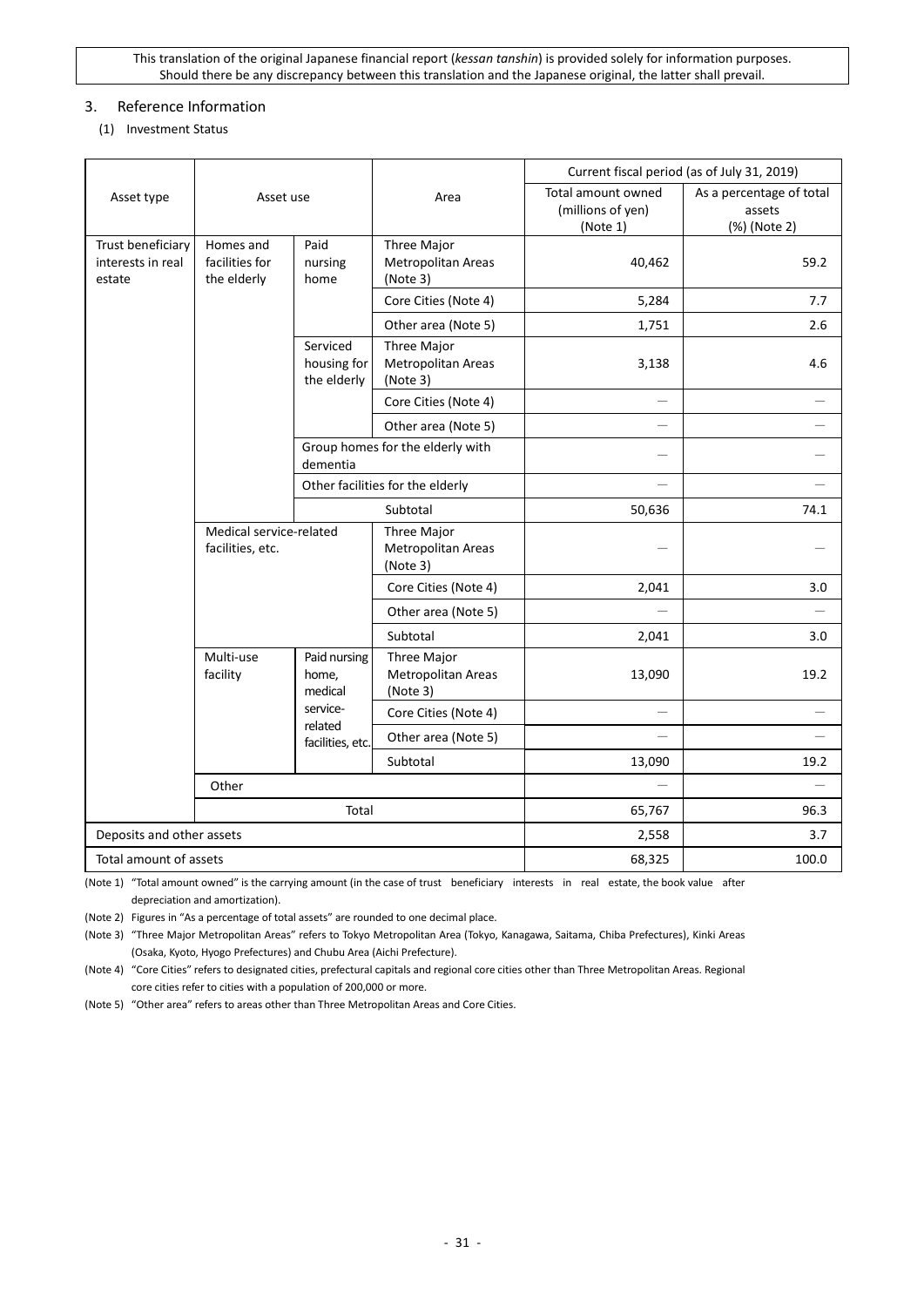## <span id="page-31-0"></span>(2) Investment Real Estate Properties

① Acquisition prices, etc. and shares of investment

|                             |                       |                                                                 |                          |                                     |                                      | Current fiscal period                |
|-----------------------------|-----------------------|-----------------------------------------------------------------|--------------------------|-------------------------------------|--------------------------------------|--------------------------------------|
| Type of                     | Area                  |                                                                 | <b>Acquisition price</b> |                                     | (as of Jul. 31, 2019)                |                                      |
| specified                   |                       | Property name                                                   | (millions of yen)        | Share of investment<br>(%) (Note 2) | Carrying amount<br>(millions of yen) | Period-end                           |
| asset                       |                       |                                                                 | (Note 1)                 |                                     | (Note 3)                             | appraisal value<br>(millions of yen) |
|                             |                       |                                                                 |                          |                                     |                                      | (Note 4)                             |
|                             |                       | Bonsejour Chitose-funabashi                                     | 824                      | 1.3                                 | 825                                  | 974                                  |
|                             |                       | <b>Bonsejour Hino</b>                                           | 724                      | 1.1                                 | 725                                  | 818                                  |
|                             |                       | Bonsejour Musashi-shinjo                                        | 582                      | 0.9                                 | 583                                  | 643                                  |
|                             |                       | <b>Medical Rehabilitation Home</b><br>Bonsejour Hadanoshibusawa | 728                      | 1.1                                 | 723                                  | 850                                  |
|                             |                       | ASHEIM Hikarigaoka                                              | 1,385                    | 2.1                                 | 1,397                                | 1,570                                |
|                             |                       | ASHEIM Bunkyohakusan                                            | 1,430                    | 2.2                                 | 1,444                                | 1,650                                |
|                             |                       | SOMPO CARE La vie Re<br>Machidaonoji                            | 3,580                    | 5.5                                 | 3,522                                | 3,790                                |
|                             |                       | SOMPO CARE La vie Re<br>Azamino                                 | 3,050                    | 4.7                                 | 3,092                                | 3,230                                |
|                             |                       | GOOD TIME HOME Fudo-mae                                         | 1,740                    | 2.7                                 | 1,831                                | 1,950                                |
|                             | Tokyo                 | Bonsejour Yotsugi                                               | 824                      | 1.3                                 | 832                                  | 886                                  |
|                             | Metropolitan area     | Granda Tsuruma-Yamato                                           | 1,000                    | 1.5                                 | 1,057                                | 1,060                                |
|                             |                       | Smiling Home Medice Adachi                                      | 2,253                    | 3.5                                 | 2,315                                | 2,440                                |
|                             |                       | Hanakotoba Minami                                               | 1,071                    | 1.7                                 | 1,105                                | 1,190                                |
|                             |                       | Hanakotoba Miura                                                | 615                      | 0.9                                 | 649                                  | 664                                  |
|                             |                       | SOMPO CARE La vie Re Hama-                                      |                          |                                     |                                      |                                      |
|                             |                       | Kawasaki                                                        | 1,710                    | 2.6                                 | 1,756                                | 1,820                                |
|                             |                       | Hanakotoba Shin-Yokohama                                        | 2,071                    | 3.2                                 | 2,143                                | 2,230                                |
|                             |                       | Hanakotoba Shin-Yokohama II                                     | 375                      | 0.6                                 | 388                                  | 401                                  |
|                             |                       | Hanakotoba Odawara                                              | 880                      | 1.4                                 | 916                                  | 948                                  |
| Trust                       |                       | Sunny Life Kita-Shinagawa                                       | 1,825                    | 2.8                                 | 1,886                                | 1,970                                |
| beneficiary                 |                       | Subtotal                                                        | 26,667                   | 41.1                                | 27,197                               | 29,084                               |
| interests in<br>real estate |                       | AQUAMARINE<br>Nishinomiyahama                                   | 1,950                    | 3.0                                 | 1,960                                | 2,140                                |
|                             |                       | SOMPO CARE Sompo no ie S<br>Awajiekimae                         | 1,930                    | 3.0                                 | 1,932                                | 2,170                                |
|                             |                       | SOMPO CARE Sompo no ie S<br>Kobekamisawa                        | 1,200                    | 1.8                                 | 1,205                                | 1,340                                |
|                             |                       | Medical Home Bonsejour Itami                                    | 514                      | 0.8                                 | 518                                  | 557                                  |
|                             | Kinki area            | Kobe Gakuentoshi Building<br>(Hapine Kobe Gakuentoshi)          | 4,320                    | 6.7                                 | 4,342                                | 4,410                                |
|                             |                       | GreenLife Moriguchi                                             | 4,150                    | 6.4                                 | 4,224                                | 4,400                                |
|                             |                       | Hapine Kobe Uozaki Nibankan                                     | 930                      | 1.4                                 | 950                                  | 995                                  |
|                             |                       | <b>SHIP Senri Building</b>                                      | 12,920                   | 19.9                                | 13,090                               | 14,300                               |
|                             |                       | Subtotal                                                        | 27,914                   | 43.0                                | 28,224                               | 30,312                               |
|                             | Chubu area            | Medical Rehabilitation Home<br>Bonsejour Komaki                 | 1,270                    | 2.0                                 | 1,268                                | 1,450                                |
|                             |                       | Subtotal                                                        | 1,270                    | 2.0                                 | 1,268                                | 1,450                                |
|                             |                       | SAWAYAKA Tachibanakan                                           | 1,520                    | 2.3                                 | 1,449                                | 1,590                                |
|                             |                       | SAWAYAKA Mekarikan                                              | 1,380                    | 2.1                                 | 1,326                                | 1,450                                |
|                             |                       | AIKOEN ICHIBANKAN Building                                      | 770                      | 1.2                                 | 790                                  | 862                                  |
|                             | Core cities           | Verde Minowa                                                    | 1,620                    | 2.5                                 | 1,718                                | 1,700                                |
|                             |                       | Niigata Rehabilitation Hospital                                 | 2,060                    | 3.2                                 | 2,041                                | 2,260                                |
|                             |                       | Subtotal                                                        | 7,350                    | 11.3                                | 7,325                                | 7,862                                |
|                             |                       | SAWAYAKA Tagawakan                                              | 390                      | 0.6                                 | 386                                  | 411                                  |
|                             | Other area            | Verde Hotaka                                                    | 1,290                    | 2.0                                 | 1,365                                | 1,360                                |
|                             |                       | Subtotal                                                        | 1,680                    | 2.6                                 | 1,751                                | 1,771                                |
|                             | Total (35 properties) |                                                                 | 64,881                   | 100.0                               | 65,767                               | 70,479                               |

#### Overview of trust beneficiary interests in real estate that HCM owns as of July 31, 2019 is as follows.

(Note 1) "Acquisition price" does not include acquisition-related expenses, property tax, urban planning tax, consumption tax and local consumption tax.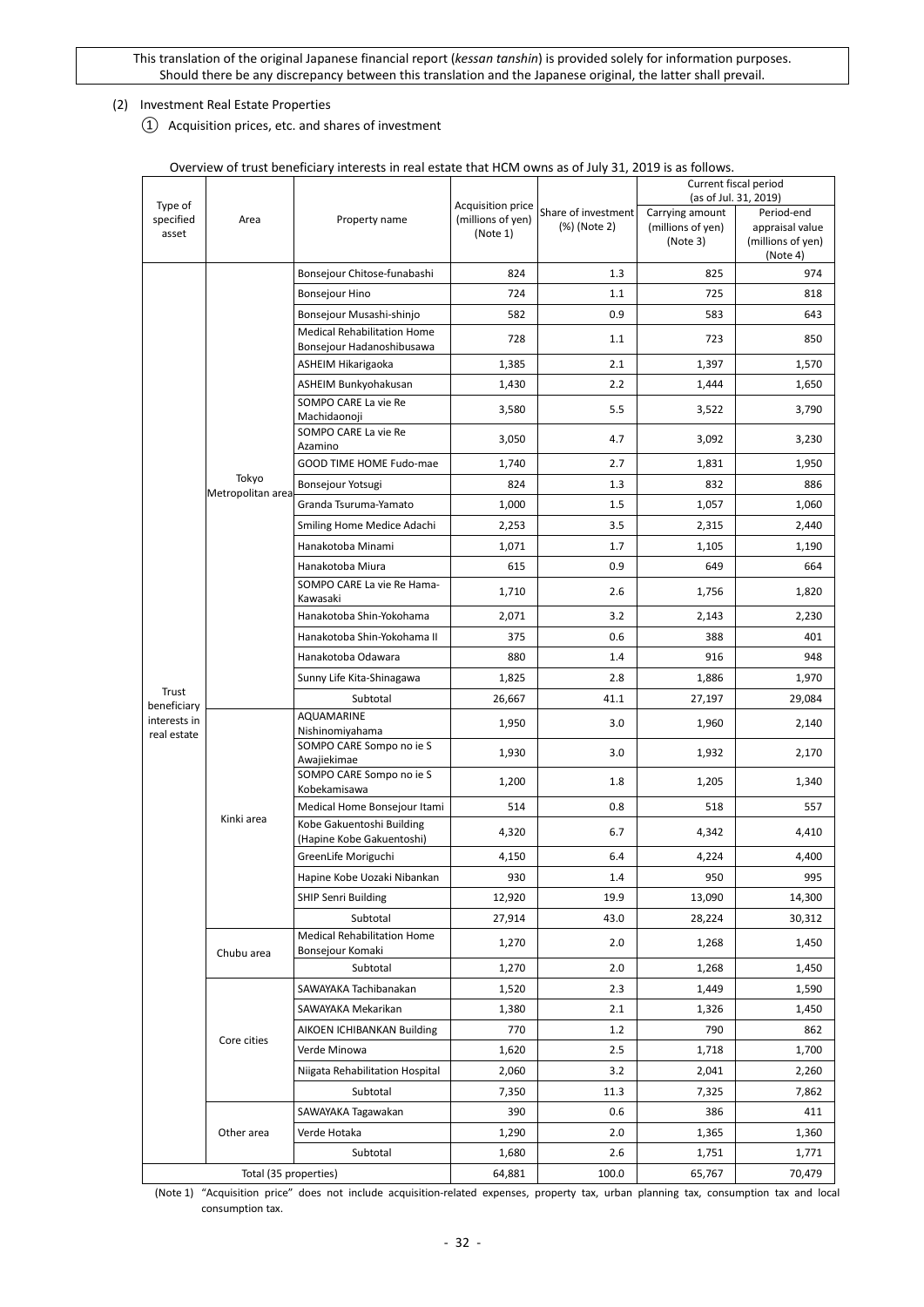- (Note 2) "Share of investment" refers to the acquisition price of each property as a percentage of the total acquisition price, and the figures are rounded to one decimal place.
- (Note 3) "Carrying amount" indicates book value after depreciation and amortization as of July 31, 2019.
- (Note 4) "Period-end appraisal value" indicates amounts stated in the appraisal report with appraisal date of July 31, 2019, prepared by real estate appraisers of Japan Real Estate Institute, the Tanizawa Sogo Appraisal Co., Ltd., Rich Appraisal Institute Co., Ltd., Daiwa Real Estate Appraisal Co., Ltd. and JLL Morii Valuation & Advisory K.K., based on the Articles of Incorporation of HCM and the rules set by the Investment Trusts Association, Japan.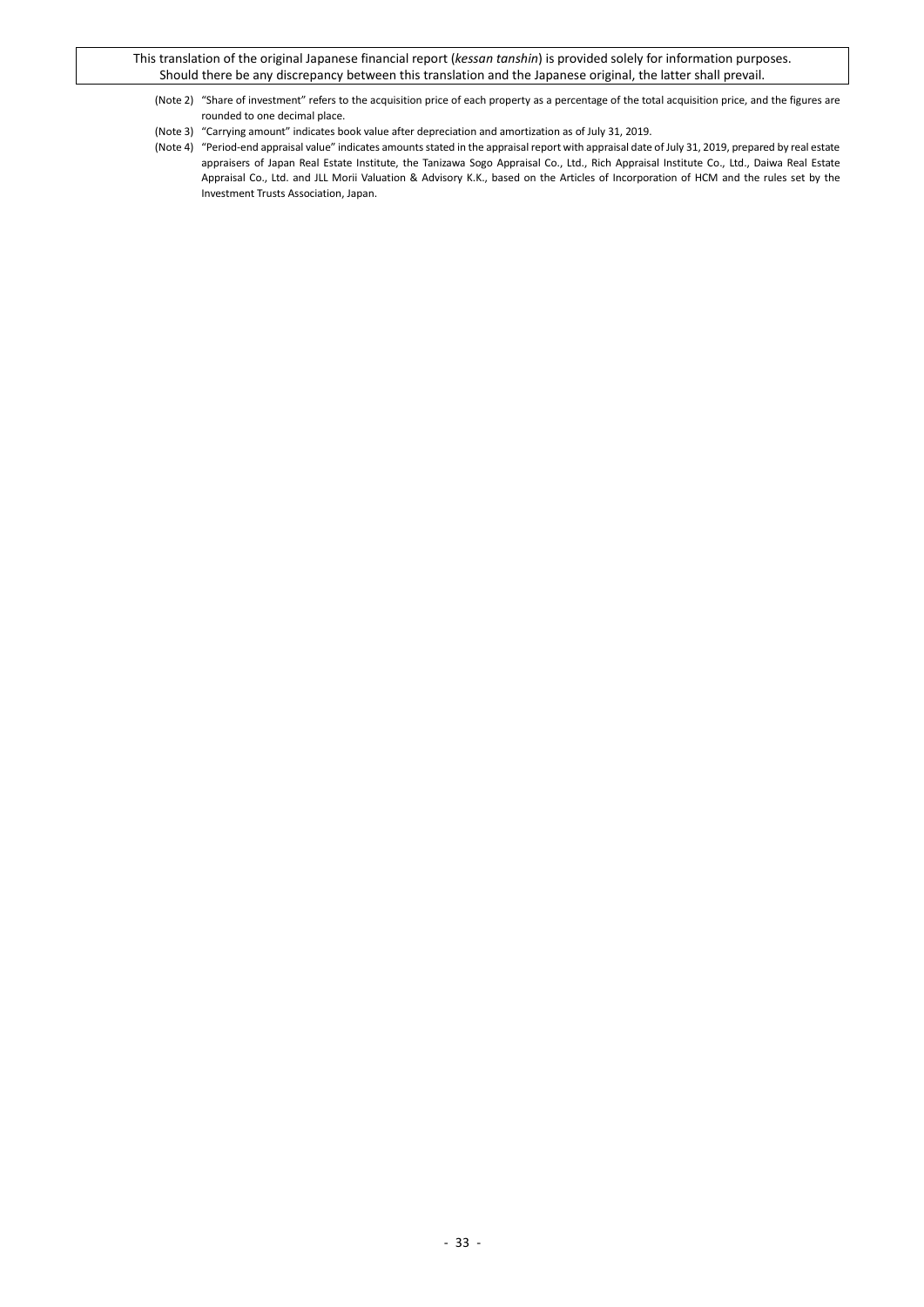## ② Buildings and leasing status

Annual rent of each property is not disclosed as consent from the tenants have not been obtained. The total annual rent from real estate in trust owned by HCM as of July 31, 2019 is 4,080 million yen (Note).

(Note) The amount is obtained by multiplying total of monthly rent in lease agreements effective as of July 31, 2019 by 12 (including tax, etc.), and is rounded down to the nearest million yen.

| Property number                    | Property name                                                    | Structure/No. of<br>floors<br>(Note 1)   | Construction<br>completion<br>(Note 2) | Total leasable<br>area<br>(m <sup>2</sup> )<br>(Note 3) | Total leased area<br>(m <sup>2</sup> )<br>(Note 4) | No. of tenants<br>(companies)<br>(Note 5) | Occupancy rate<br>(%) (Note 6) |
|------------------------------------|------------------------------------------------------------------|------------------------------------------|----------------------------------------|---------------------------------------------------------|----------------------------------------------------|-------------------------------------------|--------------------------------|
| Paid nursing<br>home-1             | AQUAMARINE<br>Nishinomiyahama                                    | RC/5F                                    | May 18, 2007                           | 5,274.54                                                | 5,274.54                                           | 2                                         | 100.0                          |
| Paid nursing<br>home-2             | Bonsejour Chitose-<br>funabashi                                  | <b>RC/B1 6F</b>                          | Mar. 8, 1988                           | 2,342.17                                                | 2,342.17                                           | 1                                         | 100.0                          |
| Paid nursing<br>home-3             | <b>Bonsejour Hino</b>                                            | RC/3F                                    | May 2, 1990                            | 1,984.17                                                | 1,984.17                                           | 1                                         | 100.0                          |
| Paid nursing<br>home-4             | Bonsejour<br>Musashi-shinjo                                      | RC/4F                                    | Feb. 21, 1985                          | 1,710.43                                                | 1,710.43                                           | 1                                         | 100.0                          |
| Paid nursing<br>home-5             | Medical<br>Rehabilitation<br>Home Bonsejour<br>Hadanoshibusawa   | RC/5F                                    | Jul. 17, 1991                          | 3,435.79                                                | 3,435.79                                           | $\mathbf{1}$                              | 100.0                          |
| Paid nursing<br>home-6             | Medical<br>Rehabilitation<br>Home Bonsejour<br>Komaki            | SRC/10F                                  | Mar. 13, 1991                          | 8,858.49                                                | 8,858.49                                           | $\mathbf{1}$                              | 100.0                          |
| Paid nursing<br>home-7             | ASHEIM<br>Hikarigaoka                                            | RC/3F                                    | Mar. 6, 2006                           | 3,628.60                                                | 3,628.60                                           | 1                                         | 100.0                          |
| Paid nursing<br>home-8             | ASHEIM<br>Bunkyohakusan                                          | RC/8F                                    | Feb. 27, 2007                          | 2,507.25                                                | 2,507.25                                           | 2                                         | 100.0                          |
| Paid nursing<br>home-9             | SOMPO CARE La<br>vie Re<br>Machidaonoji                          | RC/B16F                                  | Oct. 29, 2007                          | 7,720.17                                                | 7,720.17                                           | 1                                         | 100.0                          |
| Paid nursing<br>home-10            | SOMPO CARE La<br>vie Re Azamino                                  | <b>RC/B1 5F</b>                          | Mar. 1, 2004                           | 5,789.25                                                | 5,789.25                                           | 1                                         | 100.0                          |
| Paid nursing<br>home-11            | SAWAYAKA<br>Tachibanakan                                         | <b>RC/B1 6F</b>                          | Oct. 31, 2005                          | 5,652.94                                                | 5,652.94                                           | 1                                         | 100.0                          |
| Paid nursing                       | SAWAYAKA                                                         | RC/4F                                    | Nov. 15, 2005                          | 4,720.46                                                | 4,720.46                                           | 1                                         | 100.0                          |
| home-12<br>Paid nursing            | Mekarikan<br>SAWAYAKA                                            | RC/3F                                    | Jan. 20, 2006                          | 2,366.20                                                | 2,366.20                                           | 1                                         | 100.0                          |
| home-13<br>Paid nursing            | Tagawakan<br>GOOD TIME HOME RC (partly S)/B1                     |                                          |                                        |                                                         |                                                    |                                           |                                |
| home-14<br>Paid nursing            | Fudo-mae                                                         | 5F                                       | Mar. 18, 1992                          | 3,400.20                                                | 3,400.20                                           | $\mathbf{1}$                              | 100.0                          |
| home-15                            | Bonsejour Yotsugi                                                | RC/5F                                    | Mar. 28, 1989                          | 1,962.89                                                | 1,962.89                                           | 1                                         | 100.0                          |
| Paid nursing<br>home-16            | <b>Medical Home</b><br>Bonsejour Itami                           | SRC/11F                                  | Mar. 3, 1989                           | 2,129.87                                                | 2,129.87                                           | 1                                         | 100.0                          |
| Paid nursing<br>home-17            | Kobe Gakuentoshi<br><b>Building (Hapine</b><br>Kobe Gakuentoshi) | RC/B1 9F                                 | Jan. 7, 2009                           | 12,636.48                                               | 12,636.48                                          | 1                                         | 100.0                          |
| Paid nursing<br>home-18            | GreenLife<br>Moriguchi                                           | SRC/9F                                   | Sept. 6, 2006                          | 8,356.85                                                | 8,356.85                                           | 1                                         | 100.0                          |
| Paid nursing<br>home-19            | Hapine Kobe<br>Uozaki Nibankan                                   | S/B14F                                   | Mar. 31, 2010                          | 1,772.89                                                | 1,772.89                                           | $\mathbf{1}$                              | 100.0                          |
| Paid nursing<br>home-20            | Granda Tsuruma-<br>Yamato                                        | RC (partly S)/5F                         | Mar. 6, 1998                           | 3,427.08                                                | 3,427.08                                           | 1                                         | 100.0                          |
| Paid nursing                       | <b>Smiling Home</b>                                              | RC/4F                                    | Nov. 16, 2005                          | 3,870.98                                                | 3,870.98                                           | 2                                         | 100.0                          |
| home-21<br>Paid nursing<br>home-22 | Medice Adachi<br>AIKOEN<br><b>ICHIBANKAN</b><br><b>Building</b>  | S/5F                                     | Feb. 4, 2010                           | 4,311.20                                                | 4,311.20                                           | 4                                         | 100.0                          |
| Paid nursing<br>home-23            | Hanakotoba<br>Minami                                             | RC/7F                                    | Feb. 24, 2010                          | 1,710.68                                                | 1,710.68                                           | $\mathbf{1}$                              | 100.0                          |
| Paid nursing<br>home-24            | Hanakotoba Miura                                                 | RC/4F                                    | Jun. 27, 2007                          | 1,959.64                                                | 1,959.64                                           | $\mathbf{1}$                              | 100.0                          |
| Paid nursing<br>home-25            | SOMPO CARE La<br>vie Re Hama-<br>Kawasaki                        | RC/4F<br>(exclusively-<br>owned portion) | Mar. 8, 2007                           | 4,060.21                                                | 3,921.67                                           | 4                                         | 96.6                           |
| Paid nursing<br>home-26            | Hanakotoba Shin-<br>Yokohama                                     | RC/9F                                    | Mar. 15, 2004                          | 5,230.23                                                | 5,230.23                                           | $\mathbf{1}$                              | 100.0                          |
| Paid nursing<br>home-27            | Hanakotoba Shin-<br>Yokohama II                                  | <b>RC/B17F</b>                           | Apr. 25, 2007                          | 1,837.29                                                | 1,837.29                                           | $\mathbf{1}$                              | 100.0                          |
| Paid nursing<br>home-28            | Hanakotoba<br>Odawara                                            | RC/4F                                    | Sep. 16, 2009                          | 2,203.42                                                | 2,203.42                                           | 1                                         | 100.0                          |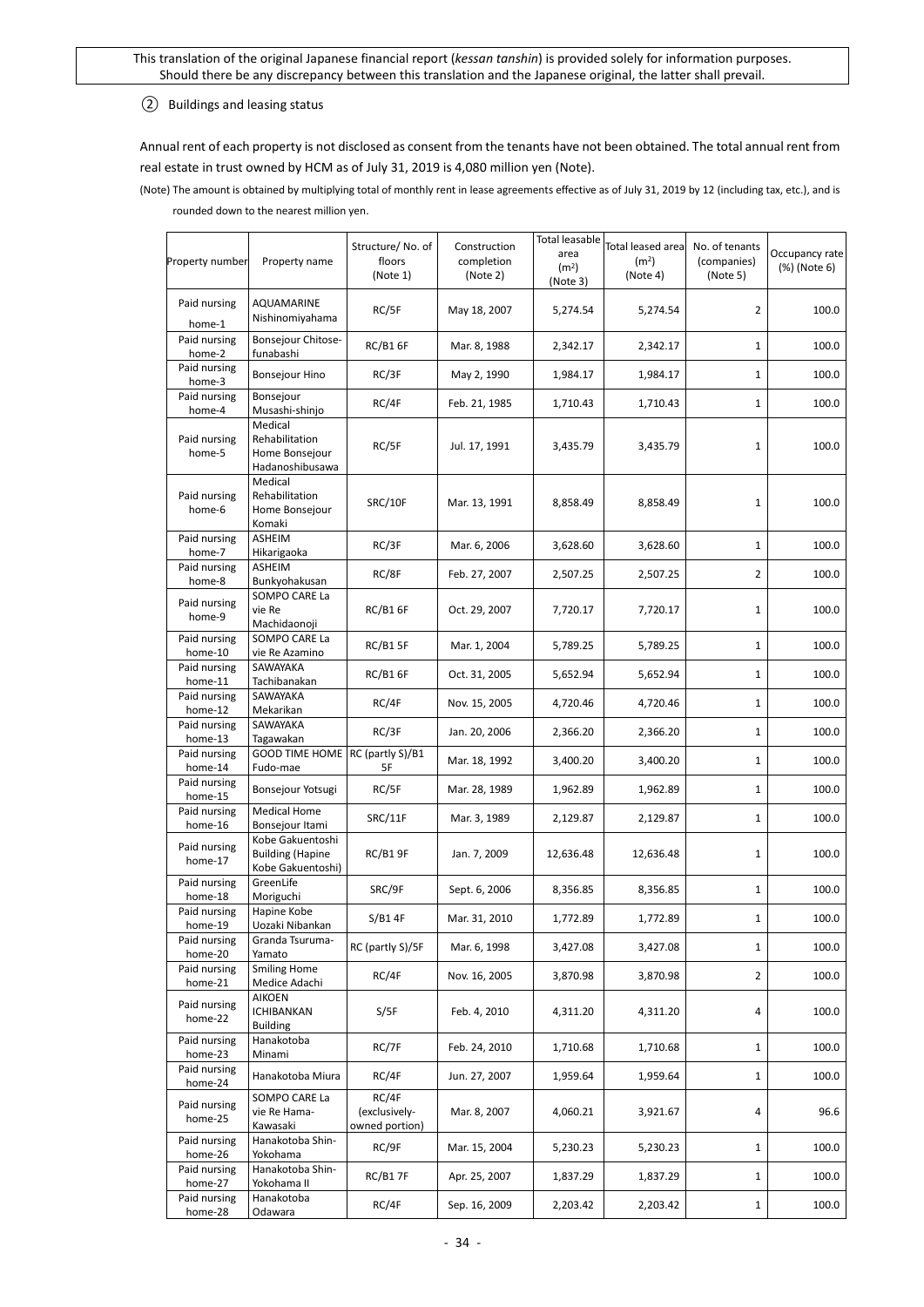| Property number                                                                          | Property name                                      | Structure/No. of<br>floors<br>(Note 1) | Construction<br>completion<br>(Note 2)  | <b>Total leasable</b><br>area<br>(m <sup>2</sup> )<br>(Note 3) | Total leased area<br>(m <sup>2</sup> )<br>(Note 4) | No. of tenants<br>(companies)<br>(Note 5) | Occupancy rate<br>(%) (Note 6) |
|------------------------------------------------------------------------------------------|----------------------------------------------------|----------------------------------------|-----------------------------------------|----------------------------------------------------------------|----------------------------------------------------|-------------------------------------------|--------------------------------|
| Paid nursing<br>home-29                                                                  | Verde Minowa                                       | $(1)$ S/5F<br>(2)S RC/8F               | $(1)$ Nov. 20, 2003<br>(2)Feb. 28, 1974 | 11,098.17                                                      | 11,098.17                                          | 1                                         | 100.0                          |
| Paid nursing<br>home-30                                                                  | Verde Hotaka                                       | $(1)$ S SRC/5F<br>$(2)$ S/2F           | (1)Sept. 29, 1982<br>(2)Jul. 1, 1989    | 6,352.86                                                       | 6,352.86                                           | 1                                         | 100.0                          |
| Paid nursing<br>home-31                                                                  | Sunny Life Kita-<br>Shinagawa                      | S/3F                                   | Sept. 20, 218                           | 2,135.54                                                       | 2,135.54                                           | 1                                         | 100.0                          |
| Serviced housing<br>for the elderly-1                                                    | SOMPO CARE<br>Sompo no ie S<br>Awajiekimae         | RC/12F                                 | Jun. 12, 2009                           | 5,745.15                                                       | 5,745.15                                           | 1                                         | 100.0                          |
| Serviced housing<br>for the elderly-2                                                    | <b>SOMPO CARE</b><br>Sompo no ie S<br>Kobekamisawa | S/9F                                   | Jun. 11, 2009                           | 4,058.35                                                       | 4,058.35                                           | 1                                         | 100.0                          |
| Medical service-<br>related facilities,<br>$etc.-1$                                      | Niigata<br>Rehabilitation<br>Hospital              | $(1)$ RC/3F<br>$(2)$ S/5F              | (1)Apr. 20, 1990<br>(2)Feb. 28, 2001    | 13,476.55                                                      | 13,476.55                                          | 1                                         | 100.0                          |
| Complex of paid<br>nursing homes,<br>medical service-<br>related facilities,<br>$etc.-1$ | SHIP Senri Building                                | RC/B1 11F                              | Sept. 5, 2008                           | 24,813.85                                                      | 24,813.85                                          | $\mathbf{1}$                              | 100.0                          |
|                                                                                          | Total                                              |                                        |                                         | 182,540.84                                                     | 182,402.30                                         | 44                                        | 99.9                           |

(Note 1) "Structure/ No. of floors" indicates information provided in the real estate registry of the building of each owned asset. "S" refers to steel structure, "RC" refers to reinforced concrete structure, "SRC" refers to steel-reinforced concrete structure, "B" refers to basement floor and "F" refers to floors above ground.

(Note 2) "Construction completion" indicates date of new construction provided in the real estate registry of the building of each owned asset.

(Note 3) "Total leasable area" indicates figures based on the lease agreement of each building.

(Note 4) "Total leased area" indicates the areas, out of the total leasable area, for which actual lease agreements have been concluded and are leased.

(Note 5) "No. of tenants" indicates the number of tenants of each building based on the lease agreements. For the section of healthcare facilities in which the trustee of each owned asset and HCM conclude a lease agreement (master lease agreement) with an aim to have HCM sublease to the master lease company (section of paid nursing home with nursing care for Smiling Home Medice Adachi), the master lease company (operator) is counted as a tenant, and accordingly indicated as the number of tenants; while for the properties subject to pass-through-type master lease agreement where rents from end tenants are received intact, in principle, the total number of end tenants is indicated as the number of tenants. However, for the sections that are not subject to the lease agreement (master lease agreement) between the trustee and HCM, the number of lessees leasing a building from the trustee is counted as the number of tenants and indicated accordingly.

(Note 6) "Occupancy rate" indicates the total leased area as a percentage of the total leasable area of each owned asset as of July 31, 2019, and is rounded to one decimal place.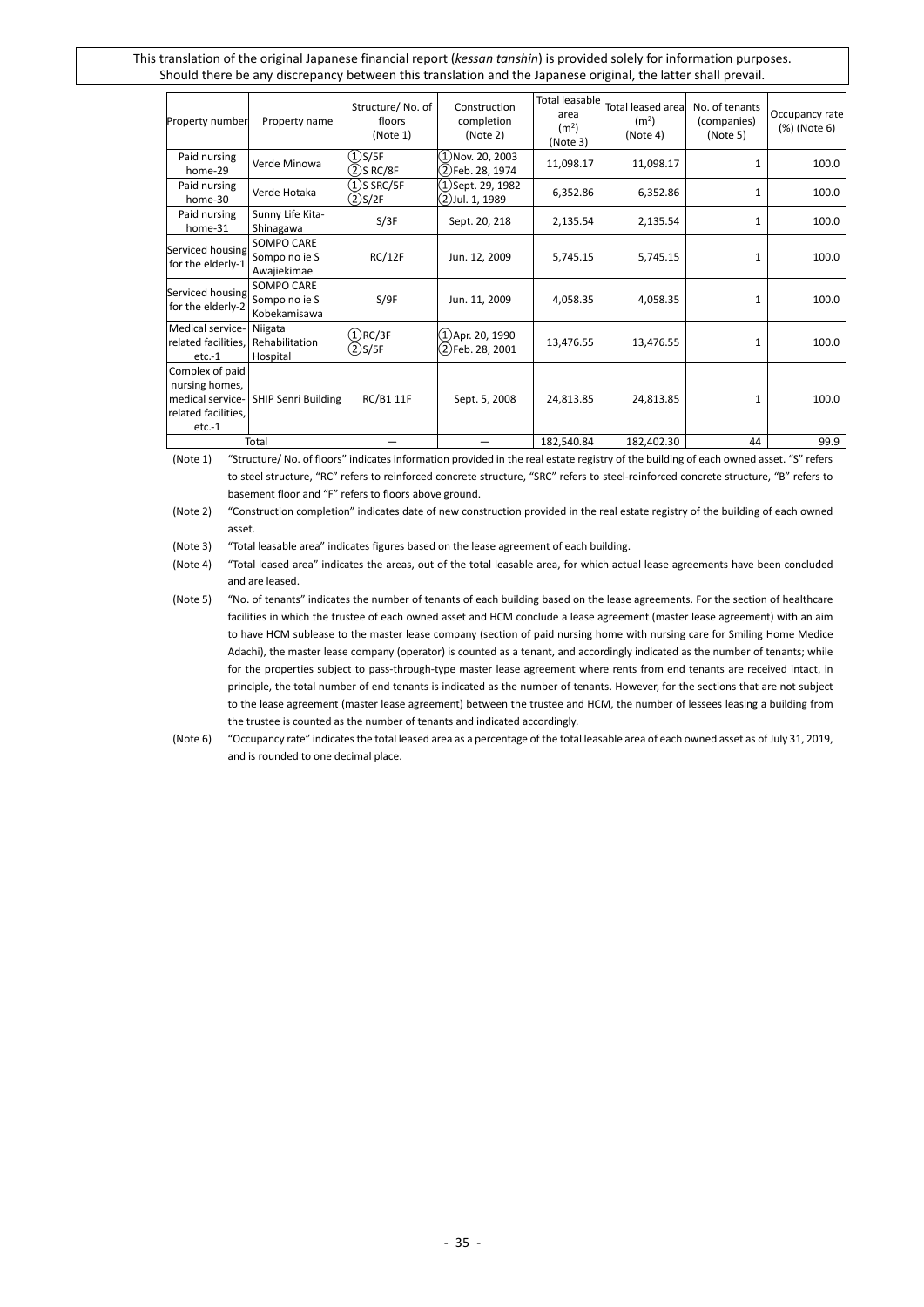|  | 3 Overview of Homes and Facilities for the Elderly |  |  |
|--|----------------------------------------------------|--|--|
|--|----------------------------------------------------|--|--|

| Property<br>number      | Property name                                                         | Type of facility                      | Operator                                     | No. of<br>rooms<br>(rooms)<br>(Note 1) | Capacity<br>(persons)<br>(Note 1) | No. of<br>residents<br>(persons)<br>(Note 1) | Occupancy<br>rate (%)<br>(Note 2) | Preparation<br>date of Property<br>Disclosure<br>Statement of<br>important<br>matters<br>(Note 3) |
|-------------------------|-----------------------------------------------------------------------|---------------------------------------|----------------------------------------------|----------------------------------------|-----------------------------------|----------------------------------------------|-----------------------------------|---------------------------------------------------------------------------------------------------|
| Paid nursing<br>home-1  | <b>AQUAMARINE</b><br>Nishinomiyahama                                  | Paid nursing home                     | GREEN LIFE Co., Ltd.                         | 90                                     | 100                               | 100                                          | 100.0                             | July 1,<br>2019                                                                                   |
| Paid nursing<br>home-2  | Bonsejour Chitose-<br>funabashi                                       | Paid nursing home                     | <b>Benesse Style Care</b><br>Co., Ltd.       | 42                                     | 47                                | 45                                           | 95.7                              | October 1,<br>2018                                                                                |
| Paid nursing<br>home-3  | <b>Bonsejour Hino</b>                                                 | Paid nursing home                     | <b>Benesse Style Care</b><br>Co., Ltd.       | 56                                     | 58                                | 54                                           | 93.1                              | October 1,<br>2018                                                                                |
| Paid nursing<br>home-4  | Bonsejour Musashi-<br>shinjo                                          | Paid nursing home                     | Benesse Style Care<br>Co., Ltd.              | 46                                     | 49                                | 44                                           | 89.8                              | October 1,<br>2018                                                                                |
| Paid nursing<br>home-5  | Medical<br><b>Rehabilitation Home</b><br>Bonsejour<br>Hadanoshibusawa | Paid nursing home                     | Benesse Style Care<br>Co., Ltd.              | 100                                    | 101                               | 94                                           | 93.1                              | October 1,<br>2018                                                                                |
| Paid nursing<br>home-6  | Medical<br><b>Rehabilitation Home</b><br>Bonsejour Komaki             | Residential type<br>paid nursing home | <b>Benesse Style Care</b><br>Co., Ltd.       | 124                                    | 165                               | 123                                          | 74.5                              | April 1,<br>2019                                                                                  |
| Paid nursing<br>home-7  | ASHEIM Hikarigaoka                                                    | Paid nursing home                     | AS PARTNERS Co., Ltd.                        | 83                                     | 89                                | 81                                           | 91.0                              | May 1,<br>2019                                                                                    |
| Paid nursing<br>home-8  | ASHEIM<br>Bunkyohakusan                                               | Paid nursing home                     | AS PARTNERS Co., Ltd.                        | 50                                     | 52                                | 49                                           | 94.2                              | Dec. 1,<br>2019                                                                                   |
| Paid nursing<br>home-9  | SOMPO CARE La vie<br>Re Machidaonoji                                  | Paid nursing home                     | Sompo Care Inc.                              | 163                                    | 169                               | 115                                          | 68.0                              | Apr. 1,<br>2019                                                                                   |
| Paid nursing<br>home-10 | SOMPO CARE La vie<br>Re Azamino                                       | Paid nursing home                     | Sompo Care Inc.                              | 145                                    | 145                               | 98                                           | 67.6                              | July 1,<br>2019                                                                                   |
| Paid nursing<br>home-11 | SAWAYAKA<br>Tachibanakan                                              | Paid nursing home                     | Sawayaka Club Co.,<br>Ltd.                   | 104                                    | 104                               | 104                                          | 100.0                             | July 1,<br>2019                                                                                   |
| Paid nursing<br>home-12 | SAWAYAKA<br>Mekarikan                                                 | Paid nursing home                     | Sawayaka Club Co.,<br>Ltd.                   | 95                                     | 95                                | 93                                           | 97.9                              | July 1,<br>2019                                                                                   |
| Paid nursing<br>home-13 | SAWAYAKA<br>Tagawakan                                                 | Paid nursing home                     | Sawayaka Club Co.,<br>Ltd.                   | 60                                     | 60                                | 59                                           | 98.3                              | July 1,<br>2019                                                                                   |
| Paid nursing<br>home-14 | <b>GOOD TIME HOME</b><br>Fudo-mae                                     | Paid nursing home                     | JAPAN LIFEDESIGN Inc.                        | 61                                     | 67                                | 58                                           | 86.6                              | July 1,<br>2019                                                                                   |
| Paid nursing<br>home-15 | Bonsejour Yotsugi                                                     | Paid nursing home                     | <b>Benesse Style Care</b><br>Co., Ltd.       | 61                                     | 65                                | 59                                           | 90.8                              | October 1,<br>2018                                                                                |
| Paid nursing<br>home-16 | <b>Medical Home</b><br>Bonsejour Itami                                | Residential type<br>paid nursing home | Benesse Style Care<br>Co., Ltd.              | 62                                     | 64                                | 62                                           | 96.9                              | October 1,<br>2018                                                                                |
| Paid nursing<br>home-17 | Kobe Gakuentoshi<br><b>Building</b><br>(Hapine Kobe<br>Gakuentoshi)   | Paid nursing home                     | GREEN LIFE Co., Ltd.                         | 131                                    | 138                               | 129                                          | 93.5                              | July 1,<br>2019                                                                                   |
| Paid nursing<br>home-18 | GreenLife Moriguchi                                                   | Paid nursing home                     | GREEN LIFE Co., Ltd.                         | 155                                    | 189                               | 189                                          | 100.0                             | July 1,<br>2019                                                                                   |
| Paid nursing<br>home-19 | Hapine Kobe Uozaki<br>Nibankan                                        | Paid nursing home                     | GREEN LIFE Co., Ltd.                         | 47                                     | 47                                | 47                                           | 100.0                             | July 1,<br>2019                                                                                   |
| Paid nursing<br>home-20 | Granda Tsuruma-<br>Yamato                                             | Paid nursing home                     | Benesse Style Care<br>Co., Ltd.              | 73                                     | 90                                | 72                                           | 80.0                              | October 1,<br>2018                                                                                |
| Paid nursing<br>home-21 | <b>Smiling Home</b><br>Medice Adachi                                  | Paid nursing home                     | <b>GREEN LIFE HIGASHI</b><br>NIHON Co., Ltd. | 82                                     | 82                                | 72                                           | 87.8                              | July 1,<br>2019                                                                                   |
| Paid nursing<br>home-22 | <b>AIKOEN</b><br><b>ICHIBANKAN</b><br><b>Building</b>                 | Paid nursing home                     | <b>Medical Corporation</b><br><b>AIKOEN</b>  | 90                                     | 90                                | 90                                           | 100.0                             | July 1,<br>2019                                                                                   |
| Paid nursing<br>home-23 | Hanakotoba Minami                                                     | Paid nursing home                     | Proud Life Inc.                              | 51                                     | 51                                | 48                                           | 94.1                              | July 1,<br>2019                                                                                   |
| Paid nursing<br>home-24 | Hanakotoba Miura                                                      | Paid nursing home                     | Proud Life Inc.                              | 53                                     | 54                                | 53                                           | 98.1                              | July 1,<br>2019                                                                                   |
| Paid nursing<br>home-25 | SOMPO CARE La vie<br>Re Hama-Kawasaki                                 | Paid nursing home                     | Sompo Care Inc.                              | 58                                     | 58                                | 44                                           | 75.9                              | July 1,<br>2019                                                                                   |
| Paid nursing<br>home-26 | Hanakotoba Shin-<br>Yokohama                                          | Paid nursing home                     | Proud Life Inc.                              | 136                                    | 136                               | 130                                          | 95.6                              | July 1,<br>2019                                                                                   |
| Paid nursing<br>home-27 | Hanakotoba Shin-<br>Yokohama II                                       | Paid nursing home                     | Proud Life Inc.                              | 29                                     | 30                                | 22                                           | 73.3                              | July 1,<br>2019                                                                                   |
| Paid nursing<br>home-28 | Hanakotoba<br>Odawara                                                 | Paid nursing home                     | Proud Life Inc.                              | 60                                     | 65                                | 61                                           | 93.8                              | July 1,<br>2019                                                                                   |
| Paid nursing<br>home-29 | Verde Minowa                                                          | Paid nursing home                     | Verde Corporation                            | 174                                    | 206                               | 201                                          | 97.6                              | July 1,<br>2019                                                                                   |
| Paid nursing<br>home-30 | Verde Hotaka                                                          | Paid nursing home                     | Verde Corporation                            | 121                                    | 174                               | 172                                          | 98.9                              | July 1,<br>2019                                                                                   |
| Paid nursing<br>home-31 | Sunny Life Kita-<br>Shinagawa                                         | Paid nursing home                     | Kawashima<br>Corporation                     | 66                                     | 66                                | 60                                           | 90.9                              | November 1,<br>2018                                                                               |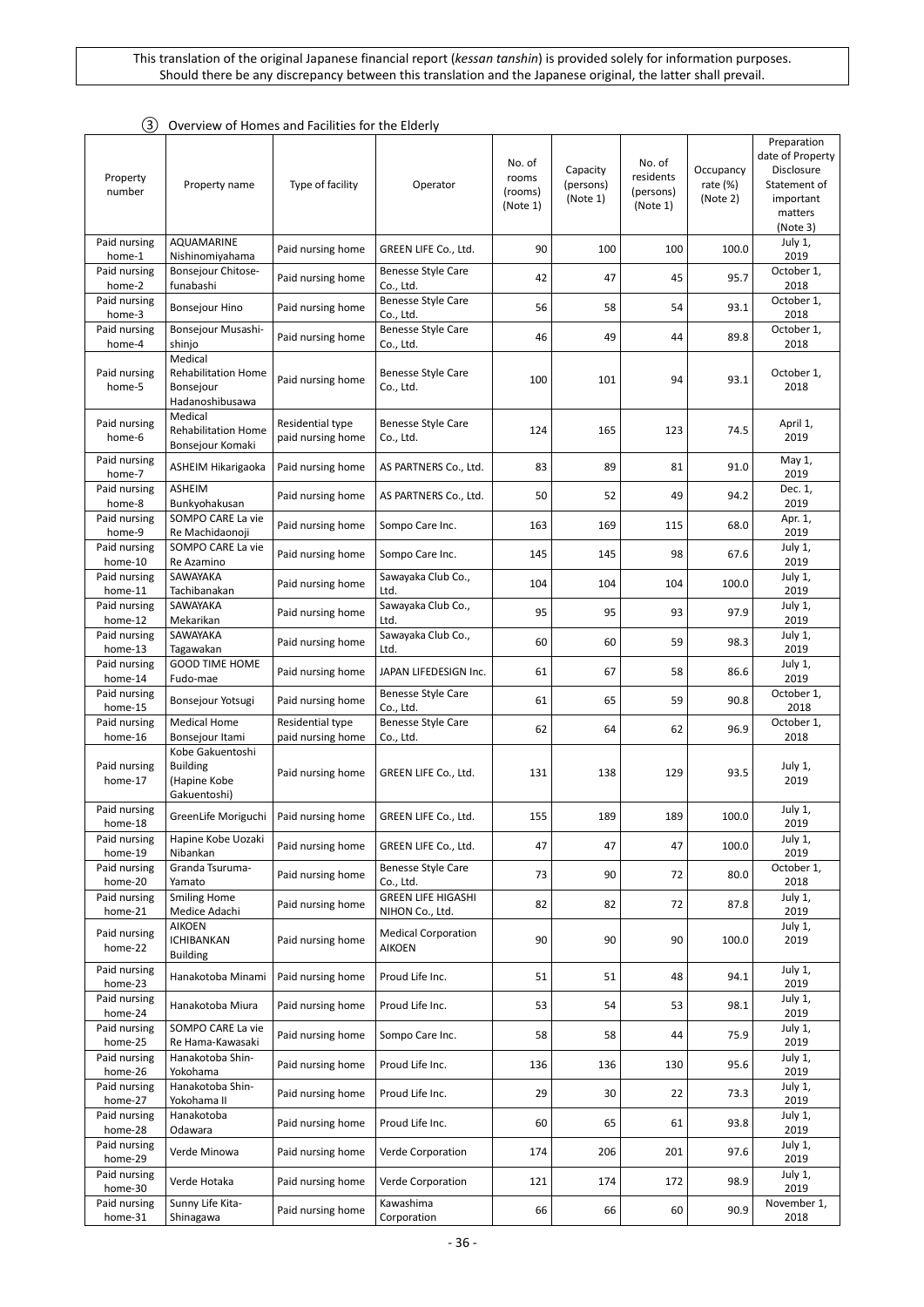| Property<br>number                                                                       | Property name                               | Type of facility                    | Operator             | No. of<br>rooms<br>(rooms)<br>(Note 1) | Capacity<br>(persons)<br>(Note 1) | No. of<br>residents<br>(persons)<br>(Note 1) | Occupancy<br>rate $(%)$<br>(Note 2) | Preparation<br>date of Property<br>Disclosure<br>Statement of<br>important<br>matters<br>(Note 3) |
|------------------------------------------------------------------------------------------|---------------------------------------------|-------------------------------------|----------------------|----------------------------------------|-----------------------------------|----------------------------------------------|-------------------------------------|---------------------------------------------------------------------------------------------------|
| Serviced<br>housing for<br>the elderly-1                                                 | SOMPO CARE<br>Sompo no ie S<br>Awajiekimae  | Serviced housing<br>for the elderly | Sompo Care Inc.      | 137<br>(Note 4)                        | 137<br>(Note 4)                   | 136                                          | 99.3                                | July 1,<br>2019                                                                                   |
| Serviced<br>housing for<br>the elderly-2                                                 | SOMPO CARE<br>Sompo no ie S<br>Kobekamisawa | Serviced housing<br>for the elderly | Sompo Care Inc.      | 85                                     | 85                                | 84                                           | 98.8                                | July 1,<br>2019                                                                                   |
| Complex of<br>paid nursing<br>homes,<br>medical<br>service-related<br>facilities, etc.-1 | <b>SHIP Senri Building</b><br>(Note 5)      | Hospital, paid<br>nursing home      | GREEN LIFE Co., Ltd. | 181                                    | 200                               | 200                                          | 100.0                               | July 1,<br>2019                                                                                   |
|                                                                                          | Total                                       |                                     |                      | 3,071                                  | 3,328                             | 3,048                                        | 91.6                                |                                                                                                   |

(Note 1) "No. of rooms," "Capacity" and "No. of residents" indicate figures based on figures stated in Property Disclosure Statement of Important Matters (hereinafter the "Property Disclosure Statement of Important Matters") of the paid nursing home provided by the operators (however, for Hanakotoba Shin-Yokohama II, figures as of July 31, 2019; and for Sunny Life Kita-Shinagawa, figures as of June 30, 2019, based on interviews with operators).

(Note 2) "Occupancy rate" indicates the occupancy rate obtained by dividing the number of residents by capacity, rounded to one decimal place.

(Note 3) "Preparation date of Property Disclosure Statement of Important Matters" indicates the date of application, reference date or preparation date stated on the document.

(Note 4) Actual number of rooms and capacity for serviced housing for the elderly are 136 rooms and 136 persons, respectively.

(Note 5) SHIP Senri Building is a property with a hospital and paid nursing home, and the above table indicates figures for the paid nursing home.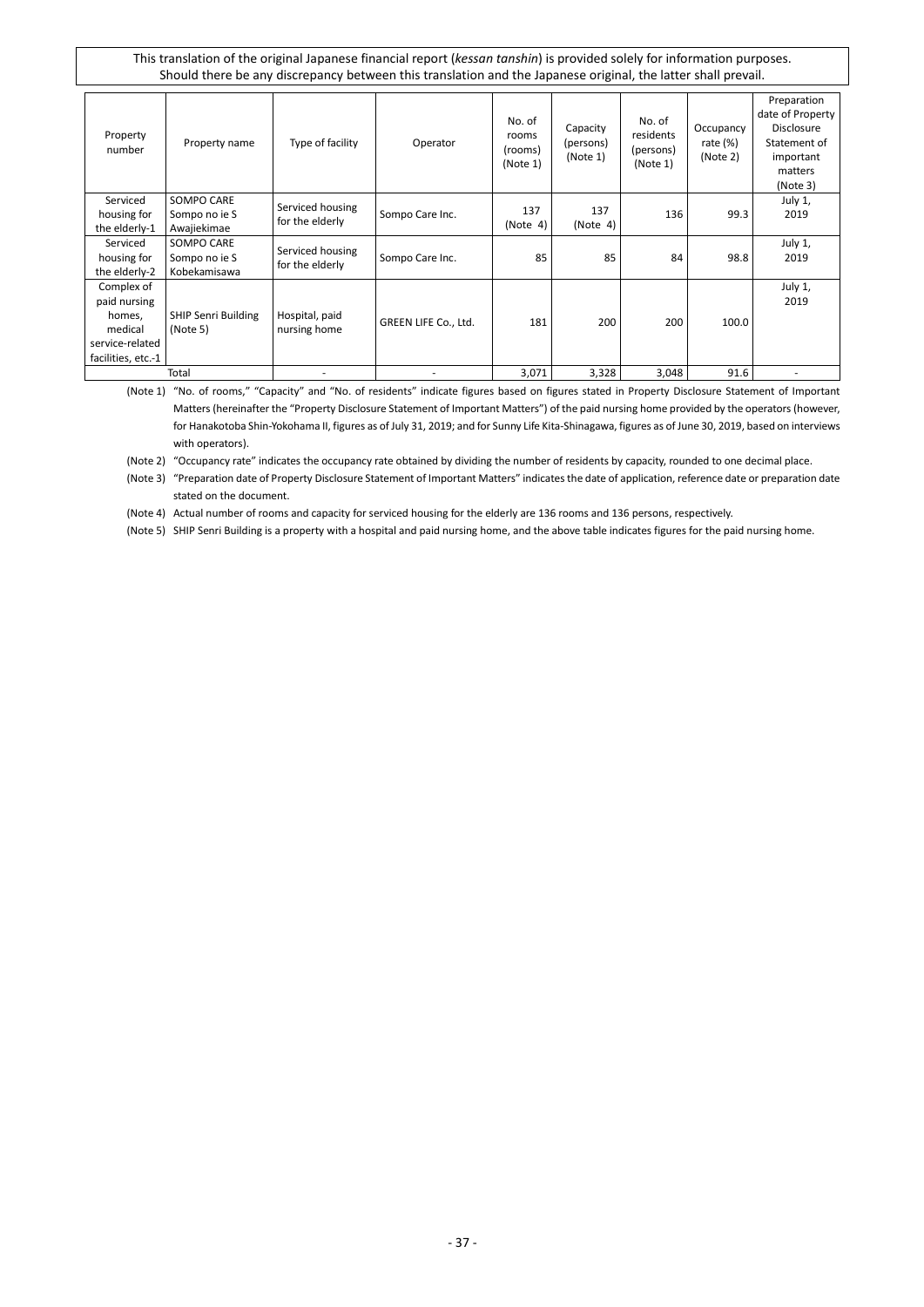## ④ Overview of Medical Service-Related Facilities, etc.

| Property<br>number                 |                                                                                                                                                                                                                                                                                                                                                            | Medical service-related facilities, etc.-1                                                                           |                              |                                                                                                                                                                                                                                                                                               |  |  |  |  |
|------------------------------------|------------------------------------------------------------------------------------------------------------------------------------------------------------------------------------------------------------------------------------------------------------------------------------------------------------------------------------------------------------|----------------------------------------------------------------------------------------------------------------------|------------------------------|-----------------------------------------------------------------------------------------------------------------------------------------------------------------------------------------------------------------------------------------------------------------------------------------------|--|--|--|--|
| Property<br>name                   | Niigata Rehabilitation Hospital                                                                                                                                                                                                                                                                                                                            |                                                                                                                      |                              |                                                                                                                                                                                                                                                                                               |  |  |  |  |
| Operator                           |                                                                                                                                                                                                                                                                                                                                                            | <b>Medical Corporation AIKOKAI</b>                                                                                   | Date of<br>establishment     | June 1990<br>(established as Oyama Hospital, the precursor)                                                                                                                                                                                                                                   |  |  |  |  |
| Type of<br>facility                |                                                                                                                                                                                                                                                                                                                                                            | Hospital                                                                                                             | Authorized<br>number of beds | 168 beds (general beds: 108 beds/convalescent-<br>stage beds: 60 beds)                                                                                                                                                                                                                        |  |  |  |  |
| Subject of<br>medical<br>treatment | oral surgery                                                                                                                                                                                                                                                                                                                                               | Rehabilitation, orthopedic surgery, internal<br>medicine, neurology, dental & dental and                             | Facility<br>certification    | Training facility certified by the Japanese Association<br>of Rehabilitation Medicine<br>Training facility certified by Japan Society of<br>Ultrasonics in Medicine specialists                                                                                                               |  |  |  |  |
| Main facility                      | Hospitalization<br>fee                                                                                                                                                                                                                                                                                                                                     | Hospital ward on 2nd floor (48 beds)<br>Hospital ward on 3rd floor (60 beds)<br>Hospital ward on 4th floor (60 beds) | hospitalization fee 1)       | Hospitalization fee of hospital ward for comprehensive community care 1<br>· Basic hospitalization fee for general hospital ward (local general<br>· Medical management fee for comprehensive community care 1<br>Hospitalization fee of hospital ward for rehabilitation at recovery stage 1 |  |  |  |  |
| criteria                           | Emergency medical care management addition, specimen examination management addition I, fee for<br>coordinated guidance on cancer treatment, rehabilitation fee for cerebrovascular disease, etc. I,<br><b>Others</b><br>rehabilitation fee for locomotor I, rehabilitation fee for respiratory apparatus II, fee for group<br>communication therapy, etc. |                                                                                                                      |                              |                                                                                                                                                                                                                                                                                               |  |  |  |  |
| External<br>evaluation             |                                                                                                                                                                                                                                                                                                                                                            | Added function Rehabilitation function (Certification number: JC1424-R2) Ver.3.0                                     |                              | Hospital certified by Japan Council for Quality Health Care. (Certification number: JC1424-3) 3rdG:Ver.1.1                                                                                                                                                                                    |  |  |  |  |

| Property number                    |                                     |                                                                                                                                                                                                                                                                                                                                                                                                                                                                                                                                                                                                                                                                                                                                   | Complex of paid nursing homes, medical service-related facilities, etc.-1 |                                                                                                                                                                                                                                                                                                                                                                                                                                                                                                                                                                                                                                                                                                                                                                                                                                                                                                      |  |  |  |  |  |
|------------------------------------|-------------------------------------|-----------------------------------------------------------------------------------------------------------------------------------------------------------------------------------------------------------------------------------------------------------------------------------------------------------------------------------------------------------------------------------------------------------------------------------------------------------------------------------------------------------------------------------------------------------------------------------------------------------------------------------------------------------------------------------------------------------------------------------|---------------------------------------------------------------------------|------------------------------------------------------------------------------------------------------------------------------------------------------------------------------------------------------------------------------------------------------------------------------------------------------------------------------------------------------------------------------------------------------------------------------------------------------------------------------------------------------------------------------------------------------------------------------------------------------------------------------------------------------------------------------------------------------------------------------------------------------------------------------------------------------------------------------------------------------------------------------------------------------|--|--|--|--|--|
| Property name                      |                                     |                                                                                                                                                                                                                                                                                                                                                                                                                                                                                                                                                                                                                                                                                                                                   | SHIP Senri Building (Senri-Chuo Hospital) (Note)                          |                                                                                                                                                                                                                                                                                                                                                                                                                                                                                                                                                                                                                                                                                                                                                                                                                                                                                                      |  |  |  |  |  |
| Operator                           |                                     | Medical Corporation Kyowakai                                                                                                                                                                                                                                                                                                                                                                                                                                                                                                                                                                                                                                                                                                      | Date of<br>establishment                                                  | October 2008                                                                                                                                                                                                                                                                                                                                                                                                                                                                                                                                                                                                                                                                                                                                                                                                                                                                                         |  |  |  |  |  |
| Type of facility                   |                                     | Hospital                                                                                                                                                                                                                                                                                                                                                                                                                                                                                                                                                                                                                                                                                                                          | Authorized number<br>of beds                                              | 400<br>(general beds: 350/convalescent-sage beds: 50)                                                                                                                                                                                                                                                                                                                                                                                                                                                                                                                                                                                                                                                                                                                                                                                                                                                |  |  |  |  |  |
| Subject of<br>medical<br>treatment | and neurology                       | Rehabilitation, orthopedic surgey,<br>neurosurgery, surgery, internal medicine                                                                                                                                                                                                                                                                                                                                                                                                                                                                                                                                                                                                                                                    | Facility certification                                                    | Training facilities certified by the Japanese<br>Association of Rehabilitation Medicine                                                                                                                                                                                                                                                                                                                                                                                                                                                                                                                                                                                                                                                                                                                                                                                                              |  |  |  |  |  |
| Main facility<br>criteria          | Hospitali<br>zation<br>fee<br>Other | Recuperation ward basic hospitalization fee 1<br>Facilities for the disabled, etc. 2<br>Recovery phase rehabilitation ward hospitalization fee 1<br>Palliative care hospital ward hospitalization fee 2<br>(Addition items)<br>Special disease hospitalization facility management<br>Recuperation environment<br>Recuperation ward recuperation environment 1<br>Regionally coordinated admission of emergency patient transport<br>Generic drugs use system 1<br>Data submission 2 (a)<br>Medical record management system 1<br>Dementia care 1<br>Discharge support 1<br>Medical safety measures 2<br>Regionally coordinated medical safety measures 2<br>Infection control measures 2<br>Fee Points List, Chapter 2, Part 10. | 10:1 Basic hospitalization fee                                            | Cancer pain palliative guidance management fee; Cancer patient guidance management fee (c); Home-visit<br>nursing and guidance fee for patients at home and home-visit nursing and guidance fee for residents in the<br>same building; Drug management guidance fee; Sample testing management (II); Regionally coordinated<br>clinical planning; Neurologic examination; CT imaging (16-row multi-slice type); Sterile preparation and<br>treatment fee; Anticancer drug prescription management; Outpatient chemotherapy 1; Cerebrovascular<br>disease, etc. rehabilitation fee (I) early addition; Musculoskeletal rehabilitation fee (I) early addition; Disuse<br>syndrome rehabilitation fee (I) early addition; Pacemaker implantation and replacement; Surgery listed in<br>General Rules 5 (including General Rule 4 of the Dental Fee Points List, Chapter 2, Part 9) and 6 of the Medical |  |  |  |  |  |
| External<br>evaluation             |                                     |                                                                                                                                                                                                                                                                                                                                                                                                                                                                                                                                                                                                                                                                                                                                   |                                                                           |                                                                                                                                                                                                                                                                                                                                                                                                                                                                                                                                                                                                                                                                                                                                                                                                                                                                                                      |  |  |  |  |  |

(Note) SHIP Senri Building is a property with a hospital and paid nursing home, and the above table describes facility overview for the hospital.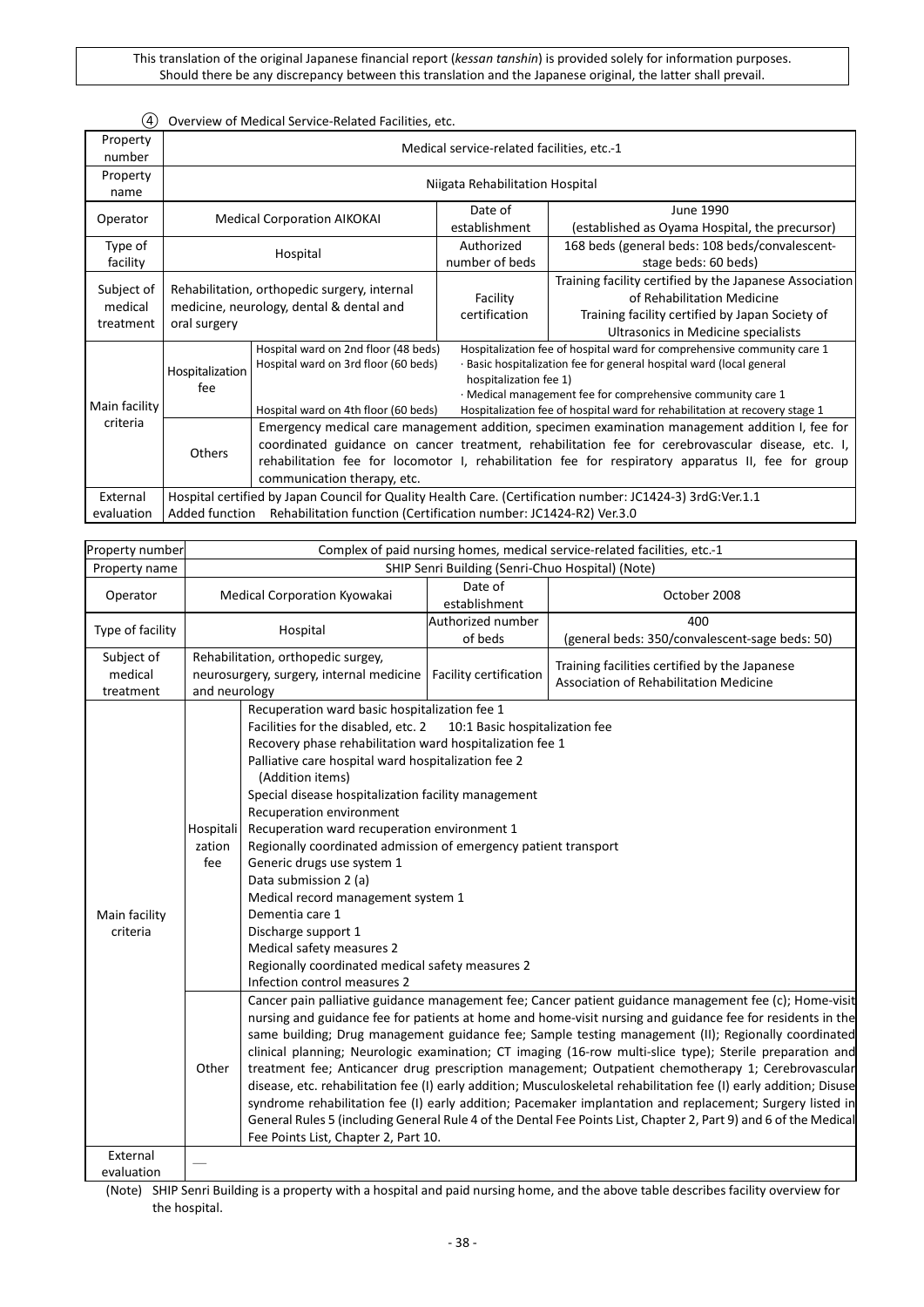## ⑤ Earnings Performance

(Unit: thousands of yen)

|                                                     |                                    |                  |        |                          | Current fiscal period (from February 1, 2019 to July 31, 2019) |                          |                    |              |       |                        |
|-----------------------------------------------------|------------------------------------|------------------|--------|--------------------------|----------------------------------------------------------------|--------------------------|--------------------|--------------|-------|------------------------|
|                                                     | Real estate lease business revenue |                  |        |                          | Real estate lease business expenses                            |                          |                    |              |       |                        |
| Property name                                       | Rent<br>revenue                    | Other<br>revenue |        | Property<br>tax          | Outsourcing<br>expenses                                        | Insurance<br>expenses    | Repair<br>expenses | Depreciation | Other | <b>NOI</b><br>(Note 3) |
| AQUAMARINE<br>Nishinomiyahama                       |                                    |                  | 23,183 | 3,004                    | 2,100                                                          | 2,504                    | 189                | 14,985       | 400   | 59,144                 |
| Bonsejour<br>Chitose-funabashi                      |                                    |                  | 5,568  | 1,794                    | 224                                                            |                          | 95                 | 3,048        | 404   | 21,358                 |
| <b>Bonsejour Hino</b>                               |                                    |                  | 5,057  | 1,240                    | 213                                                            | $\qquad \qquad -$        | 73                 | 3,130        | 400   | 19,478                 |
| Bonsejour                                           |                                    |                  |        |                          |                                                                |                          |                    |              |       |                        |
| Musashi-shinjo<br>Medical                           |                                    |                  | 4,091  | 1,012                    | 167                                                            | -                        | 64                 | 2,447        | 400   | 16,133                 |
| Rehabilitation<br>Home Bonsejour<br>Hadanoshibusawa |                                    |                  | 8,386  | 1,824                    | 213                                                            |                          | 131                | 5,817        | 400   | 21,080                 |
| Medical<br>Rehabilitation<br>Home Bonsejour         |                                    |                  | 14,098 | 4,566                    | 201                                                            |                          | 302                | 8,627        | 400   | 39,516                 |
| Komaki<br><b>ASHEIM</b>                             |                                    |                  | 12,893 | 3,687                    | 388                                                            | 1,006                    | 138                | 7,272        | 400   | 38,178                 |
| Hikarigaoka<br><b>ASHEIM</b>                        |                                    |                  |        |                          |                                                                |                          |                    |              |       |                        |
| Bunkyohakusan<br>SOMPO CARE La                      |                                    |                  | 10,556 | 2,502                    | 388                                                            |                          | 103                | 7,161        | 400   | 36,730                 |
| vie Re<br>Machidaonoji                              |                                    |                  | 44,301 | 5,878                    | 780                                                            | 745                      | 306                | 36,190       | 400   | 96,889                 |
| SOMPO CARE La<br>vie Re Azamino                     |                                    |                  | 33,712 | 4,795                    | 780                                                            | 1,580                    | 224                | 25,933       | 400   | 77,424                 |
| SAWAYAKA<br>Tachibanakan                            |                                    |                  | 26,185 | 2,660                    | 1,140                                                          |                          | 263                | 21,721       | 400   | 47,410                 |
| SAWAYAKA<br>Mekarikan                               |                                    |                  | 25,635 | 2,978                    | 1,140                                                          | $\overline{\phantom{0}}$ | 167                | 20,949       | 400   | 43,597                 |
| SAWAYAKA<br>Tagawakan                               |                                    |                  | 8,320  | 1,122                    | 1,140                                                          | —                        | 79                 | 5,578        | 400   | 12,951                 |
| <b>GOOD TIME</b><br><b>HOME Fudo-mae</b>            |                                    |                  | 12,609 | 3,092                    | 600                                                            | 282                      | 144                | 8,089        | 400   | 46,479                 |
| Bonsejour Yotsugi                                   |                                    |                  | 4,942  | 970                      | 223                                                            | $\overline{\phantom{0}}$ | 62                 | 3,286        | 400   | 20,712                 |
| <b>Medical Home</b><br>Bonsejour Itami              | Not disclosed                      |                  | 6,503  | 1,377                    | 371                                                            | -                        | 95                 | 4,260        | 400   | 13,939                 |
| Kobe Gakuentoshi<br><b>Building</b><br>(Hapine Kobe | (Note 2)                           |                  | 52,163 | 9,599                    | 900                                                            | 1,346                    | 490                | 39,427       | 400   | 112,763                |
| Gakuentoshi)<br>GreenLife<br>Moriguchi              |                                    |                  | 34,536 | 6,956                    | 1,388                                                          | 1,733                    | 321                | 23,735       | 400   | 109,199                |
| Hapine Kobe<br>Uozaki Nibankan                      |                                    |                  | 9,699  | 1,401                    | 1,200                                                          | 177                      | 76                 | 6,444        | 400   | 24,244                 |
| Granda Tsuruma-<br>Yamato                           |                                    |                  | 7,143  | 1,938                    | 618                                                            | $\overline{\phantom{0}}$ | 128                | 4,058        | 400   | 27,164                 |
| <b>Smiling Home</b><br>Medice Adachi                |                                    |                  | 13,316 | 3,231                    | 540                                                            | 454                      | 150                | 8,541        | 400   | 59,952                 |
| <b>AIKOEN</b><br>ICHIBANKAN<br><b>Building</b>      |                                    |                  | 8,559  | 2,563                    | 780                                                            | 90                       | 95                 | 4,630        | 400   | 22,731                 |
| Hanakotoba<br>Minami                                |                                    |                  | 6,648  | 1,545                    | 600                                                            | 47                       | 64                 | 3,991        | 400   | 27,943                 |
| Hanakotoba<br>Miura                                 |                                    |                  | 6,548  | 1,536                    | 600                                                            | 80                       | 76                 | 3,855        | 400   | 17,706                 |
| SOMPO CARE La<br>vie Re Hama-                       |                                    |                  | 14,152 |                          | 2,770                                                          |                          | 175                | 10,809       | 396   | 46,764                 |
| Kawasaki<br>Hanakotoba Shin-                        |                                    |                  | 10,285 | $\overline{\phantom{m}}$ | 900                                                            | 359                      | 210                | 8,418        | 396   | 60,045                 |
| Yokohama<br>Hanakotoba Shin-                        |                                    |                  | 2,929  | $\qquad \qquad -$        | 600                                                            | -                        | 78                 | 1,853        | 396   | 13,737                 |
| Yokohama II<br>Hanakotoba                           |                                    |                  | 6,341  | $\qquad \qquad -$        | 600                                                            | $\overline{\phantom{0}}$ | 84                 | 5,260        | 396   | 26,531                 |
| Odawara<br>Verde Minowa                             |                                    |                  | 19,941 | $\overline{\phantom{m}}$ | 1,020                                                          | 196                      | 433                | 17,894       | 396   | 61,929                 |
| Verde Hotaka                                        |                                    |                  | 22,376 | $\overline{\phantom{m}}$ | 1,020                                                          | 549                      | 212                | 19,701       | 892   | 47,435                 |
| Sunny Life Kita-<br>Shinagawa                       |                                    |                  | 7,362  | $\qquad \qquad -$        | 600                                                            |                          | 99                 | 6,265        | 396   | 48,403                 |
| SOMPO CARE<br>Sompo no ie S<br>Awajiekimae          |                                    |                  | 27,311 | 4,931                    | 510                                                            | 300                      | 234                | 20,934       | 400   | 58,081                 |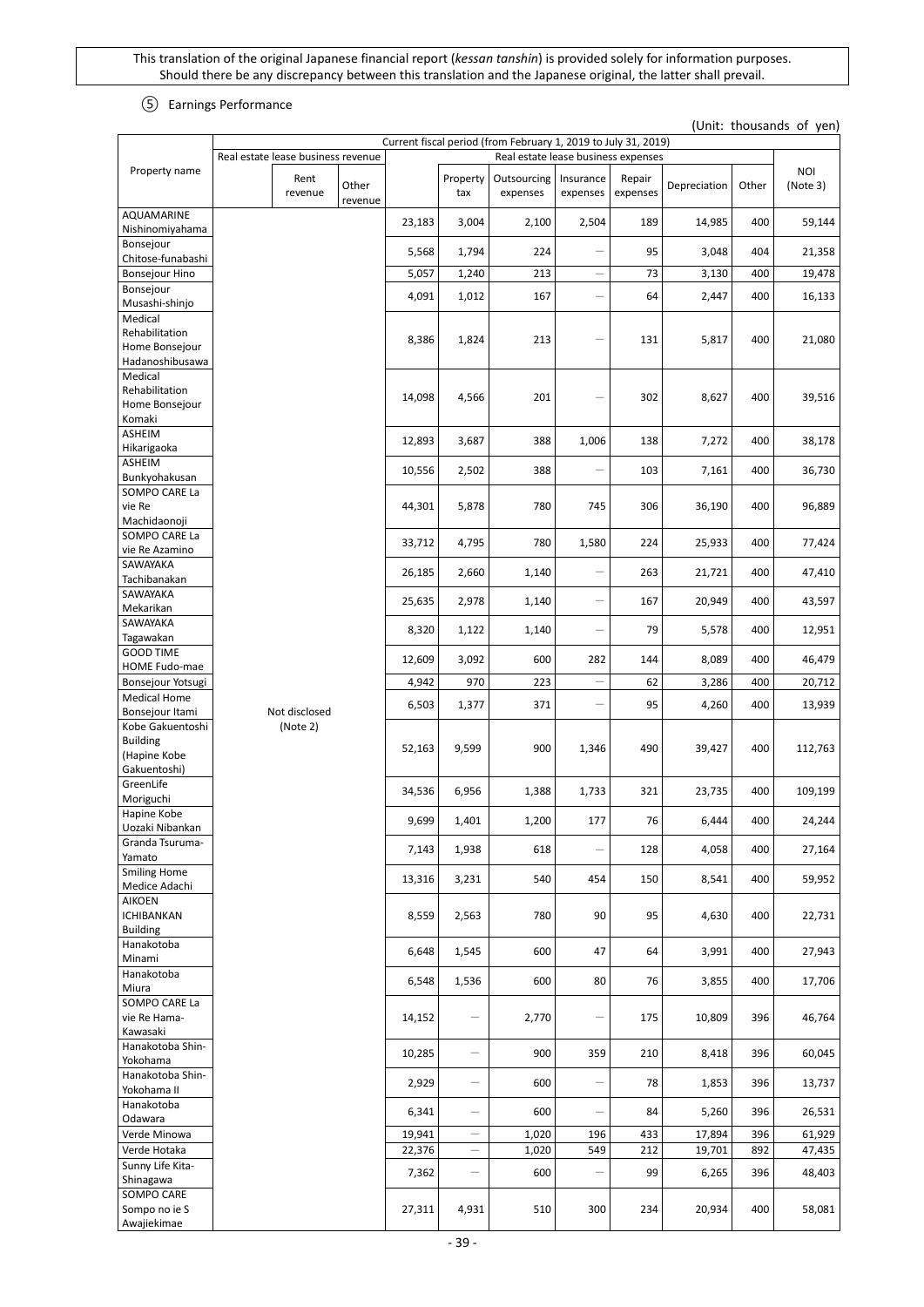|                     | Current fiscal period (from February 1, 2019 to July 31, 2019) |                                    |                  |         |                                     |                         |                       |                    |                |       |                 |
|---------------------|----------------------------------------------------------------|------------------------------------|------------------|---------|-------------------------------------|-------------------------|-----------------------|--------------------|----------------|-------|-----------------|
|                     |                                                                | Real estate lease business revenue |                  |         | Real estate lease business expenses |                         |                       |                    |                |       |                 |
| Property name       |                                                                | Rent<br>revenue                    | Other<br>revenue |         | Property<br>tax                     | Outsourcing<br>expenses | Insurance<br>expenses | Repair<br>expenses | Depreciation   | Other | NOI<br>(Note 3) |
| <b>SOMPO CARE</b>   |                                                                |                                    |                  |         |                                     |                         |                       |                    |                |       |                 |
| Sompo no ie S       |                                                                |                                    |                  | 17,144  | 2,912                               | 510                     | 566                   | 147                | 12,608         | 400   | 35,754          |
| <b>Kobekamisawa</b> |                                                                |                                    |                  |         |                                     |                         |                       |                    |                |       |                 |
| Niigata             |                                                                | Not disclosed                      |                  |         |                                     |                         |                       |                    |                |       |                 |
| Rehabilitation      |                                                                | (Note 2)                           |                  | 26,323  | 9,860                               | 1,030                   |                       | 328                | 14,604         | 500   | 78,161          |
| Hospital            |                                                                |                                    |                  |         |                                     |                         |                       |                    |                |       |                 |
| <b>SHIP Senri</b>   |                                                                |                                    |                  | 47,889  |                                     | 1,500                   | _                     | 994                | 44,997         | 396   | 368,910         |
| <b>Building</b>     |                                                                |                                    |                  |         |                                     |                         |                       |                    |                |       |                 |
| Total               | 2,008,674                                                      | 2,000,800                          | 7,874            | 586,721 | 88,986                              | 27,761                  | 12,018                | 6,847              | 436,533 14,574 |       | 1,858,487       |

(Note 1) All figures indicated are rounded down to thousand yen.

(Note 2) "Real estate lease business revenue," "rent revenue" and "other revenue" of each property are not disclosed as consent for disclosure has not been obtained from tenants. The total is the sum of amounts received as rent for the current fiscal period based on the lease agreements.

(Note 3) "NOI" = Real estate lease business revenue – Real estate lease business expenses + depreciation and amortization

|  | 6 Diversification by type |  |
|--|---------------------------|--|
|--|---------------------------|--|

| ∽<br>. .<br><b>Brand</b>                                                       | Number of<br>properties | Acquisition price<br>(millions of yen) | Period-end<br>appraisal value<br>(millions of yen)<br>(Note 1) | Share (%)<br>(Note 2) |
|--------------------------------------------------------------------------------|-------------------------|----------------------------------------|----------------------------------------------------------------|-----------------------|
| Paid nursing homes                                                             | 31                      | 46,771                                 | 50,409                                                         | 72.1                  |
| Serviced housing for the<br>elderly                                            | 2                       | 3,130                                  | 3,510                                                          | 4.8                   |
| Medical service-related<br>facilities, etc.                                    | 1                       | 2,060                                  | 2,260                                                          | 3.2                   |
| Complex of paid nursing<br>homes, medical service-<br>related facilities, etc. | 1                       | 12,920                                 | 14,300                                                         | 19.9                  |
| Total                                                                          | 35                      | 64,881                                 | 70,479                                                         | 100.0                 |

(Note 1) "Period-end appraisal value" indicates amounts stated in the appraisal report with appraisal date of July 31, 2019, prepared by real estate appraisers of Japan Real Estate Institute, the Tanizawa Sogo Appraisal Co., Ltd., Rich Appraisal Institute Co., Ltd., Daiwa Real Estate Appraisal Co., Ltd. and JLL Morii Valuation & Advisory K.K., based on the Articles of Incorporation of HCM and the rules set by the Investment Trusts Association, Japan. The same shall apply hereinafter.

(Note 2) "Share" refers to the percentage of the total acquisition price, and the figures are rounded to one decimal place. The same shall apply hereinafter.

#### ⑦ Diversification by area

|                                   | Classification/region      | Number of<br>properties | Acquisition price<br>(millions of yen) | Period-end<br>appraisal value<br>(millions of yen) | Share (%) |
|-----------------------------------|----------------------------|-------------------------|----------------------------------------|----------------------------------------------------|-----------|
| Three Major Metropolitan<br>Areas |                            | 28                      | 55,851                                 | 60,846                                             | 86.1      |
|                                   | Tokyo Metropolitan<br>Area | 19                      | 26,667                                 | 29,084                                             | 41.1      |
|                                   | Kinki Area                 | 8                       | 27,914                                 | 30,312                                             | 43.0      |
|                                   | Chubu Area                 | 1                       | 1,270                                  | 1,450                                              | 2.0       |
| <b>Core Cities</b>                |                            | 5                       | 7,350                                  | 7,862                                              | 11.3      |
| Other Areas                       |                            | $\overline{2}$          | 1,680                                  | 1,771                                              | 2.6       |
|                                   | Total                      | 35                      | 64,881                                 | 70,479                                             | 100.0     |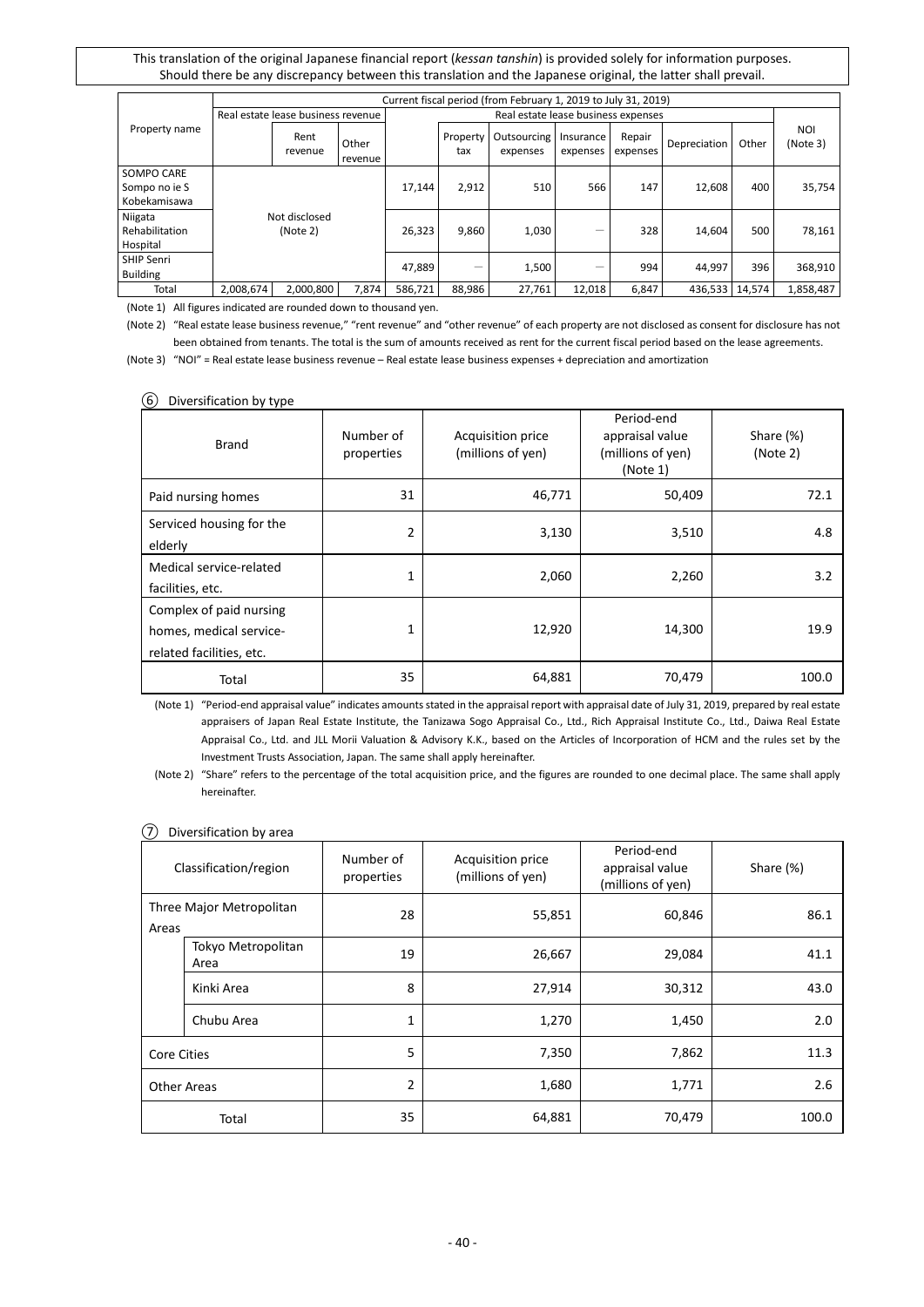#### ⑧ Diversification by the number of rooms

The table below shows diversification in accordance with the number of rooms at homes and facilities for the elderly concerning assets which fall under the category of homes and facilities for the elderly (excluding medical service-related facilities, etc.) among assets held.

| Number of rooms                              | Number of<br>properties | Acquisition price<br>(millions of yen) | Period-end<br>appraisal value<br>(millions of yen) | Share (%) |
|----------------------------------------------|-------------------------|----------------------------------------|----------------------------------------------------|-----------|
| 100 rooms or more                            | 11                      | 25,529                                 | 27,180                                             | 51.2      |
| 50 rooms or more, but less<br>than 100 rooms | 18                      | 21,661                                 | 23,726                                             | 43.4      |
| Less than 50 rooms                           | 4                       | 2,711                                  | 3,013                                              | 5.4       |
| Total                                        | 33                      | 49,901                                 | 53,919                                             | 100.0     |

(Note) Well House Senri-Chuo (No. of rooms: 181) operated by GREEN LIFE Co., Ltd., a tenant at SHIP Senri Building (paid nursing home section), which is a complex of paid nursing home, medical service-related facilities, etc., is not included in the above table since it is difficult to calculate the acquisition prices and period-end appraisal values separately for the paid nursing home section and the medical servicerelated facilities, etc. section.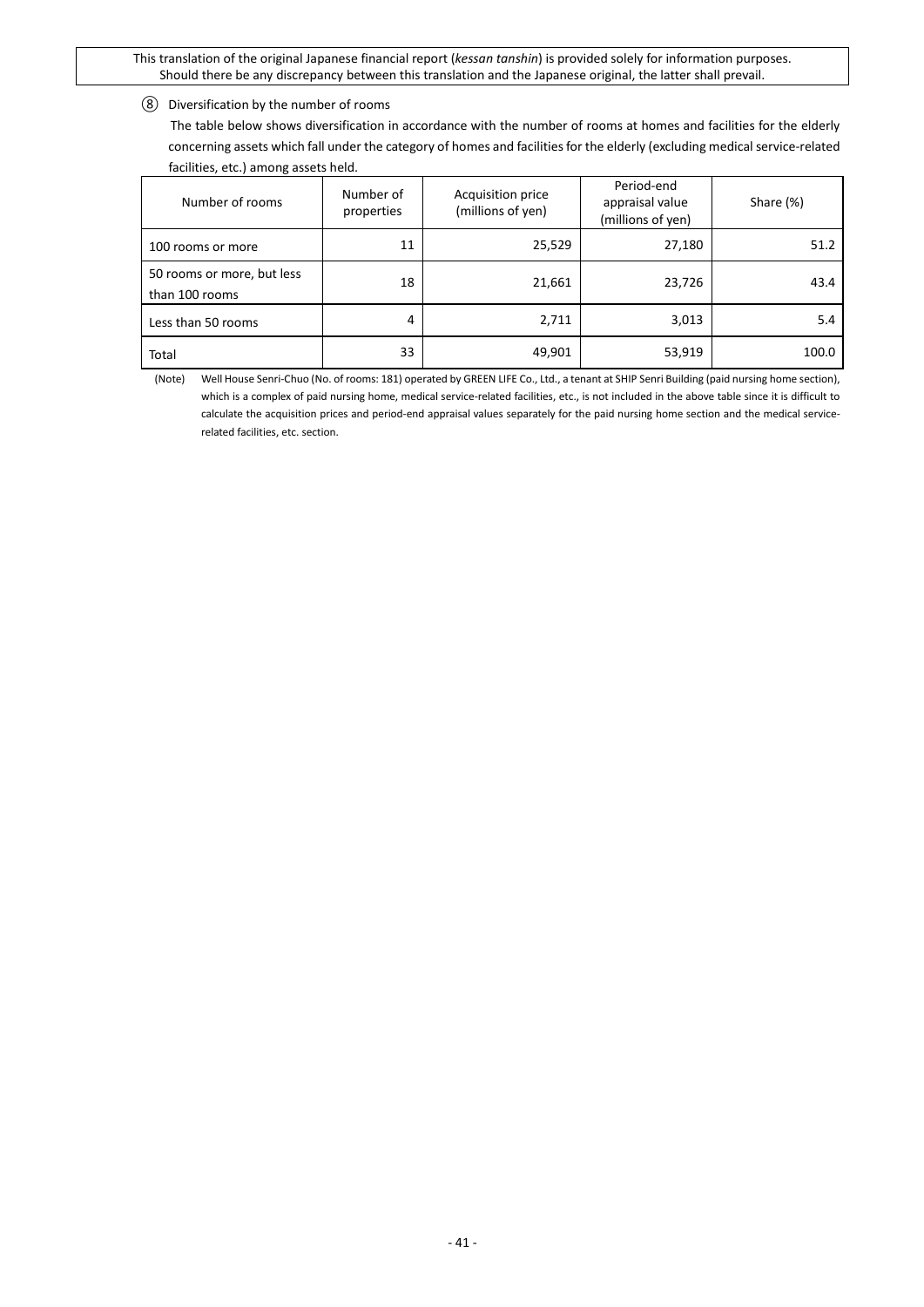|                         | (9)<br>Summary of Appraisal Report                                  |                                                   |                                            |                                            |                               |                                            |                                     |                                           |                                             |                                                             |                                              |
|-------------------------|---------------------------------------------------------------------|---------------------------------------------------|--------------------------------------------|--------------------------------------------|-------------------------------|--------------------------------------------|-------------------------------------|-------------------------------------------|---------------------------------------------|-------------------------------------------------------------|----------------------------------------------|
|                         |                                                                     |                                                   |                                            |                                            |                               |                                            |                                     | Summary of Appraisal Report (Note 1)      |                                             |                                                             |                                              |
|                         |                                                                     |                                                   |                                            | Direct capitalization<br>method            |                               |                                            | DCF method                          |                                           |                                             |                                                             |                                              |
| Property<br>number      | Property name                                                       | Appraisal<br>company                              | Appraisal<br>value<br>(millions of<br>yen) | Indicated<br>value<br>(millions of<br>yen) | Capitalization<br>rate $(\%)$ | Indicated<br>value<br>(millions of<br>yen) | Discount<br>rate $(\%)$<br>(Note 2) | Terminal<br>capitalization<br>rate $(\%)$ | Integrated<br>value<br>(millions of<br>yen) | Appraisal<br><b>NOI</b><br>(millions of<br>yen)<br>(Note 3) | Appraisal<br>NOI yield<br>$(\%)$<br>(Note 4) |
| Paid nursing<br>home-1  | AQUAMARINE<br>Nishinomiyahama                                       | Rich<br>Appraisal<br>Institute Co.,<br>Ltd.       | 2,140                                      | 2,160                                      | 5.3                           | 2,130                                      | 5.0                                 | 5.5                                       | 1,700                                       | 119                                                         | 6.1                                          |
| Paid nursing<br>home-2  | Bonsejour<br>Chitose-funabashi                                      | The<br>Tanizawa<br>Sogo<br>Appraisal<br>Co., Ltd. | 974                                        | 993                                        | 4.4                           | 966                                        | 4.5                                 | 4.6                                       | 885                                         | 49                                                          | 5.9                                          |
| Paid nursing<br>home-3  | <b>Bonsejour Hino</b>                                               | The<br>Tanizawa<br>Sogo<br>Appraisal<br>Co., Ltd. | 818                                        | 832                                        | 4.8                           | 812                                        | 4.9                                 | 5.0                                       | 738                                         | 43                                                          | 6.0                                          |
| Paid nursing<br>home-4  | Bonsejour<br>Musashi-shinjo                                         | The<br>Tanizawa<br>Sogo<br>Appraisal<br>Co., Ltd. | 643                                        | 653                                        | 5.1                           | 638                                        | 5.2                                 | 5.3                                       | 616                                         | 36                                                          | 6.2                                          |
| Paid nursing<br>home-5  | Medical<br>Rehabilitation<br>Home Bonsejour<br>Hadanoshibusawa      | The<br>Tanizawa<br>Sogo<br>Appraisal<br>Co., Ltd. | 850                                        | 864                                        | 5.0                           | 844                                        | 5.1                                 | 5.2                                       | 710                                         | 47                                                          | 6.4                                          |
| Paid nursing<br>home-6  | Medical<br>Rehabilitation<br>Home Bonsejour<br>Komaki               | The<br>Tanizawa<br>Sogo<br>Appraisal<br>Co., Ltd. | 1,450                                      | 1,460                                      | 5.5                           | 1,440                                      | 5.6                                 | 5.7                                       | 1,290                                       | 92                                                          | 7.3                                          |
| Paid nursing<br>home-7  | ASHEIM<br>Hikarigaoka                                               | Japan Real<br>Estate<br>Institute                 | 1,570                                      | 1,580                                      | 4.8                           | 1,560                                      | 4.6                                 | 5.0                                       | 1,600                                       | 76                                                          | 5.5                                          |
| Paid nursing<br>home-8  | ASHEIM<br>Bunkyohakusan                                             | Japan Real<br>Estate<br>Institute                 | 1,650                                      | 1,670                                      | 4.4                           | 1,630                                      | 4.2                                 | 4.6                                       | 1,610                                       | 74                                                          | 5.1                                          |
| Paid nursing<br>home-9  | SOMPO CARE La<br>vie Re<br>Machidaonoji                             | Japan Real<br>Estate<br>Institute                 | 3,790                                      | 3,830                                      | 4.9                           | 3,740                                      | 4.7                                 | 5.1                                       | 3,000                                       | 193                                                         | 5.3                                          |
| Paid nursing<br>home-10 | SOMPO CARE La<br>vie Re Azamino                                     | Japan Real<br>Estate<br>Institute                 | 3,230                                      | 3,270                                      | 4.6                           | 3,190                                      | 4.4                                 | 4.8                                       | 2,250                                       | 156                                                         | 5.1                                          |
| Paid nursing<br>home-11 | SAWAYAKA<br>Tachibanakan                                            | Japan Real<br>Estate<br>Institute                 | 1,590                                      | 1,600                                      | 5.6                           | 1,570                                      | 5.4                                 | 5.8                                       | 1,130                                       | 95                                                          | 6.3                                          |
| Paid nursing<br>home-12 | SAWAYAKA<br>Mekarikan                                               | Japan Real<br>Estate<br>Institute                 | 1,450                                      | 1,460                                      | 5.7                           | 1,440                                      | 5.5                                 | 5.9                                       | 855                                         | 87                                                          | 6.3                                          |
| Paid nursing<br>home-13 | SAWAYAKA<br>Tagawakan                                               | Japan Real<br>Estate<br>Institute                 | 411                                        | 414                                        | 5.8                           | 408                                        | 5.6                                 | 6.0                                       | 348                                         | 26                                                          | 6.6                                          |
| Paid nursing<br>home-14 | <b>GOOD TIME</b><br>HOME Fudo-mae                                   | Japan Real<br>Estate<br>Institute                 | 1,950                                      | 1,970                                      | 4.4                           | 1,920                                      | 4.2                                 | 4.6                                       | 1,920                                       | 92                                                          | 5.2                                          |
| Paid nursing<br>home-15 | Bonsejour Yotsugi                                                   | The<br>Tanizawa<br>Sogo<br>Appraisal<br>Co., Ltd. | 886                                        | 902                                        | 4.7                           | 879                                        | 4.8                                 | 4.9                                       | 806                                         | 48                                                          | 5.8                                          |
| Paid nursing<br>home-16 | <b>Medical Home</b><br>Bonsejour Itami                              | The<br>Tanizawa<br>Sogo<br>Appraisal<br>Co., Ltd. | 557                                        | 566                                        | 5.1                           | 553                                        | 5.2                                 | 5.3                                       | 484                                         | 36                                                          | 7.1                                          |
| Paid nursing<br>home-17 | Kobe Gakuentoshi<br><b>Building</b><br>(Hapine Kobe<br>Gakuentoshi) | Daiwa Real<br>Estate<br>Appraisal<br>Co., Ltd.    | 4,410                                      | 4,470                                      | 4.7                           | 4,390                                      | 4.5                                 | 4.9                                       | 3,080                                       | 225                                                         | 5.2                                          |
| Paid nursing<br>home-18 | GreenLife<br>Moriguchi                                              | Daiwa Real<br>Estate<br>Appraisal<br>Co., Ltd.    | 4,400                                      | 4,460                                      | 4.6                           | 4,370                                      | 4.4                                 | 4.8                                       | 3,100                                       | 220                                                         | 5.3                                          |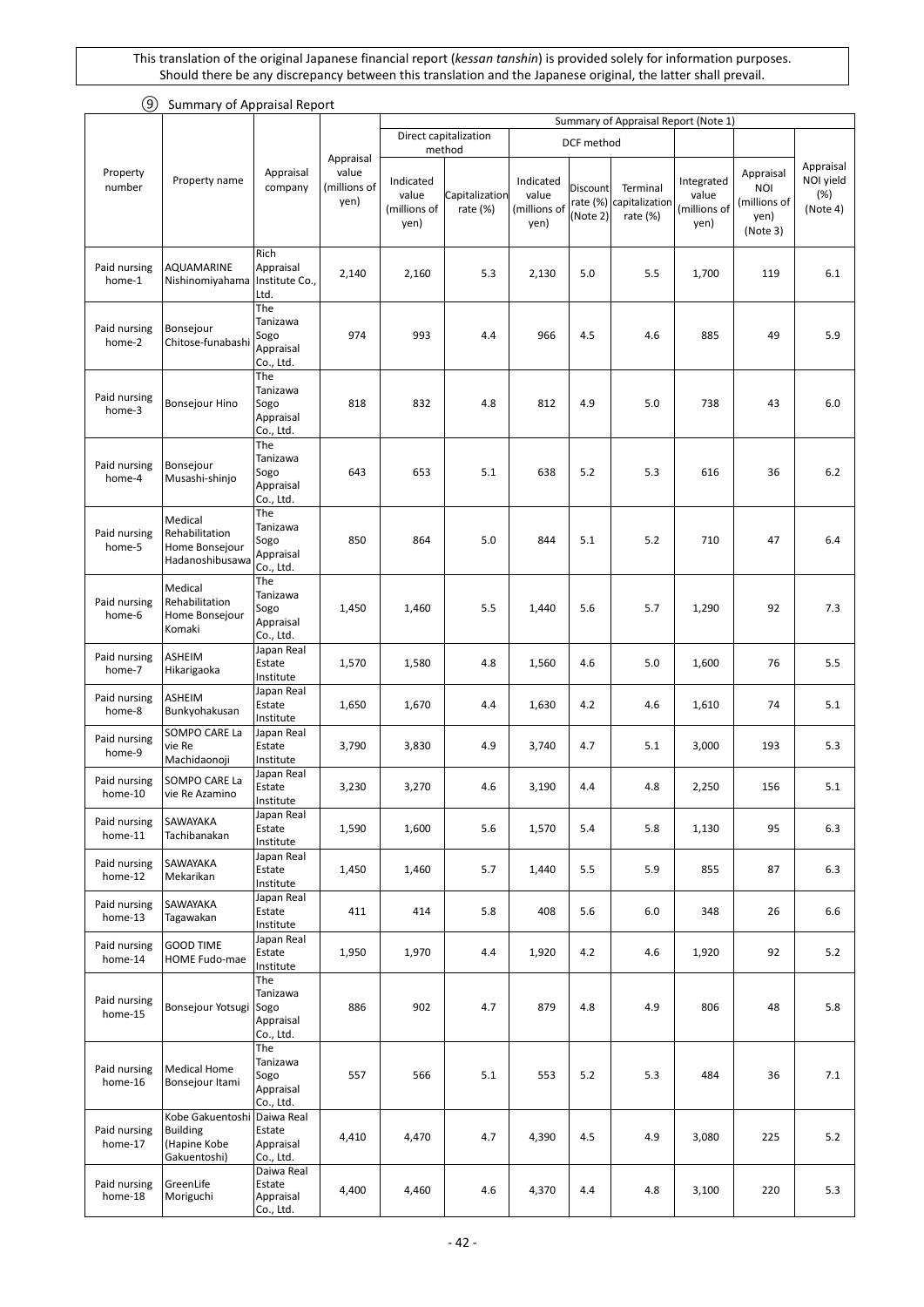|                                                                     |                                                |                                                   |                                            | Summary of Appraisal Report (Note 1)       |                                         |                                            |                                  |                                           |                                             |                                                             |                                           |
|---------------------------------------------------------------------|------------------------------------------------|---------------------------------------------------|--------------------------------------------|--------------------------------------------|-----------------------------------------|--------------------------------------------|----------------------------------|-------------------------------------------|---------------------------------------------|-------------------------------------------------------------|-------------------------------------------|
|                                                                     |                                                |                                                   |                                            |                                            | Direct capitalization                   |                                            | DCF method                       |                                           |                                             |                                                             |                                           |
| Property<br>number                                                  | Property name                                  | Appraisal<br>company                              | Appraisal<br>value<br>(millions of<br>yen) | Indicated<br>value<br>(millions of<br>yen) | method<br>Capitalization<br>rate $(\%)$ | Indicated<br>value<br>(millions of<br>yen) | Discount<br>rate (%)<br>(Note 2) | Terminal<br>capitalization<br>rate $(\%)$ | Integrated<br>value<br>(millions of<br>yen) | Appraisal<br><b>NOI</b><br>(millions of<br>yen)<br>(Note 3) | Appraisal<br>NOI yield<br>(%)<br>(Note 4) |
| Paid nursing<br>home-19                                             | Hapine Kobe<br>Uozaki Nibankan                 | Daiwa Real<br>Estate<br>Appraisal<br>Co., Ltd.    | 995                                        | 1,010                                      | 4.6                                     | 988                                        | 4.4                              | 4.8                                       | 667                                         | 48                                                          | 5.2                                       |
| Paid nursing<br>home-20                                             | Granda Tsuruma-<br>Yamato                      | The<br>Tanizawa<br>Sogo<br>Appraisal<br>Co., Ltd. | 1,060                                      | 1,070                                      | 4.7                                     | 1,050                                      | 4.8                              | 4.9                                       | 984                                         | 53                                                          | 5.3                                       |
| Paid nursing<br>home-21                                             | <b>Smiling Home</b><br>Medice Adachi           | The<br>Tanizawa<br>Sogo<br>Appraisal<br>Co., Ltd. | 2,440                                      | 2,470                                      | 4.7                                     | 2,430                                      | 4.8                              | 4.9                                       | 2,420                                       | 119                                                         | 5.3                                       |
| Paid nursing<br>home-22                                             | AIKOEN<br><b>ICHIBANKAN</b><br><b>Building</b> | The<br>Tanizawa<br>Sogo<br>Appraisal<br>Co., Ltd. | 862                                        | 866                                        | 5.2                                     | 860                                        | 5.3                              | 5.4                                       | 840                                         | 45                                                          | 5.9                                       |
| Paid nursing<br>home-23                                             | Hanakotoba<br>Minami                           | Japan Real<br>Estate<br>Institute                 | 1,190                                      | 1,200                                      | 4.6                                     | 1,170                                      | 4.4                              | 4.8                                       | 692                                         | 56                                                          | 5.2                                       |
| Paid nursing<br>home-24                                             | Hanakotoba<br>Miura                            | The<br>Tanizawa<br>Sogo<br>Appraisal<br>Co., Ltd. | 664                                        | 671                                        | 4.9                                     | 661                                        | 5.0                              | 5.1                                       | 581                                         | 35                                                          | 5.7                                       |
| Paid nursing<br>home-25                                             | SOMPO CARE La<br>vie Re Hama-<br>Kawasaki      | <b>JLL Morii</b><br>Valuation &<br>Advisory K.K.  | 1,820                                      | 1,850                                      | 4.6                                     | 1,790                                      | 4.4                              | 4.8                                       | 1,010                                       | 89                                                          | 5.2                                       |
| Paid nursing<br>home-26                                             | Hanakotoba Shin-<br>Yokohama                   | Japan Real<br>Estate<br>Institute                 | 2,230                                      | 2,260                                      | 4.5                                     | 2,200                                      | 4.3                              | 4.7                                       | 1,700                                       | 109                                                         | 5.2                                       |
| Paid nursing<br>home-27                                             | Hanakotoba Shin-<br>Yokohama II                | Japan Real<br>Estate<br>Institute                 | 401                                        | 403                                        | 4.8                                     | 398                                        | 4.6                              | 5.0                                       | 410                                         | 22                                                          | 5.8                                       |
| Paid nursing<br>home-28                                             | Hanakotoba<br>Odawara                          | The<br>Tanizawa<br>Sogo<br>Appraisal<br>Co., Ltd. | 948                                        | 960                                        | 4.9                                     | 943                                        | $4.8^\sim$<br>$5.0\,$            | 5.1                                       | 888                                         | 49                                                          | 5.6                                       |
| Paid nursing<br>home-29                                             | Verde Minowa                                   | Daiwa Real<br>Estate<br>Appraisal<br>Co., Ltd.    | 1,700                                      | 1,710                                      | 5.0                                     | 1,690                                      | 4.8                              | 5.2                                       | 1,240                                       | 109                                                         | 6.7                                       |
| Paid nursing<br>home-30                                             | Verde Hotaka                                   | Daiwa Real<br>Estate<br>Appraisal<br>Co., Ltd.    | 1,360                                      | 1,370                                      | 5.6                                     | 1,350                                      | 5.4                              | 5.8                                       | 398                                         | 90                                                          | 7.0                                       |
| Paid nursing<br>home-31                                             | Sunny Life Kita-<br>Shinagawa                  | Daiwa Real<br>Estate<br>Appraisal<br>Co., Ltd.    | 1,970                                      | 2,000                                      | 4.5                                     | 1,950                                      | 4.3                              | 4.7                                       | 1,900                                       | 91                                                          | 4.9                                       |
| Serviced<br>housing for the Sompo no ie S<br>elderly-1              | SOMPO CARE<br>Awajiekimae                      | Japan Real<br>Estate<br>Institute                 | 2,170                                      | 2,190                                      | 5.2                                     | 2,140                                      | 5.0                              | 5.4                                       | 1,620                                       | 116                                                         | 6.0                                       |
| Serviced<br>housing for the Sompo no ie S<br>elderly-2              | SOMPO CARE<br>Kobekamisawa                     | Japan Real<br>Estate<br>Institute                 | 1,340                                      | 1,350                                      | 5.2                                     | 1,320                                      | 5.0                              | 5.4                                       | 994                                         | 72                                                          | 6.0                                       |
| Medical<br>service-related Rehabilitation<br>facilities, etc.-1     | Niigata<br>Hospital                            | Japan Real<br>Estate<br>Institute                 | 2,260                                      | 2,270                                      | 6.6                                     | 2,250                                      | 6.4                              | 6.8                                       | 1,060                                       | 152                                                         | 7.4                                       |
| Complex of<br>paid nursing<br>service-related<br>facilities, etc.-1 | homes, medical SHIP Senri Building             | The<br>Tanizawa<br>Sogo<br>Appraisal<br>Co., Ltd. | 14,300                                     | 14,400                                     | 4.5                                     | 14,200                                     | $4.5\sim$<br>4.6                 | 4.7                                       | 16,300                                      | 680                                                         | 5.2                                       |
|                                                                     | Total                                          |                                                   | 70,479                                     | 71,204                                     | $\qquad \qquad -$                       | 69,870                                     | $\overline{\phantom{0}}$         | $\qquad \qquad -$                         | 59,826                                      | 3,665                                                       | 5.6                                       |

(Note 1) Figures are based on appraisal reports with appraisal date of July 31, 2019.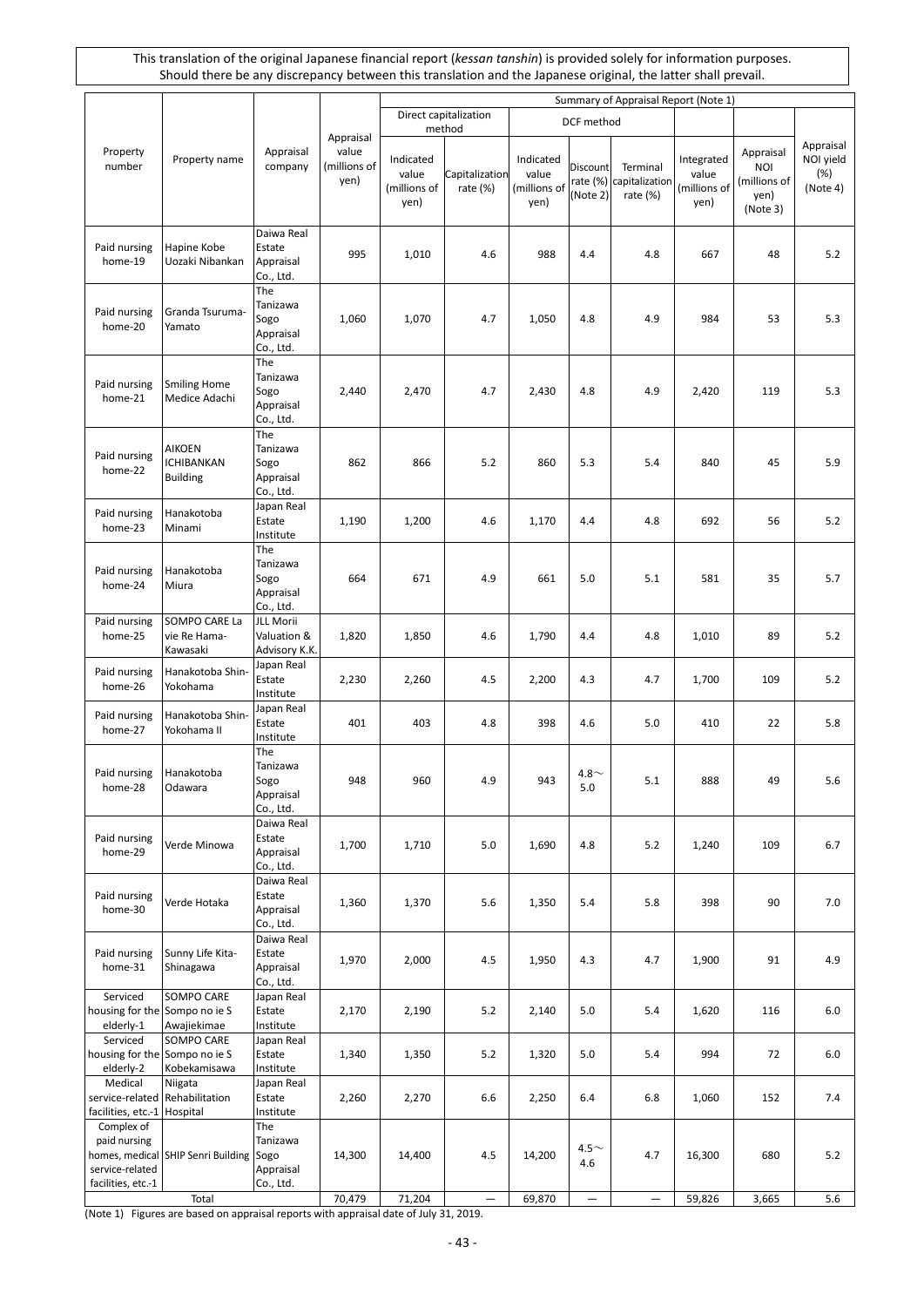- (Note 2) "Discount rate" represents a yield used to discount net cash flow during an analysis period and terminal value at the end of an analysis period back to present value, and figures used by the respective appraisal organization are shown. For Hanakotoba Odawara, the rate is 4.8% for fiscal 2019 to fiscal 2022 and 5.0% for fiscal 2023 and onward; and for SHIP Senri Building, the rate is 4.5% for fiscal 2019 to fiscal 2022 and 4.6% for fiscal 2023 and onward.
- (Note 3) "Appraisal NOI" indicates net operating income obtained by direct capitalization method stated in real estate appraisal report with July 31, 2019 as appraisal date, and is rounded down to the nearest million yen. In addition, NOI is revenue before deducting depreciation and differs from NCF (net cash flow), which is the amount calculated by adding the gain on investment from security deposits, etc. to NOI and deducting capital expenditures. The same shall apply hereinafter in this document.
- (Note 4) "Appraisal NOI yield" is calculated by the formula below and rounded down to one decimal place. In the column of total appraisal NOI yield, the average appraisal NOI yield, which is calculated by dividing the total appraisal NOI of the respective real estate in trust by the total acquisition price, is shown (rounded down to one decimal place).

Appraisal NOI yield = Appraisal NOI of the respective real estate in trust / Acquisition price of the respective real estate in trust

- ⑩ Capital Expenditures of Assets under Management
	- a. Schedule of Capital Expenditures

Of capital expenditures associated with repair work, etc. currently planned for assets owned by HCM as of July 31, 2019, the following are the major estimated amounts. The estimated construction costs include the portion separately charged to expenses in accounting.

|                                                           |                                                            |                                           | Estimated construction costs<br>(thousands of yen) |                             |                                 |  |
|-----------------------------------------------------------|------------------------------------------------------------|-------------------------------------------|----------------------------------------------------|-----------------------------|---------------------------------|--|
| Name of real estate, etc.                                 | Purpose                                                    | Scheduled period                          | Total<br>amount                                    | Payment<br>during<br>period | Total<br>amount<br>already paid |  |
| Niigata Rehabilitation Hospital<br>(Niigata-shi, Niigata) | Rooftop waterproofing                                      | From: September 2019<br>To: November 2019 | 31,100                                             |                             |                                 |  |
| ASHEIM Hikarigaoka<br>(Nerima-ku, Tokyo)                  | Work on nurse call systems and<br>other equipment          | From: July 2019<br>To: August 2019        | 23,734                                             |                             |                                 |  |
| <b>GOOD TIME HOME Fudo-mae</b><br>(Shinagawa-ku, Tokyo)   | Renewal of air conditioners in<br>common areas (2nd phase) | From: October 2019<br>To: November 2019   | 19,000                                             |                             |                                 |  |

#### b. Capital Expenditures During Period

Of construction work falling under the category of capital expenditures conducted in the current fiscal period for assets owned by HCM as of July 31, 2019, the following are the major amounts. The capital expenditures in the current fiscal period amounted to 114,638 thousand yen and repair expenses separately charged to expenses amounted to 12,018 thousand yen for a combined total of 126,656 thousand yen of construction work implemented.

| Name of real estate, etc.  | Purpose                        | Period              | Construction costs<br>(thousands of yen) |
|----------------------------|--------------------------------|---------------------|------------------------------------------|
| Granda Tsuruma-Yamato      | Exterior wall painting and     | From: January 2019  | 33,372                                   |
| (Yamato-shi, Kanagawa)     | renewal of rooftop waterproof  | To: April 2019      |                                          |
| Smiling Home Medice Adachi | Renewal of air conditioners in | From: February 2019 | 24,174                                   |
| (Adachi-ku, Tokyo)         | common areas                   | To: June 2019       |                                          |
| ASHEIM Bunkyohakusan       | Work on nurse call systems and | From: May 2019      | 20,932                                   |
| (Bunkyo-ku, Tokyo)         | other equipment                | To: July 2019       |                                          |
| GOOD TIME HOME Fudo-mae    | Renewal of air conditioners in | From: March 2019    | 17,908                                   |
| (Shinagawa-ku, Tokyo)      | common areas                   | To: April 2019      |                                          |
| Other real estate, etc.    |                                |                     | 18,251                                   |
|                            | 114,638                        |                     |                                          |